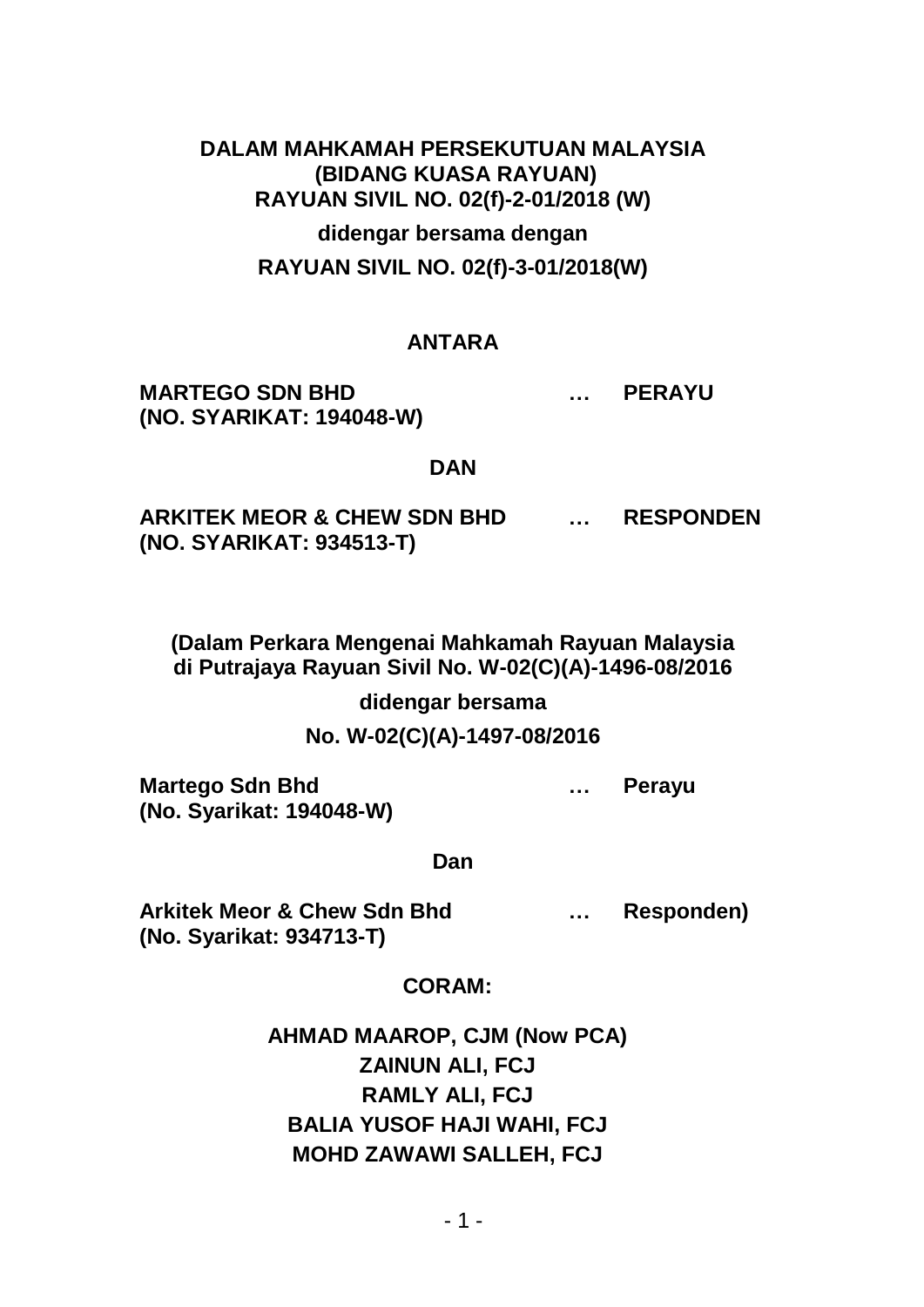#### **JUDGMENT OF THE COURT**

#### **Introduction**

**[1]** This appeal concerns the interpretation of the Construction Industry Payment and Adjudication Act 2012 ("CIPAA 2012"). On 2.1.2018, this Court granted leave to appeal on 4 questions as follows –

- (i) Whether an adjudicator acts within his jurisdiction in deciding on a matter referred to him under CIPAA 2012 when, at the time of service of the payment claim pursuant to section 5(1) of CIPAA, the construction contract had been terminated and the termination was accepted by both parties and the claim was for determination of sums finally due to the unpaid party?;
- (ii) Whether CIPAA applies to final payments when the mischief which CIPAA intends to cure, based on its Explanatory Statement and Preamble, was the timely payment for work related to progress payments and not final accounts?;
- (iii) Whether the rule laid down by this Honourable Court in **Arkitek Tenggara Sdn Bhd v Mid Valley City Sdn Bhd** [2007] 5 MLJ 697 that disputes between an architect and his client is to be resolved by the specific provision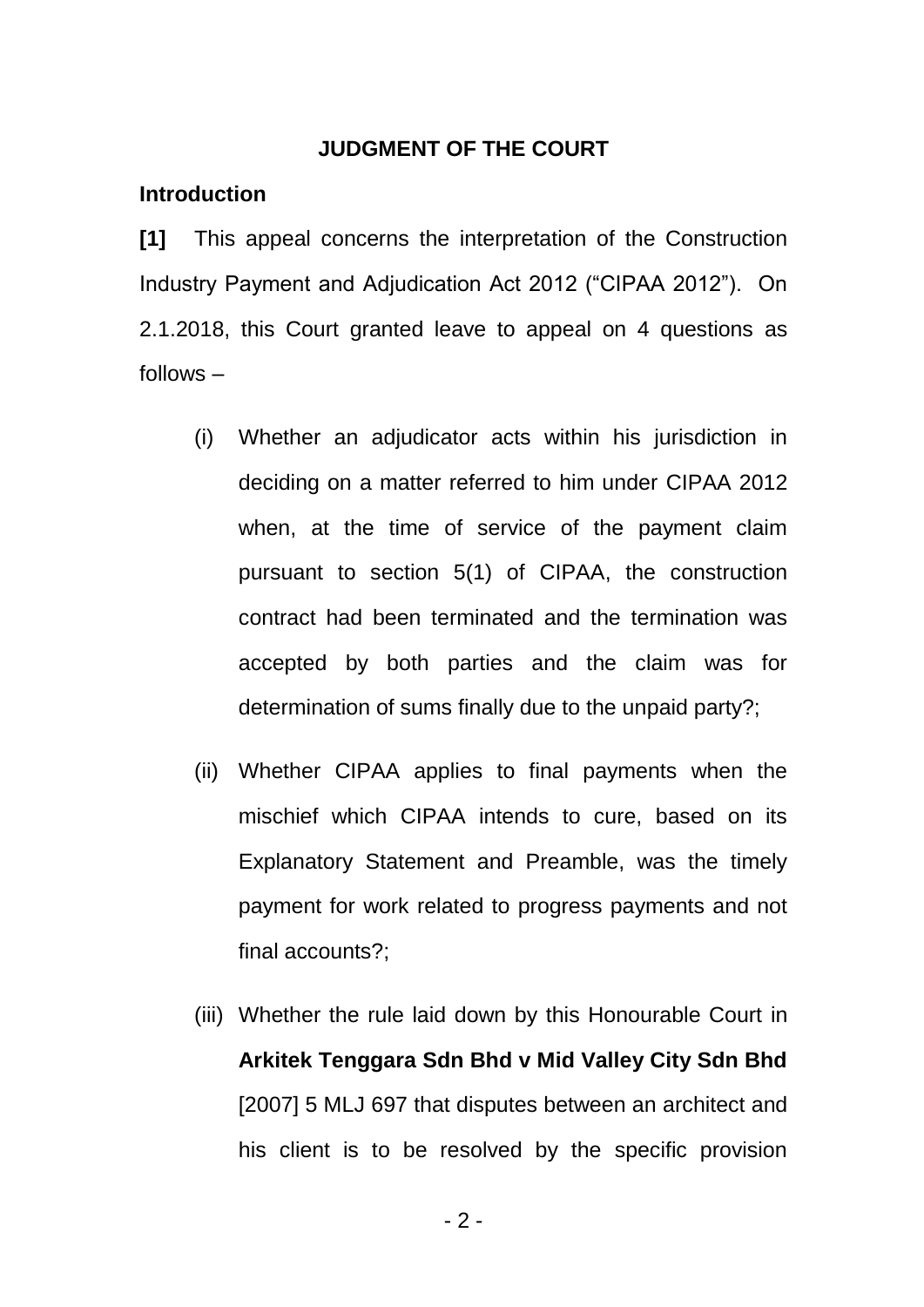enacted for such purpose i.e rule 21 of the Fourth Schedule to the Architect Rules 1973 (as amended in 1986) is still good law?;

(iv) If question (iii) is answered in the affirmative, whether the object of CIPAA to 'pay first and argue later' applies to disputes between architects and clients, since adjudication under CIPAA in this regard: (a) dispenses with the rules of evidence, discovery and the trial process; (b) is contrary to natural justice where it concerns final payments; (c) may impinge adversely on the public purse as Federal and State entities may be affected as employers of construction contract; (d) elevates the adjudicator nominated by the KLRCA as a supreme decision maker, without the possibility of supervision by the courts; and (e) on the basis of the common law principle "*interest rei publicae ut sit finis litium*" (in the interest of society as a whole, there must be an end to litigation)?

**[2]** The parties agreed to summarise the above questions as follows –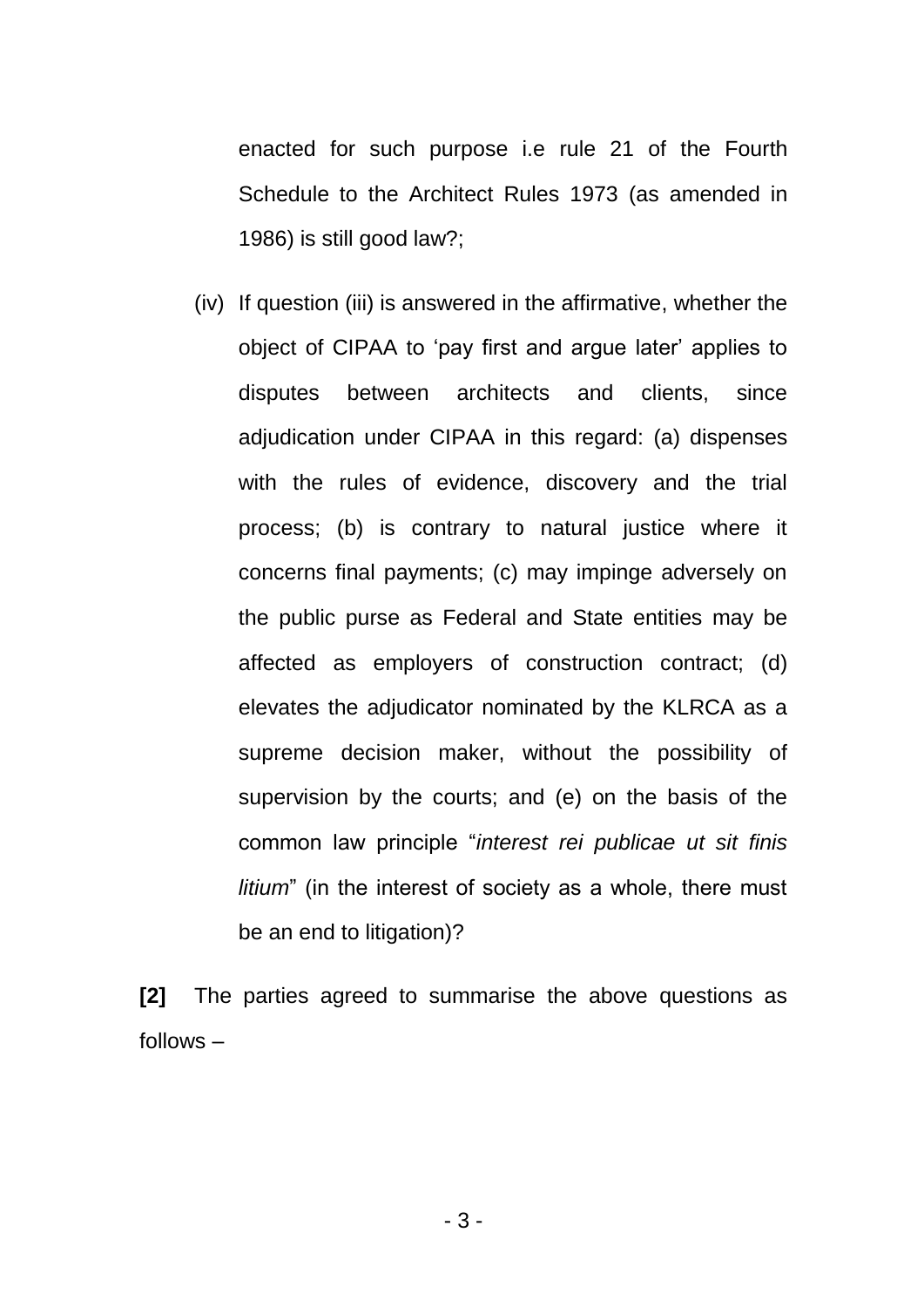- (a) Whether CIPAA 2012 is applicable to disputes pertaining to interim claims only or is it also applicable to disputes relating to final claims?; and
- (b) Whether CIPAA 2012 should prevail over Architect's Act 1973.

#### **The Factual Background and the Antecedent Proceedings**

**[3]** The factual background and the antecedent proceedings which are relevant and germane for disposal of this instant appeal may be shortly stated as follows:-

- 3.1 Martego ("the appellant") is a private limited company carrying on business in property investment, while Architect Meor & Chew Sdn Bhd ("the respondent") is a private limited company providing architectural consultancy services.
- 3.2 The appellant engaged the respondent as a project architect for a multi-storey development project in the centre of Kuala Lumpur known as "Cecil Central Residence", consisting of 3 towers of 43-storey deluxe residential units and one tower of 19-storey deluxe residential units vide a Letter of Appointment dated 22.8.2014 ("construction contract"). The respondent's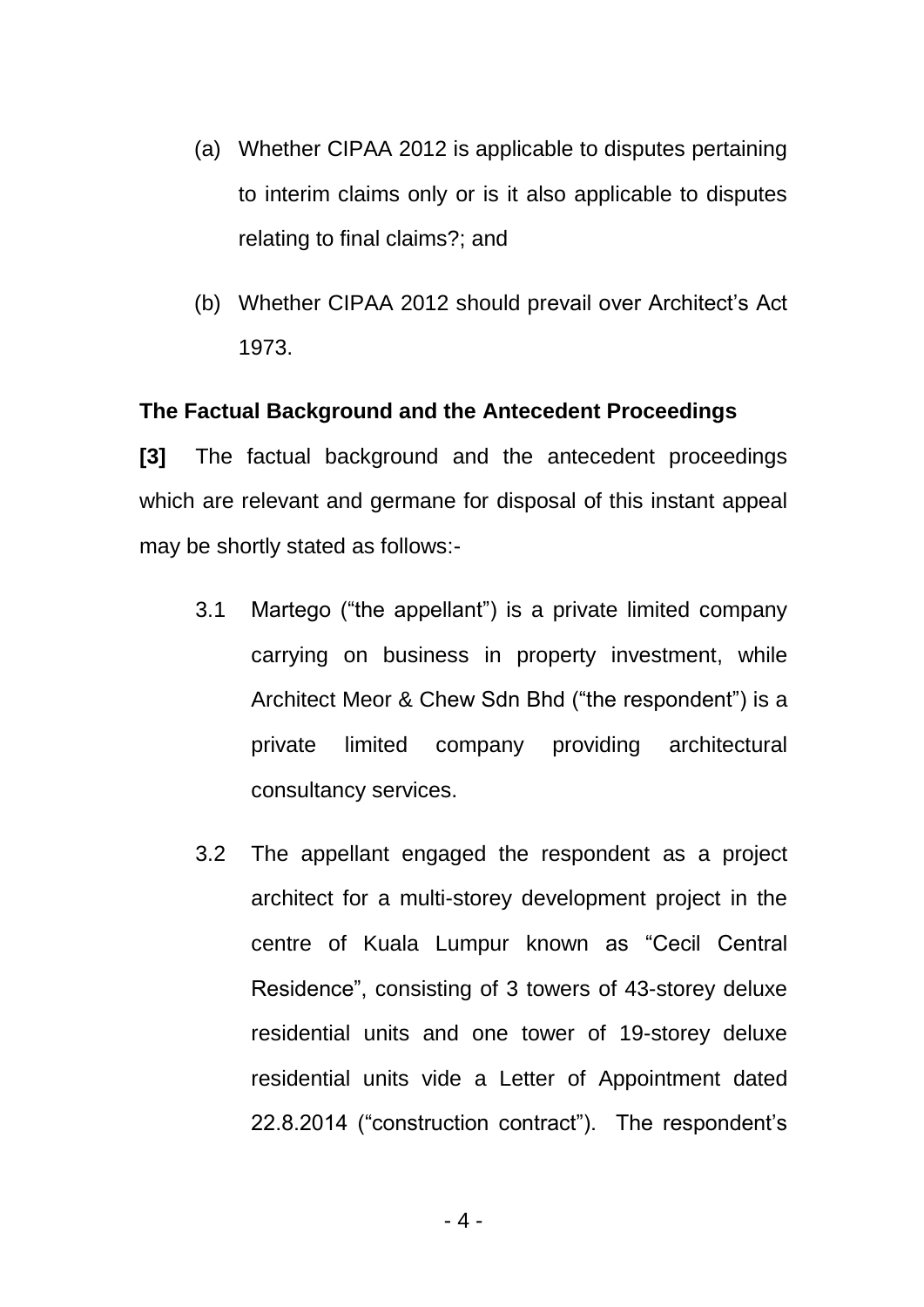scope of services was for "contract administration" and it included, but was not limited to, recommending the list of contractors and sub-contractors for tender and issuing progress claim certificates the contractors upon consultation with the appellant.

- 3.3 On 7.8.2015, the appellant terminated the respondent's service under the construction contract and the respondent accepted the termination. A dispute arose as to the amount of the professional fees for works done under the construction contract.
- 3.4 The respondent took refuge under CIPAA 2012 to recover its fees.
- 3.5 In the payment and the adjudication claims, the respondent claimed for a sum of RM599,500.00 being the professional fees until the date of termination of the construction contract.
- 3.6 On 14.4.2015, the Adjudicator awarded to the respondent the payment in the sum of RM258,550 being the balance amount of the total entitlement of RM631,228 less the amount paid of RM372,678.

- 5 -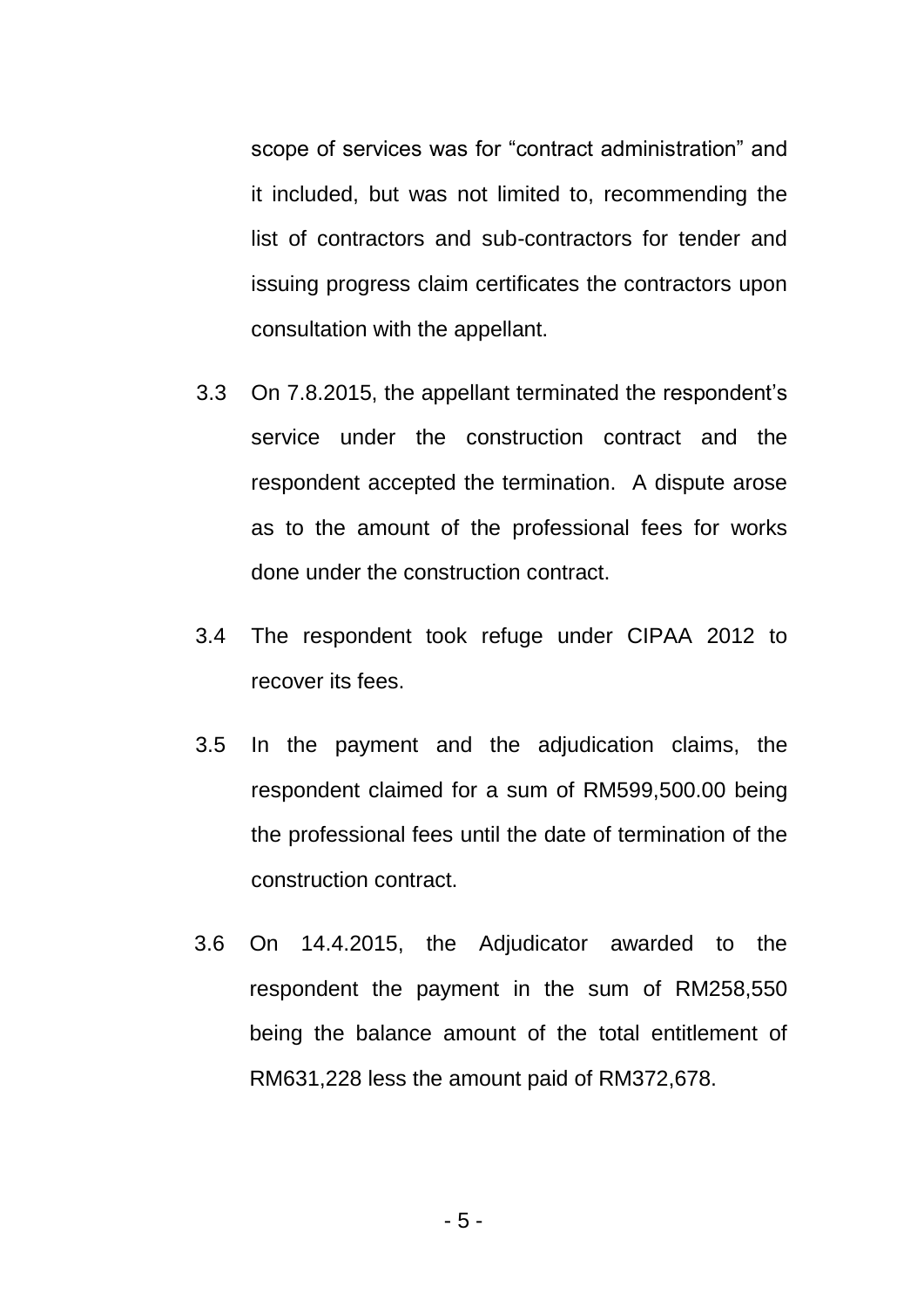- 3.7 Being dissatisfied with the Adjudicator's determination, the appellant appealed to the High Court to set aside the same premised on section 15 of CIPAA 2012. The grounds relied upon by the appellant in his application to set aside the decision were twofold – the Adjudicator had acted in excess of his jurisdiction in delivering the adjudication decision and there had been a denial of natural justice in the Adjudicator's failure to hold a hearing despite numerous request from the appellant. The respondent, on the other hand, applied to the High Court to enforce the Adjudicator's determination. Hence, there were applications before the High Court, namely, the appellant's application to set aside the Adjudicator's determination dated 14.4.2016 and the respondent's application to enforce the Adjudicator's determination.
- 3.8 The learned High Court Judge dismissed the appellant's application and allowed the respondent's application.
- 3.9 Aggrieved with the learned High Court Judge's decision, the appellant filed appeals to the Court of Appeal against the decision dismissing the setting

- 6 -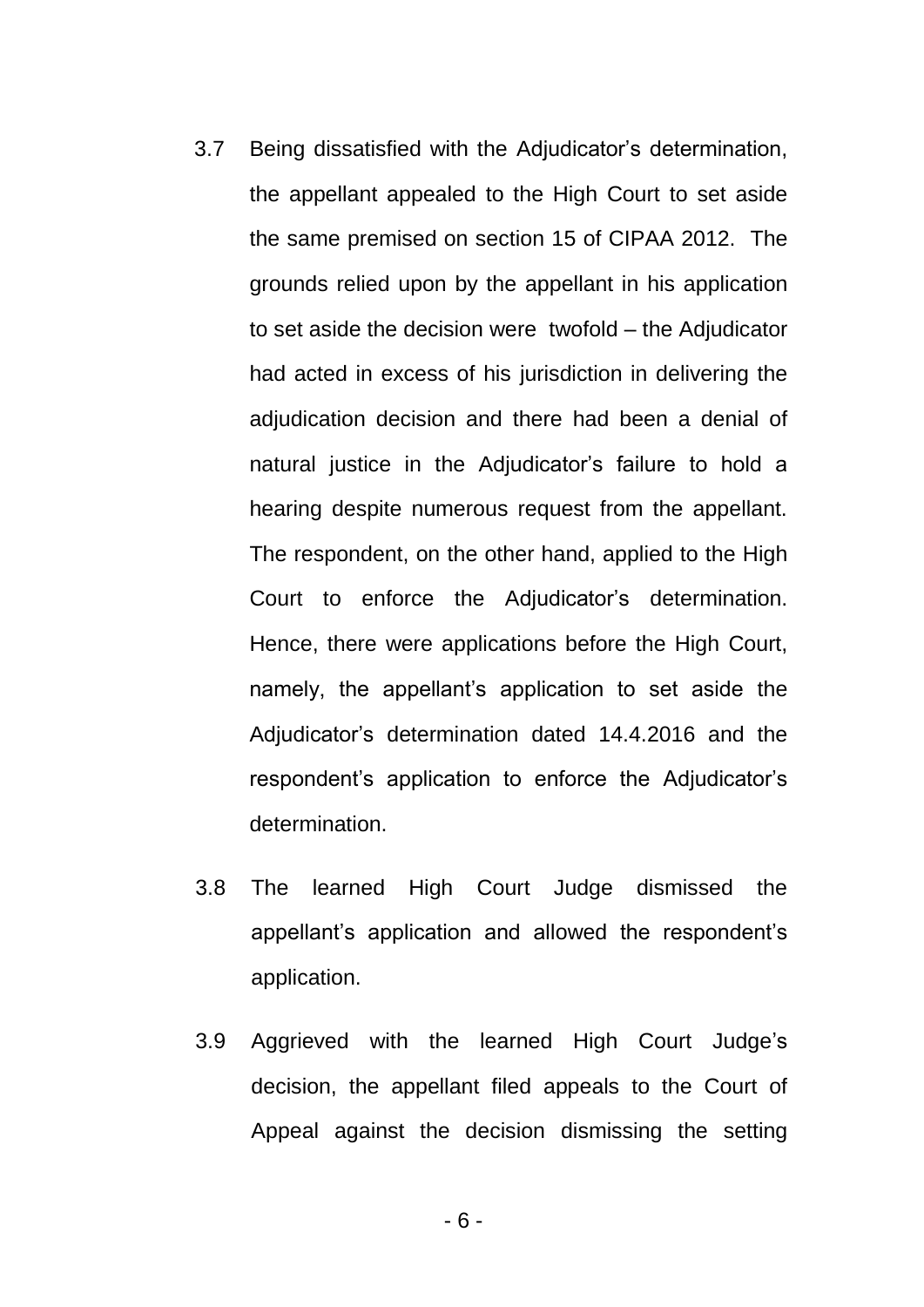aside application and allowing the enforcement application.

- 3.10 The Court of Appeal had, by a majority judgment (David Wong Dak Wah JCA delivered the judgment of the Court, Umi Kalthum Abdul Majid JCA concurring ("majority")), dismissed the appellant's appeal and affirmed the High Court's decision. Hamid Sultan Abu Backer JCA dissented ("minority").
- 3.11 Dissatisfied with the majority judgment of the Court of Appeal, the appellant applied for leave to appeal to the Federal Court. Leave was granted by this Court on 2.1.2018.

### **Parties' Competing Submissions**

**[4]** Learned counsel for the appellant mounted a root and branch attack on the majority. Stripped to its essentials, the nub of the appellant's submission in assailing the majority may be summarised as follows –

(a) The majority erred in fact and in law in failing to hold that the respondent could not have made a valid claim under CIPAA 2012 when the payment claim was served after the construction contract dated 22.8.2014 between the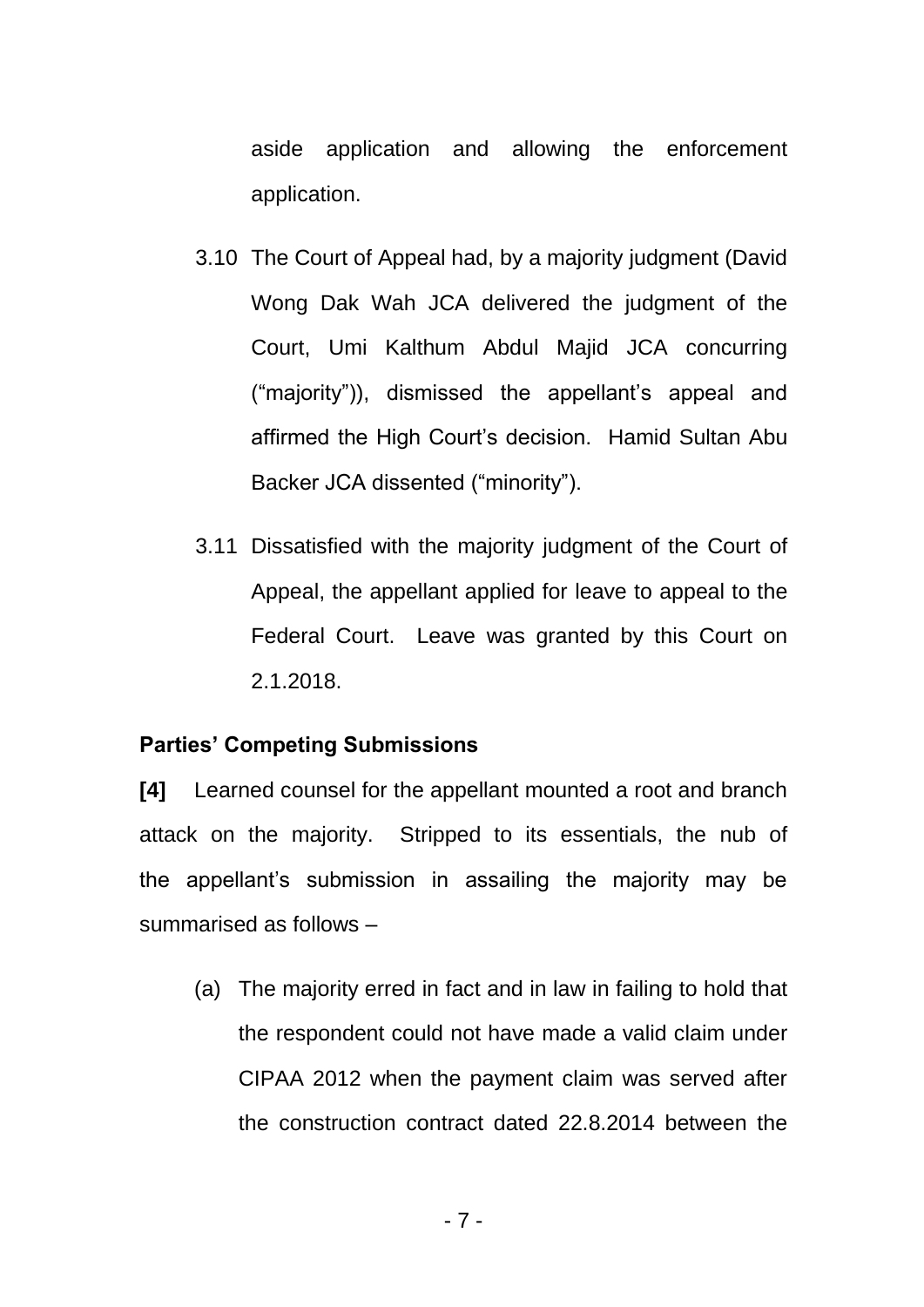appellant and respondent had been terminated and the respondent accepted the termination of the said contract on 7.8.2015 ("jurisdiction issue");

- (b) The majority erred in fact and in law in holding that CIPAA 2012 applied to both "interim and final claims"; and
- (c) The majority erred in fact and in law in failing to hold that where a statute created a right, in plain language, which gave a specific remedy or appointing a specific tribunal for its enforcement, a party seeking to enforce the right must resort to that remedy or that tribunal and not to others.

**[5]** As regard ground (a), learned counsel for the appellant submitted that as a general rule, there was a requirement under CIPAA 2012 for a construction contract to be in existence. Since the construction contract entered between the appellant and the respondent had been terminated and accepted by the respondent, then there was no longer a "construction contract" for the purpose of CIPAA 2012. According to learned counsel, a "construction contract" was one in which a party undertake to carry out "construction work", and after the determination of the contract, there was no such undertaking. Further, pursuant to clause 6 of

- 8 -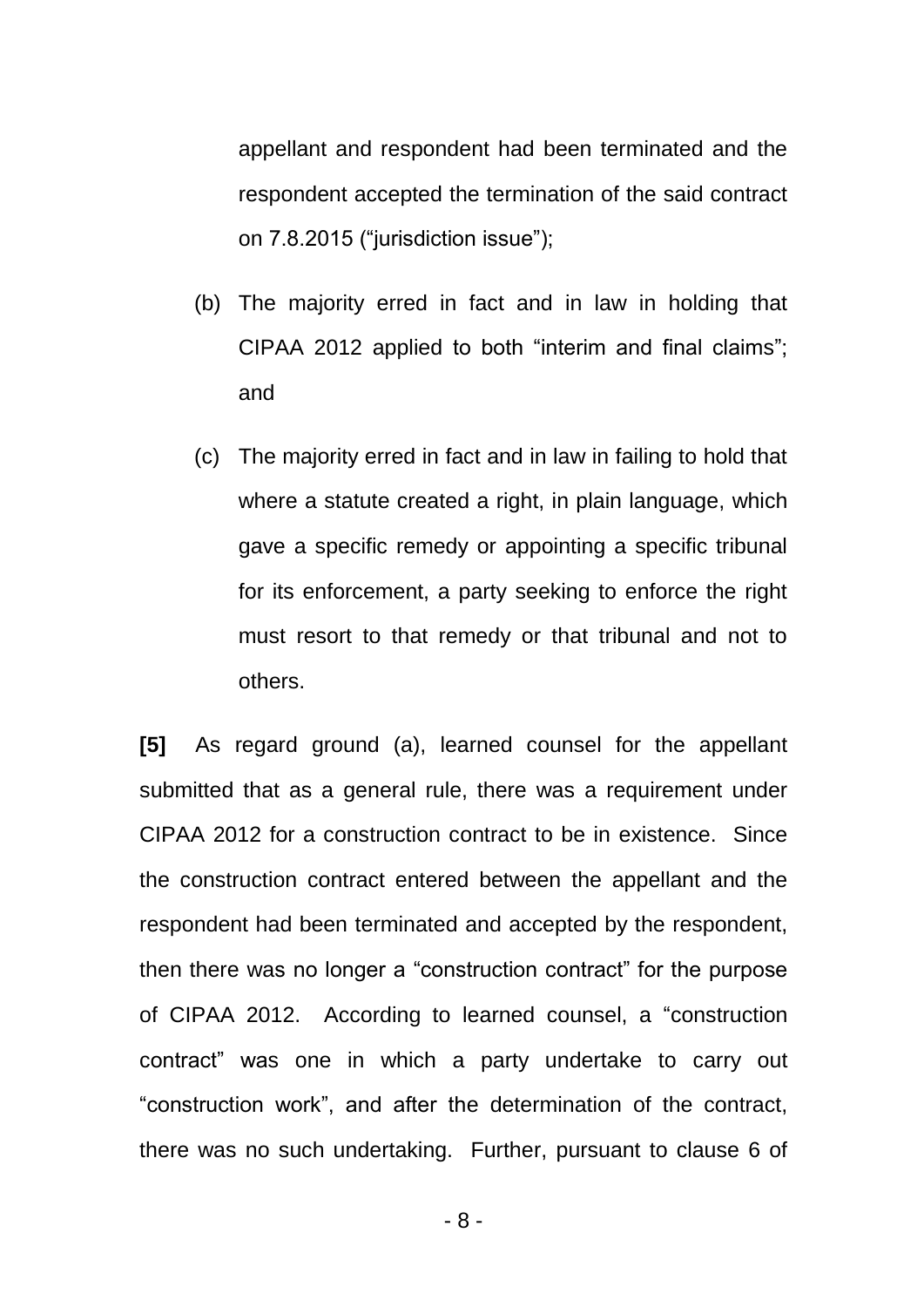the construction contract, the appellant's obligation to make payment to the respondent was based on the schedule/mode of payment under the said construction contract which was expressed as "up to the point of termination only". Under the legal maxim, "*eodem modo quo oritur, eodem modo disselvitur*", an agreement created by parties may be extinguished by them by a subsequent agreement. Section 63 of the Contract Act 1950 (Act 136) provides that if the parties to a contract agree to substitute a new contract for it, or to rescind or alter it, the original contract need not be performed (see **Ramli bin Shahdan v Motor Insurances Bureau of West Malaysia** [2006] 2 MLJ 116).

**[6]** The appellant also referred us to the decision of the Supreme Court of Victoria in **Gantley Pty Ltd v Phoenix International Group** [2010] VSC 106 ("Gantley") where the Court considered the effect of termination of a contract at common law and said –

"144. It is well accepted that when a contract is terminated at common law by the acceptance of a repudiation, both parties are discharged from the further performance of the contract, but rights which have directly been unconditionally acquired are not divested or discharged unless the contract provides to the contrary.".

**[7]** Relying on **Gantley**, learned counsel further submitted that the only exception to the general rule for the requirement of a

- 9 -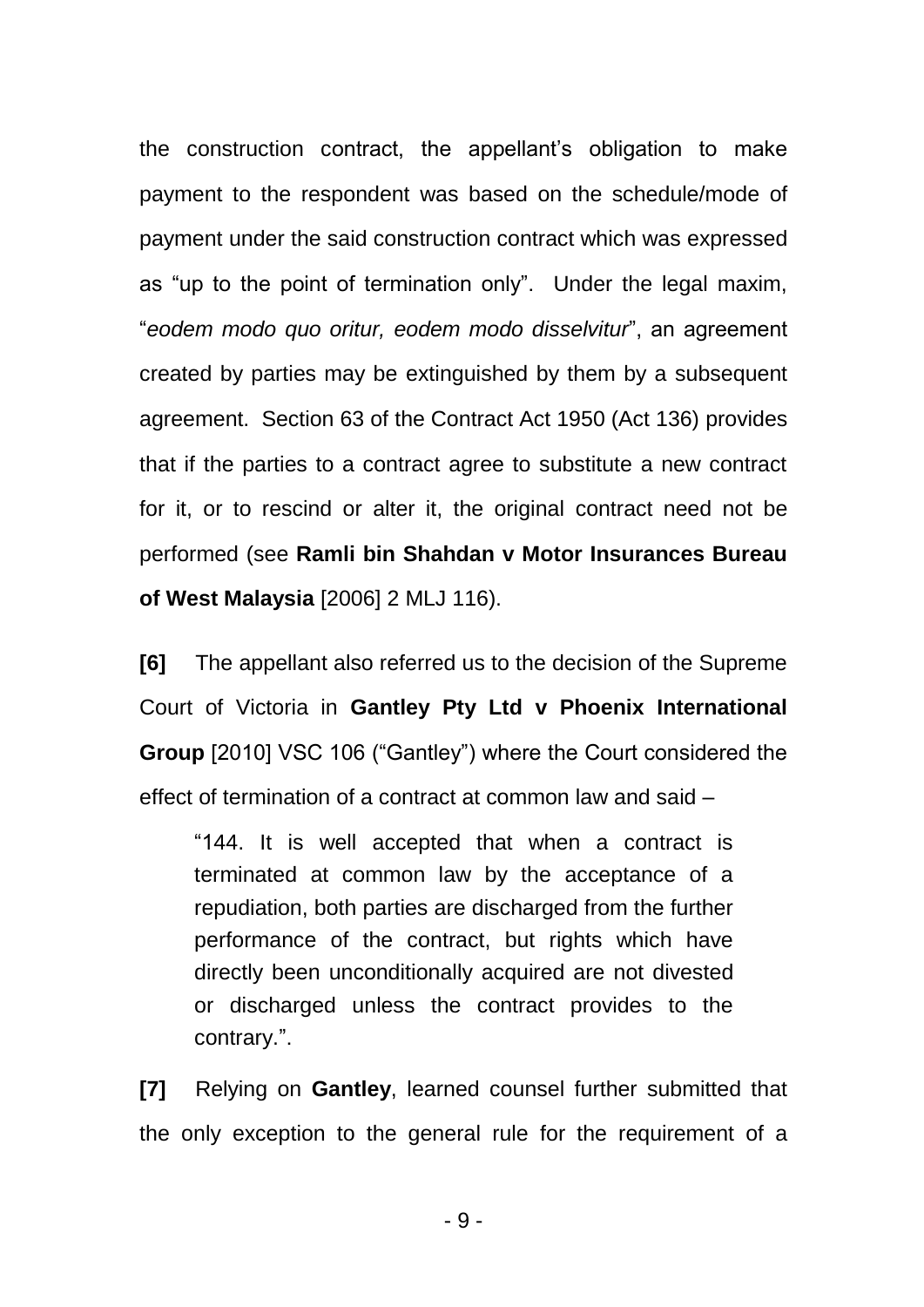construction contract to be in existence was where an unpaid party had accrued rights under the express terms of a construction contract prior to the termination.

**[8]** According to learned counsel, the facts of this instant appeal revealed that the respondent's claims were not rights which were "unconditionally acquired" prior to termination of the said contract which would have survived such termination. The Adjudicator had determined that the respondent did not complete the Contract Documentation Phase Tower 1, nor did the respondent complete the Contract Documentation for Towers 2 and 3. Therefore, it was the contention of learned counsel for the appellant that the respondent's claim was not a claim under the said contract. Pursuant to Clause 4 of the construction contract, the respondent was only entitled to make a claim under the contract (i.e to claim its first milestone/progress payment of 35%) upon completion of the Contract Documentation Phase.

**[9]** In other words, learned counsel for the appellant posited that the respondent would only have accrued rights under the construction contract which would have been "divested and discharge" upon termination if they had completed the Contract Documentation phase prior to the termination.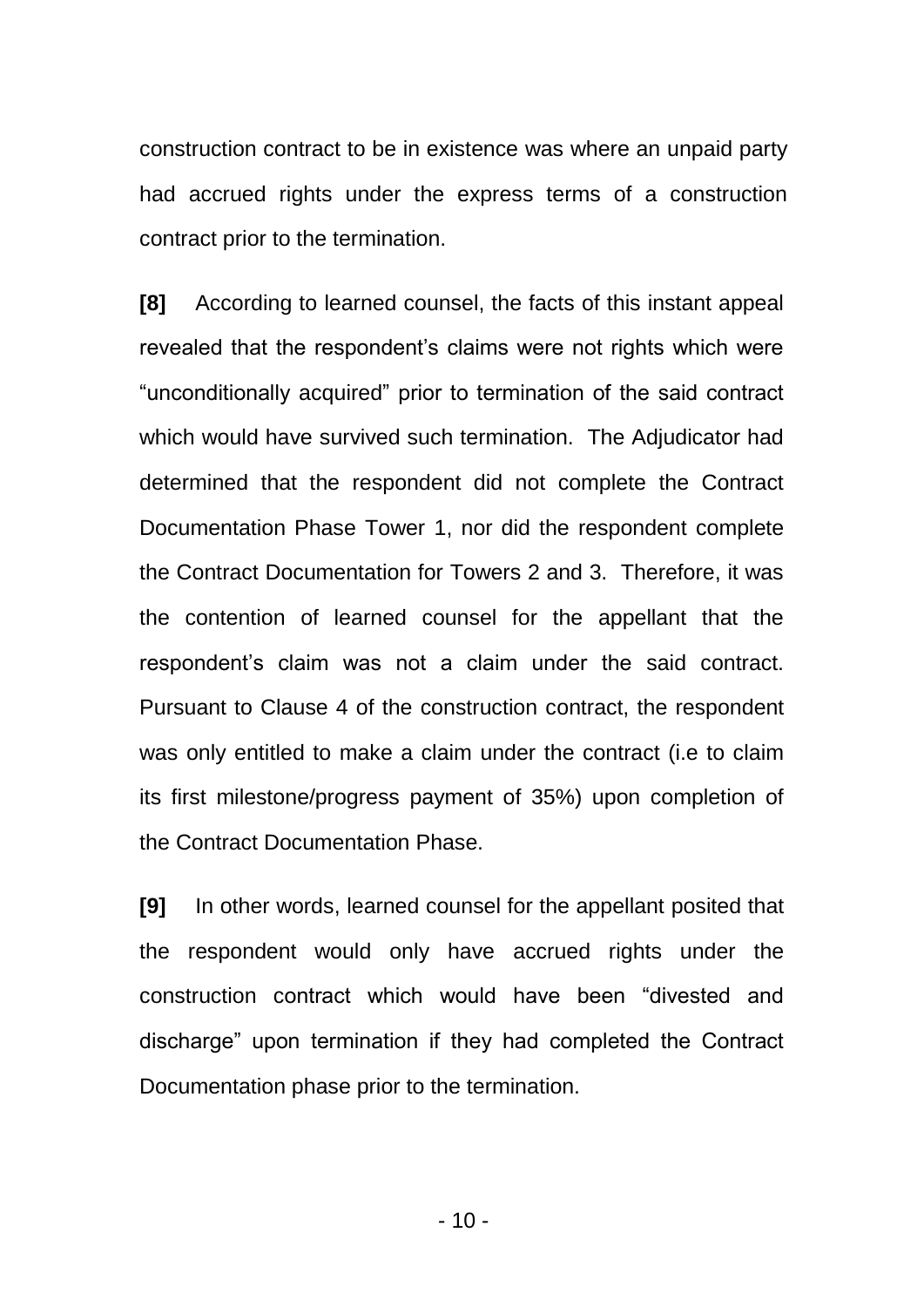**[10]** Learned counsel expanded on his submission by contending that the Adjudicator also did not have the jurisdiction to make a determination on a claim which was based on quantum meruit because the Adjudicator was a creature of CIPAA 2012 and derived his powers from CIPAA 2012. Therefore, his power could not extend to adjudicating disputes beyond the terms of a construction contract.

**[11]** In reply, learned counsel for the respondent submitted that CIPAA 2012, particularly section 5, did not restrict an unpaid party from issuing a payment claim upon termination of a construction contract. It should be noted that the respondent's claim under the payment claim was for the work done **before** termination of the construction contract and therefore the payment claim fell within the ambit of CIPAA 2012.

**[12]** According to learned counsel, the parties' past rights and obligations prior to the termination were not affected by the termination and therefore the appellant was not relieved from its obligation to pay the respondent. Clause 6 of the construction contract merely sets out the valuation method to be adopted by parties in valuing the works done prior to the termination. The case of **Gantley** was not applicable to the case at hand.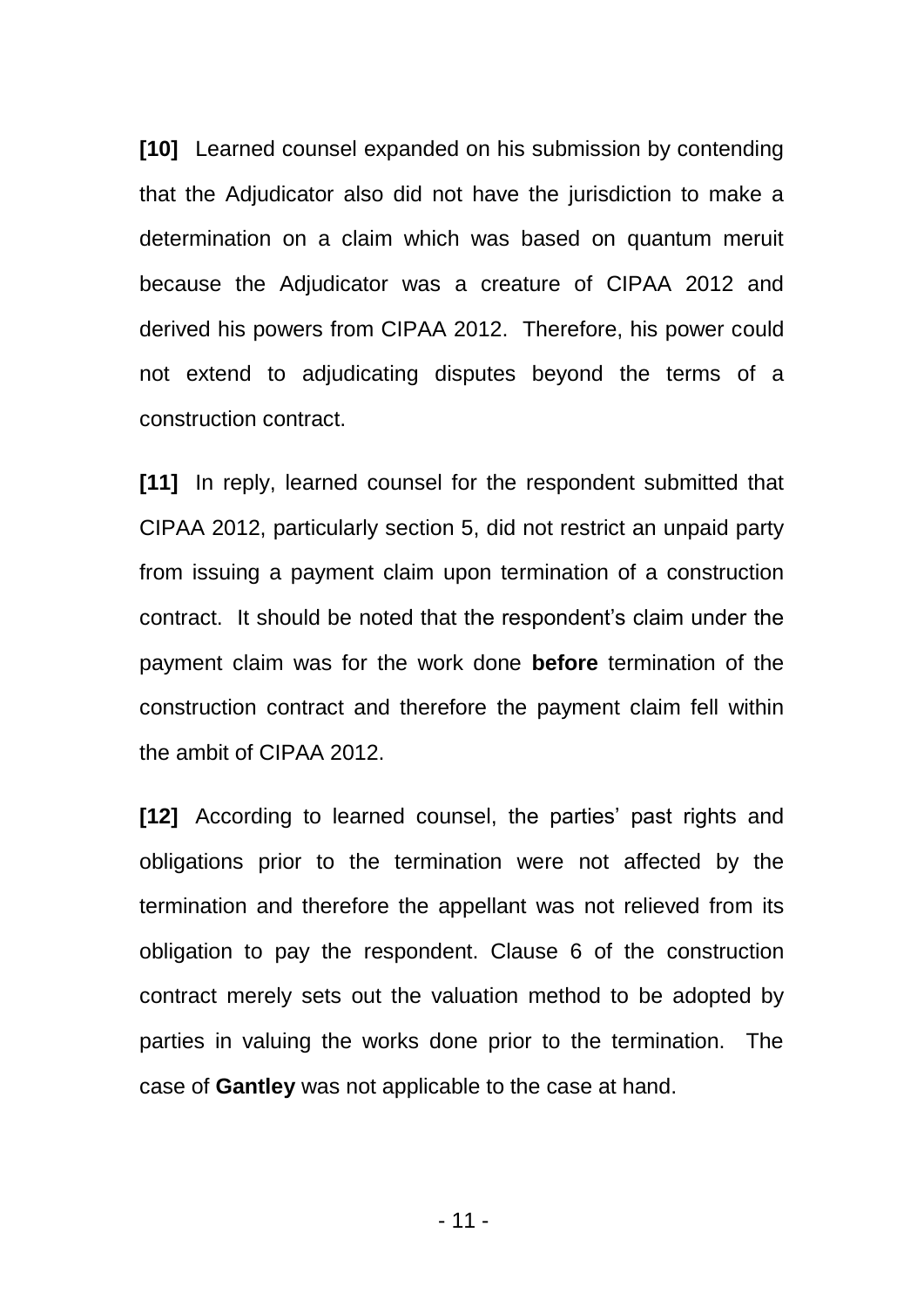### **Our Findings on Ground (a)**

**[13]** This issue concerns the Adjudicator's jurisdiction and turns on the proper interpretation of the construction contract in the context of CIPAA 2012.

**[14]** Jurisdiction is everything and without it, a court or an adjudicator has no power to take one more step. A court of law or an adjudicator downs its or his tools in respect of the matter before it the moment it holds the opinion that it is without jurisdiction. (See **Pentadbir Tanah Daerah Seberang Perai Tengah & Anor v Bagan Serai Housing Estate Sdn Bhd** [2016] 8 CLJ 846 (CA)). The critical issue here is whether the Adjudicator had jurisdiction to adjudicate when the payment claim was served after the construction contract has been terminated.

**[15]** Both parties before the Adjudicator accepted that the construction contract had been lawfully terminated. Clause 6 of the construction contract provides as follows –

"6. Abandonment and termination

By mutual consent, either party may terminate this appointment by serving to the other party a sixty (60) day's notice of termination. **In the event of such termination or the Client aborts or abandons the Project, the Client shall pay the Architect in accordance with the Schedule/Mode of Payment**, as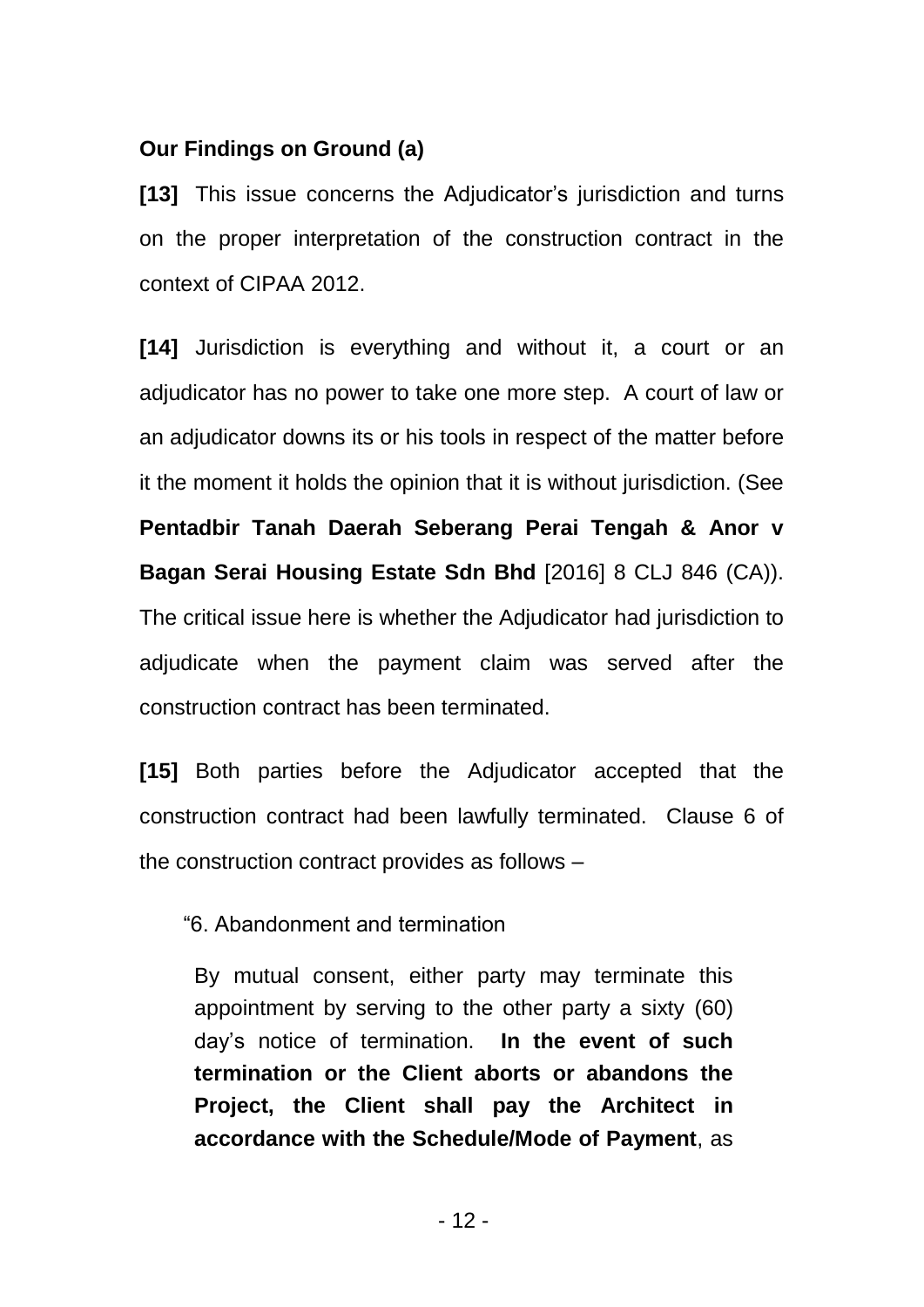outlined under item (3) above up to the point of termination. Such fees may be apportioned, if necessary, in accordance with the services rendered under a particular stage of service at the point of termination." (emphasis ours).

**[16]** In our view, Clause 6 of the construction contract expressly contemplates payment being made after the said contract has been terminated as it sets out the mechanism for the parties to value works done up to the date of determination. We do not regard the absence of an express provision that a party is entitled to make a payment claim after the construction contract has been terminated as warranting a different conclusion. That Clause 6 equates the rights and liabilities of the parties to the general law of contract situation where the parties' past rights and obligations prior to the termination are not affected by the termination and therefore the appellant is not relieved from its obligation to pay the respondent.

**[17]** We entertain no doubt that the right to payment under Clause 6 of the construction contract survives the termination. The respondent had carried out works prior to the termination and the past rights and obligations of the appellant are not discharged due to termination (see **Berjaya Times Square Sdn Bhd v M-Concept Sdn Bhd** [2010] 1 CLJ 209 (CA)).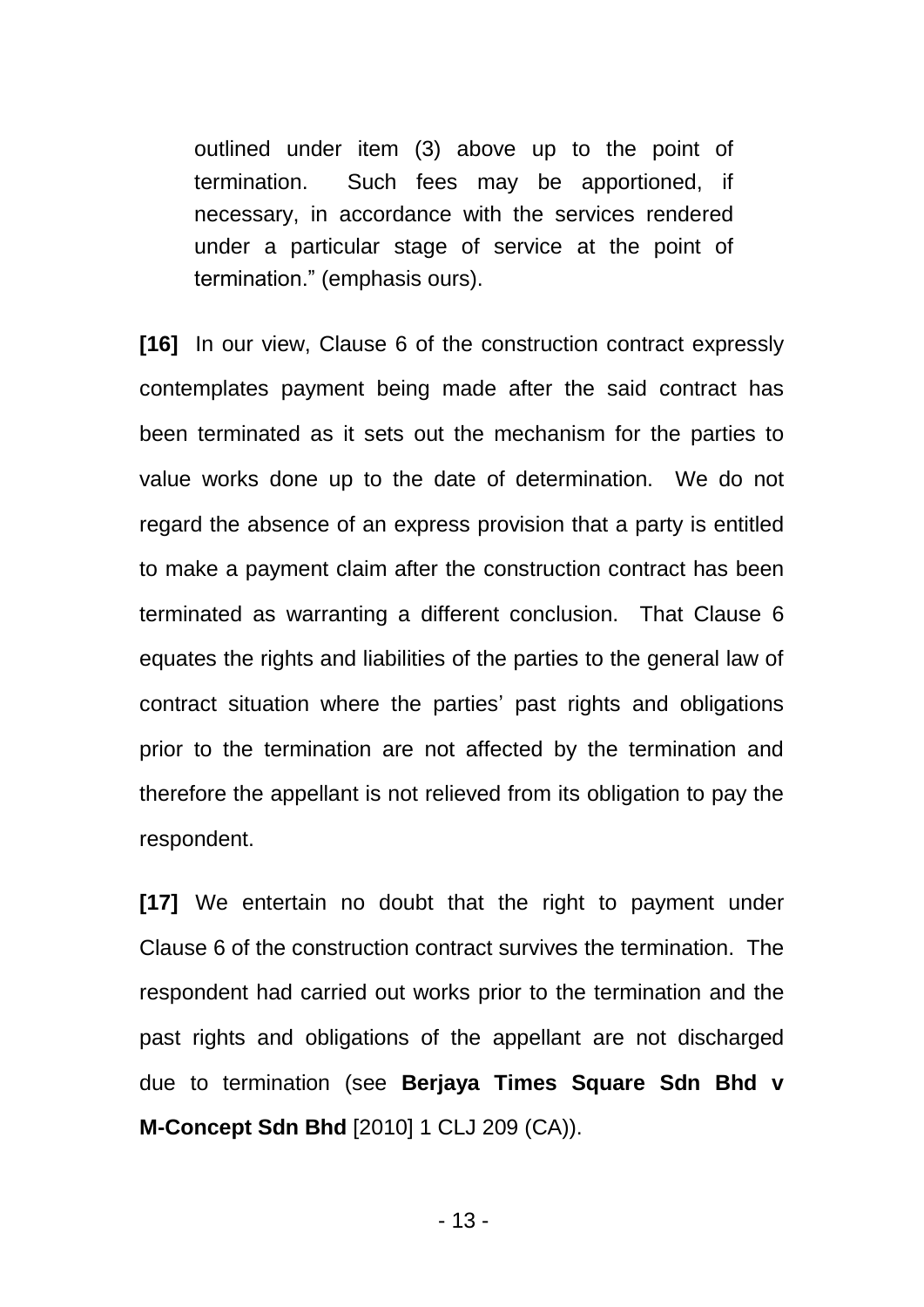**[18]** In our view, the respondent is entitled to the payment for work done as per the schedule stated in Clause 3 of the construction contract –

## "3. Scope of Services

The fees proposed shall embrace architectural services for detailed design, tender and construction drawings submission, and contract management and shall include submission of amendments as may be required by the Owner, Authorities or for other reasons therefrom:-

- (a) Detailed Design Development
	- i. Upon obtaining statutory approvals, to prepare and submit plans for obtaining the building plans approval or work permit for early work commencement whichever earlier;
	- ii. Liaising with authorities;
	- iii. Proposing amendments for improvement of building design including façade treatment and planning in liaison with Chief Design Architect, Cecil Chao & Associate of Hong Kong;
	- iv. To coordinate with the Consultant, and to hold regularly, the Technical and the Client-Consultant Meetings;
	- v. To inform the Client on a regular basis on the Status of the Project and other technical and financial issues;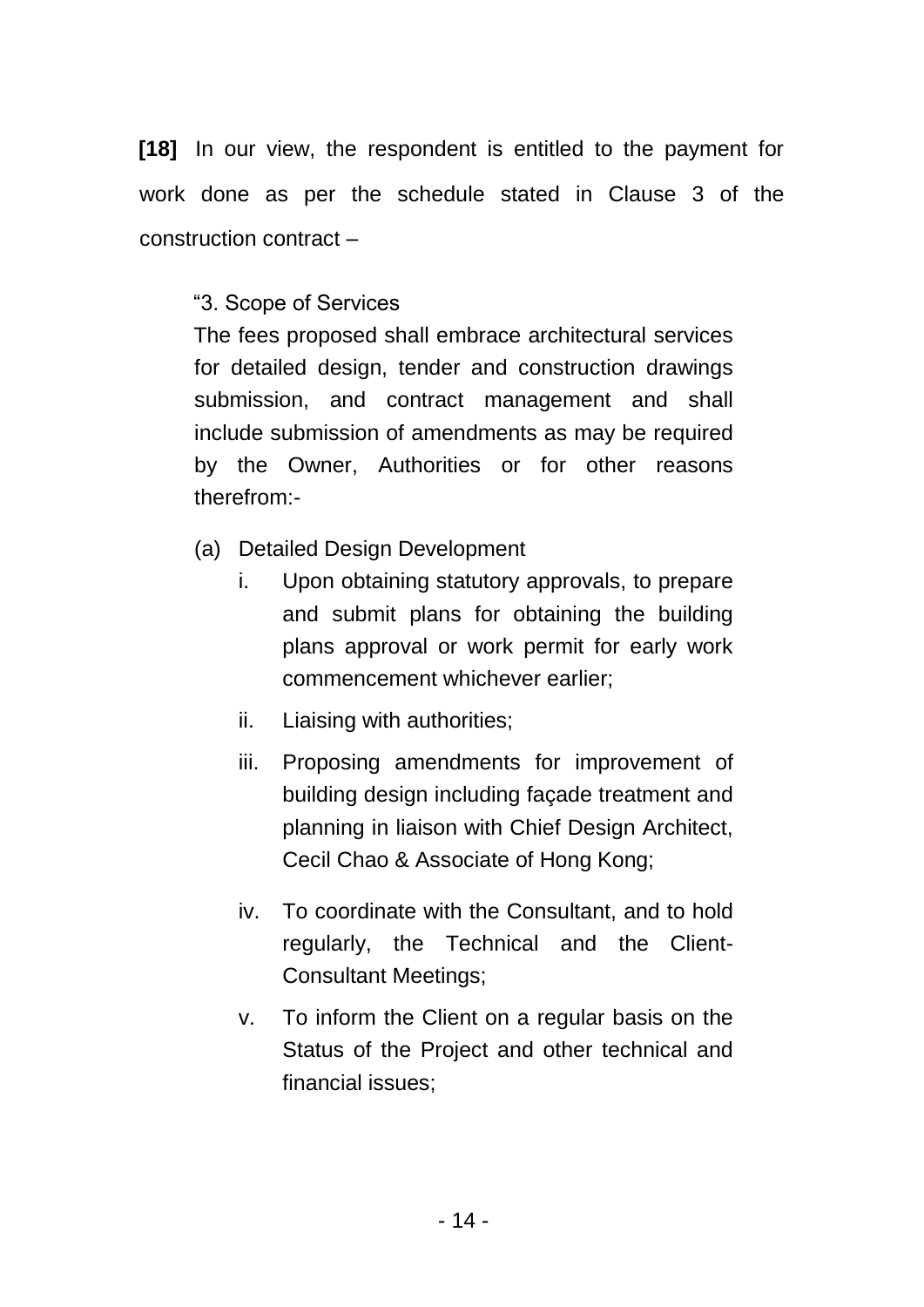- vi. To seek Client's approval on all matters involving cost implications and selection of building products.
- (b) Contract Administration
	- i. Work in collaboration with all the Consultant in preparing the Tender documentation, detail drawings, and working drawings for construction;
	- ii. To recommend the list of Contractors and Sub-Contractors for Tenders;
	- iii. To award the Contract on the Client's behalf;
	- iv. To coordinate and to conduct regular site meeting;
	- v. To report on the Status of the Project;
	- vi. To issue the Progress Claim Certificates to the Contractors(s) upon consultation to the Client;
	- vii. To issue the Progress certificates certifying the Stage Completion upon request by the Client;
	- viii. Upon satisfactory completion of the Project, apply to the authority for the Certificate of Completion and Compliance ("CCC").
- (c) Others
	- i. Any other matters deemed necessary.".

**[19]** In his endeavour to persuade us, learned counsel for the appellant urged us to affirm the views of the learned dissenting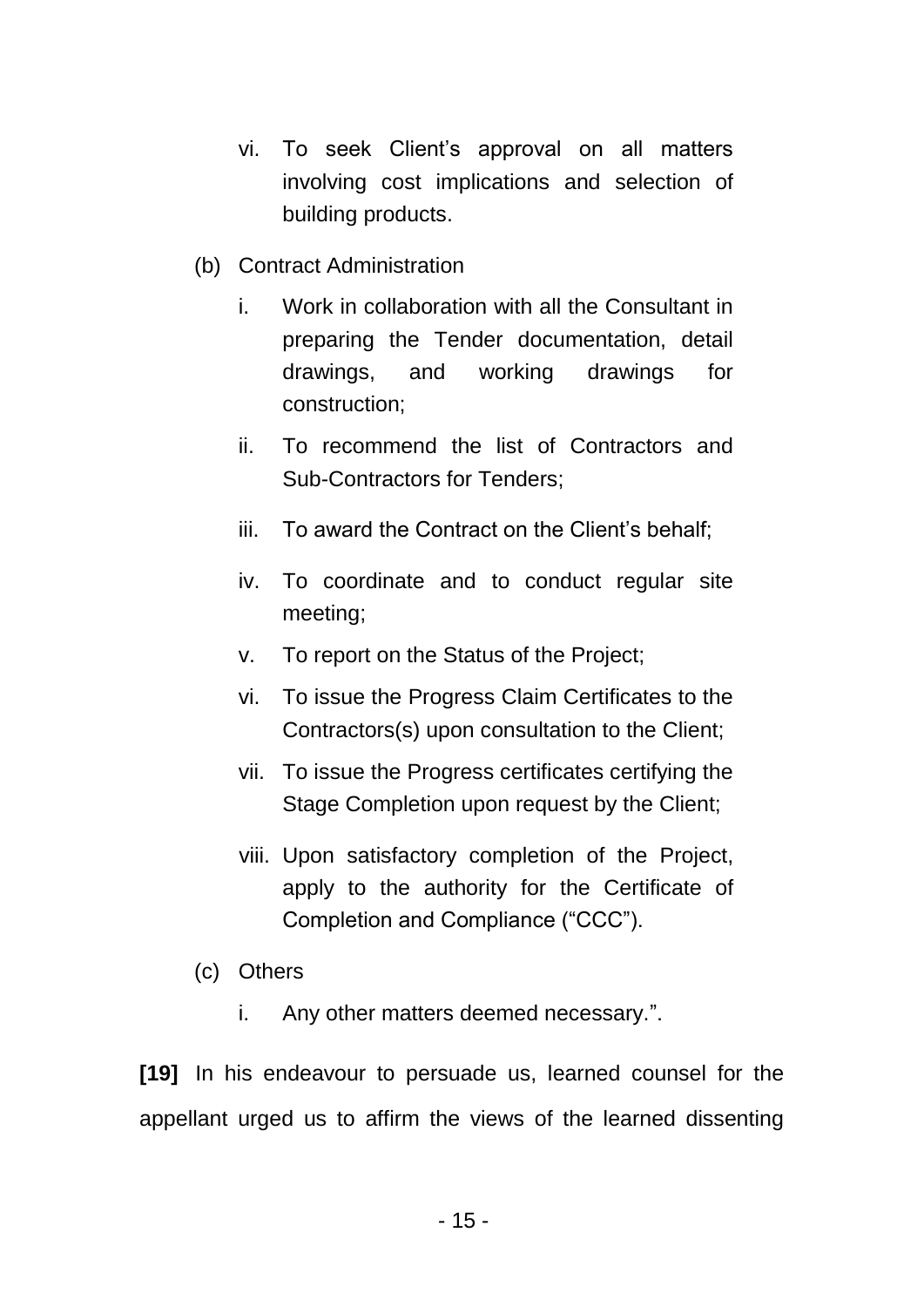Judge who endorsed the views of the Supreme Court of Victoria in **Gantley** (supra) which held that the Old Victorian Act provides for payment claims to be served after termination under two (2) limited circumstances only –

- (i) where the construction contract expressly or impliedly provides for a payment claim to be served following termination; and
- (ii) where, immediately prior to termination, the claimant is entitled to a progress payment for work done prior to termination where the relevant reference date has arisen prior to the termination.

(See paragraphs 174 – 175 of **Gantley** judgment)

**[20]** We observe that the case of **Gantley** (supra) was referred to in both the majority and dissenting judgments of the Court of Appeal. It is, therefore, apposite for us to discuss the case. The facts of the case may be summarised thus: Phoenix International Group Pty Ltd. (Phoenix) (defendant) was engaged by Gantley Pty Ltd (**Gantley**) (plaintiff) to construct various dwellings. In May and July 2009, Phoenix served payment claims on **Gantley** for each project, and in response **Gantley** in each case served "nil" payment schedules under the Victoria Act. The matter went for adjudication. **Gantley** argued that the payment claims were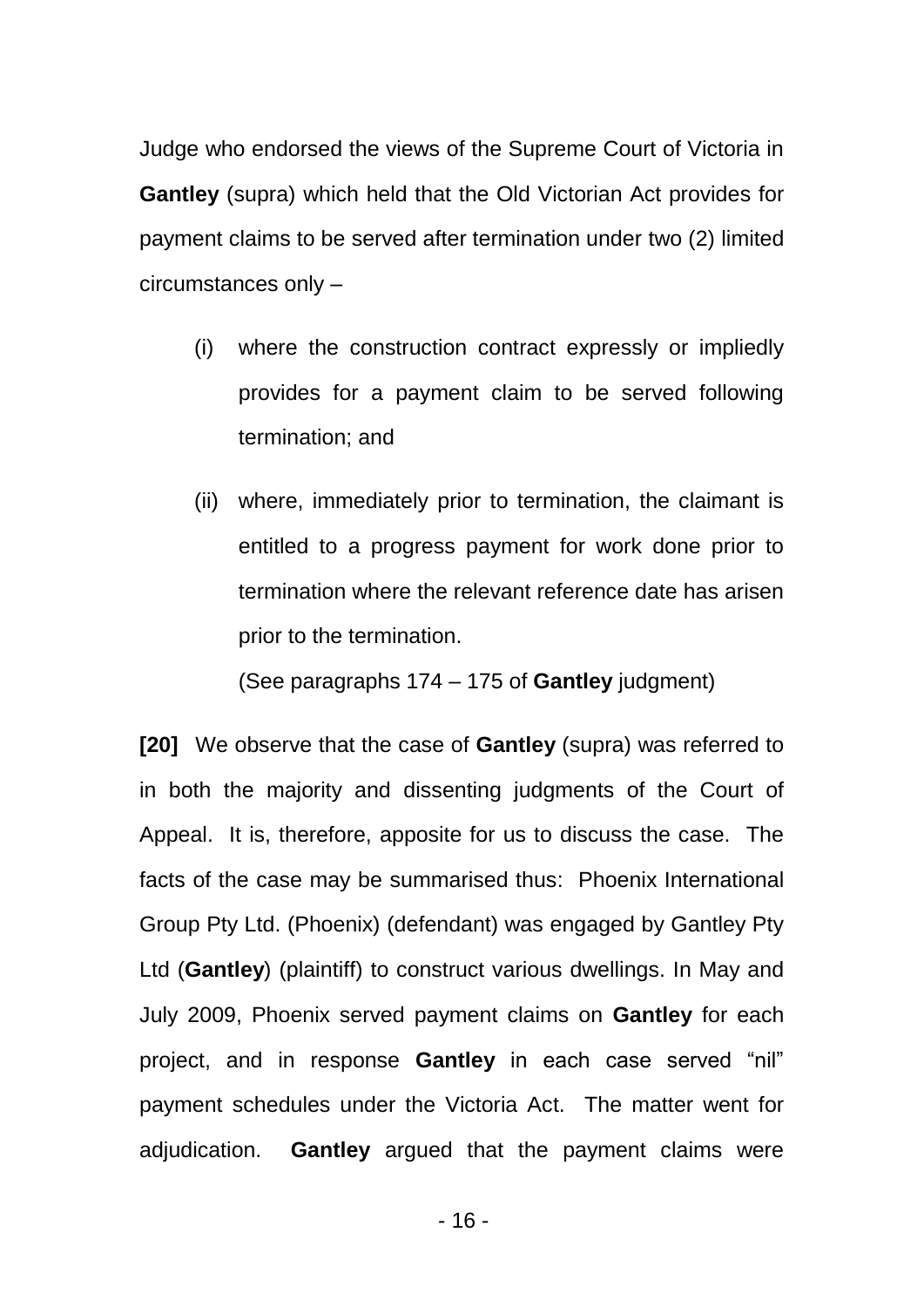contrary to the Victoria Act and invalid as they did not properly identify the construction work to which the claims related. The adjudicator determined, however, that the sums claimed by Phoenix were valid and were due to it. **Gantley** issued proceedings in the Supreme Court to review the adjudicator's decision.

**[21]** Vickey J decided that a payment claim that did not reasonably specify the work done, which was the subject of the payment claim, would be invalid because one of the basic and essential requirements of the Victoria Act had not been met. Any adjudication founded on an invalid payment claim would itself be invalid, at least to that extent.

**[22]** His Honour found that the disputed payment claims were invalid and ordered the adjudication determinations to be void. In determining the degree of specificity, it was necessary to identify the work sufficiently for the respondent to a payment claim to understand the basis of the claim and provide a considered response. The standard is that of a reasonable person who is in the position (and has the knowledge) of the recipient. His Honour held that severance of part of a payment claim, which is noncompliant with the Victoria Act, is possible. His Honour also held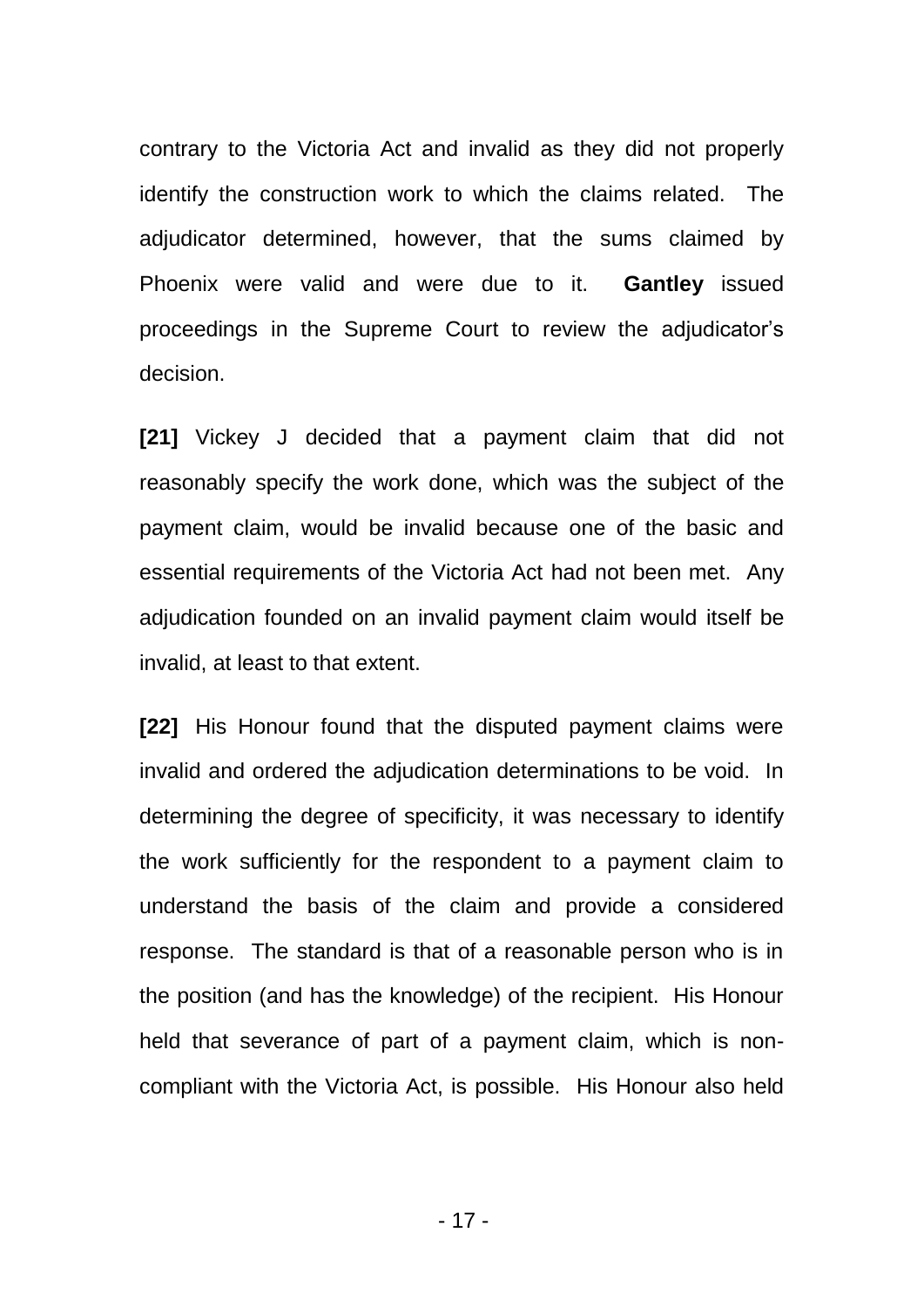that service of a progress claim under the Victoria Act after termination of the contract is valid where –

- (a) the contract expressly or impliedly allows this, or
- (b) there is an accrued right to a progress payment before termination for work done prior to termination,

and the fact that the amended Victoria Act now provides for a "final progress payment" demonstrates that the intention of the previous version of the Victoria Act was to allow for a final progress claim.

**[23]** The majority rejected the application of the case of **Gantley** and stated that it had no application to the case at hand. We are fully in agreement with the majority for the following reasons –

(a) the factual matrix of **Gantley** is different from that in the present appeal. The claim in **Gantley** was about the damages arising from a repudiation while the claim by the respondent in this instant case is for work done. The issue of whether the termination was due to a repudiation was never raised and decided in **Gantley**; the termination letter was not exhibited. The facts in **Gantley** are poles apart from the facts of the case before us; and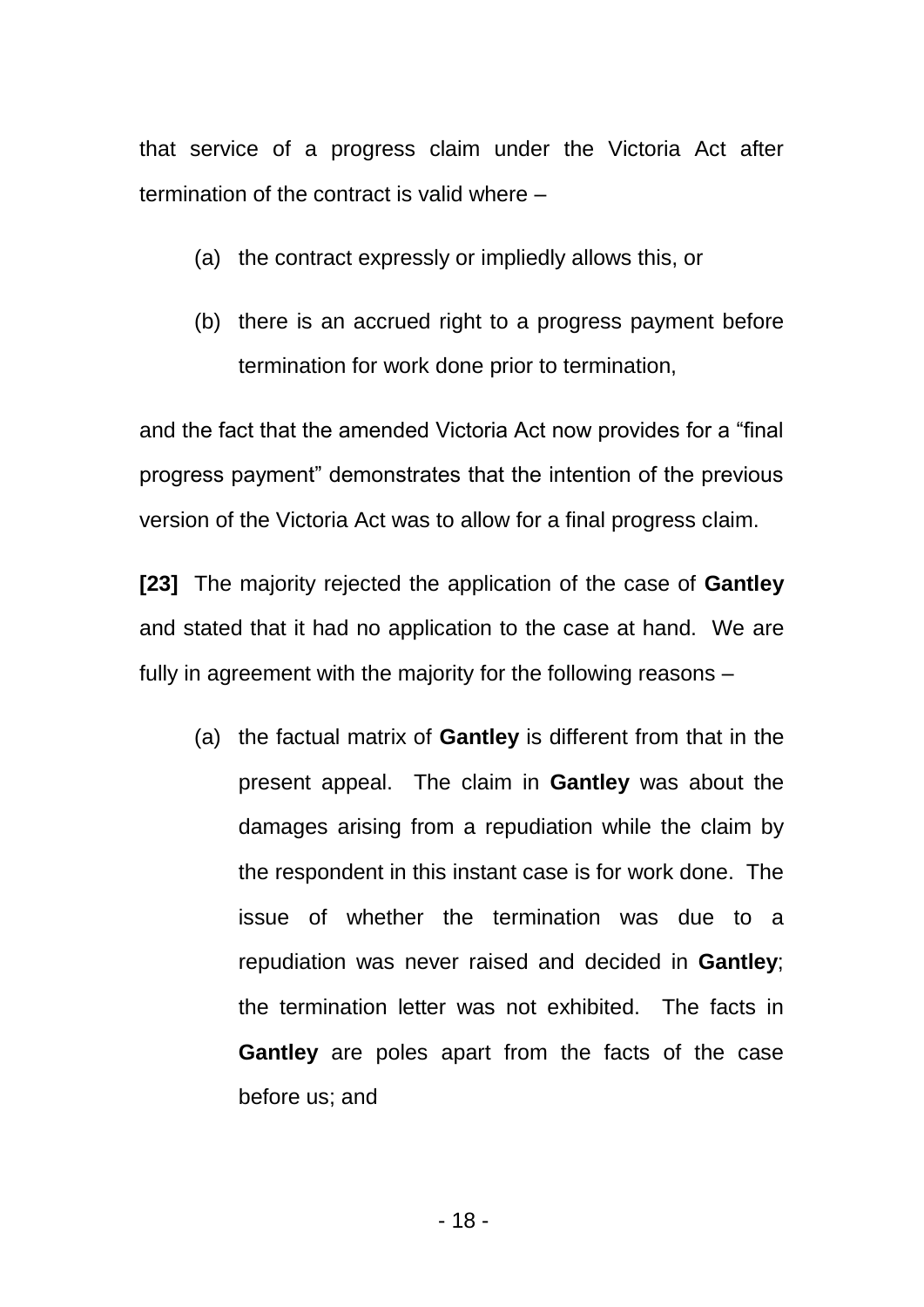(b) the court in **Gantley** discussed the validity of the progress claim made pursuant to a final claim arising out of a termination. The progress claim issued pursuant to the old Victorian Act did not cover the final claim disputes. This is not the case under CIPAA 2012. Plainly, the issue before Gantley is not germane to the issue before us.

**[24]** On the issue of deriving assistance from foreign case law in interpreting our legislations; we say it must be exercised with circumspection. This is because the resort to case law of foreign jurisdictions by persons not fully acquainted with the practice in these jurisdictions or with the concept and techniques of foreign system entails a real risk that foreign legal position would be misinterpreted.

**[25]** Concerning ground (b), learned counsel for the appellant vehemently argued that CIPAA 2012 did not cover claims for final accounts or sums finally due to unpaid party unless the contractual mechanism for the payment of the final accounts (if provided under the contract) had been engaged.

**[26]** In support of his submission, learned counsel advanced, inter alia, the following reasons –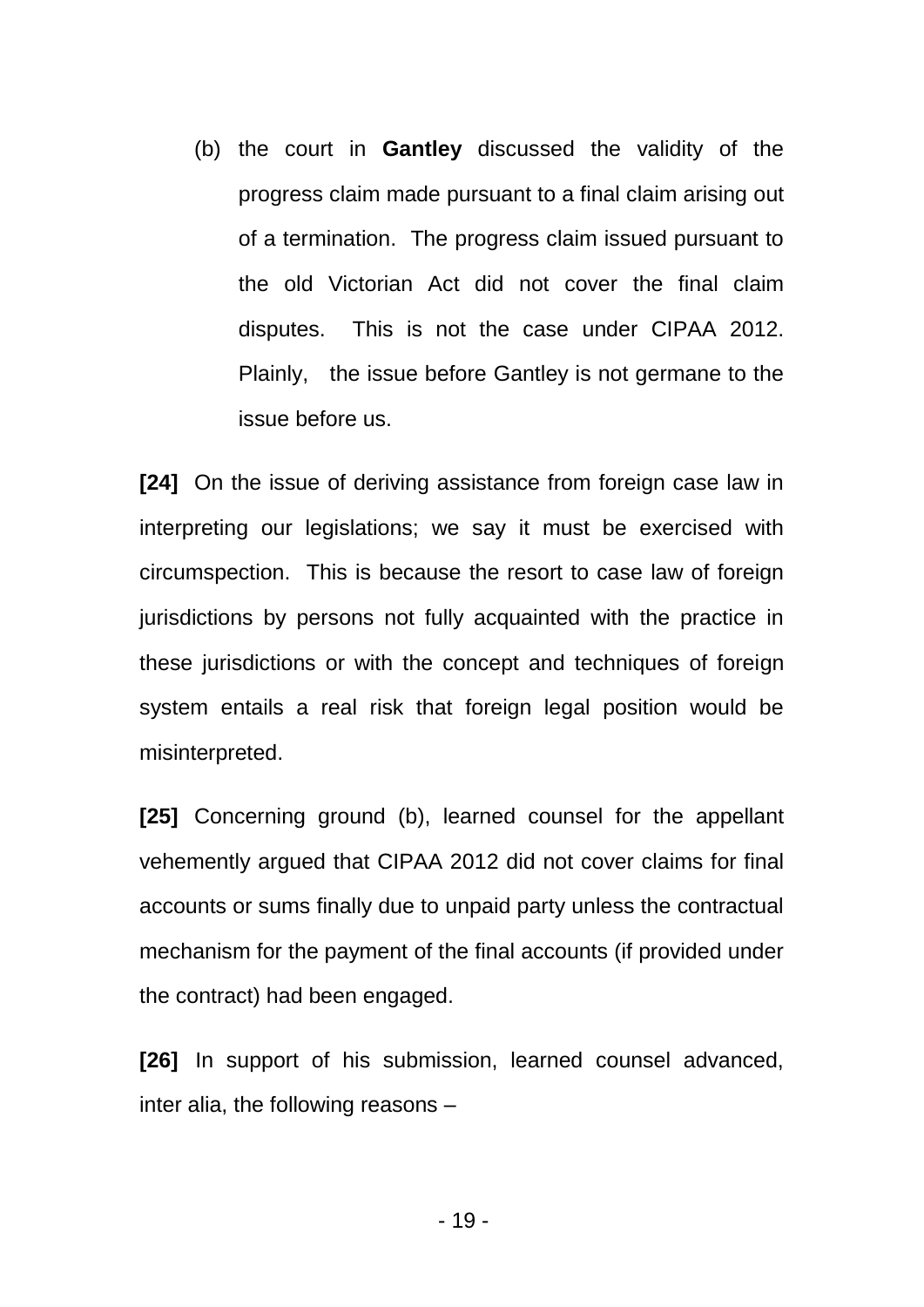- (a) The phrase "final account" is notably absent in the CIPAA 2012. The glaring omission of this phrase from CIPAA 2012 is an indication of the draftsmen's intention to exclude final account;
- (b) Existence of section 36 of CIPAA 2012 (a default provision that can be applied in the absence of payment terms in the construction contract) and reading of CIPAA 2012 in its entirety will indicate that CIPAA 2012 was intended to apply to interim claims only;
- (c) The main purpose of CIPAA 2012 was to assist the parties of the construction contract to receive prompt payments for work done pursuant to their construction contract and the adjudication proceedings was set out to advance the said purpose. The CIPAA 2012 was intended to be applied to interim claim which involved payments on account. Hence, any dispute as to the amount that is finally due is to be resolved through other dispute resolution forum such as court or arbitration;
- (d) The construction contract had provided the time period to make an interim and final claim. In the present appeal, the Invoice was not made pursuant to the time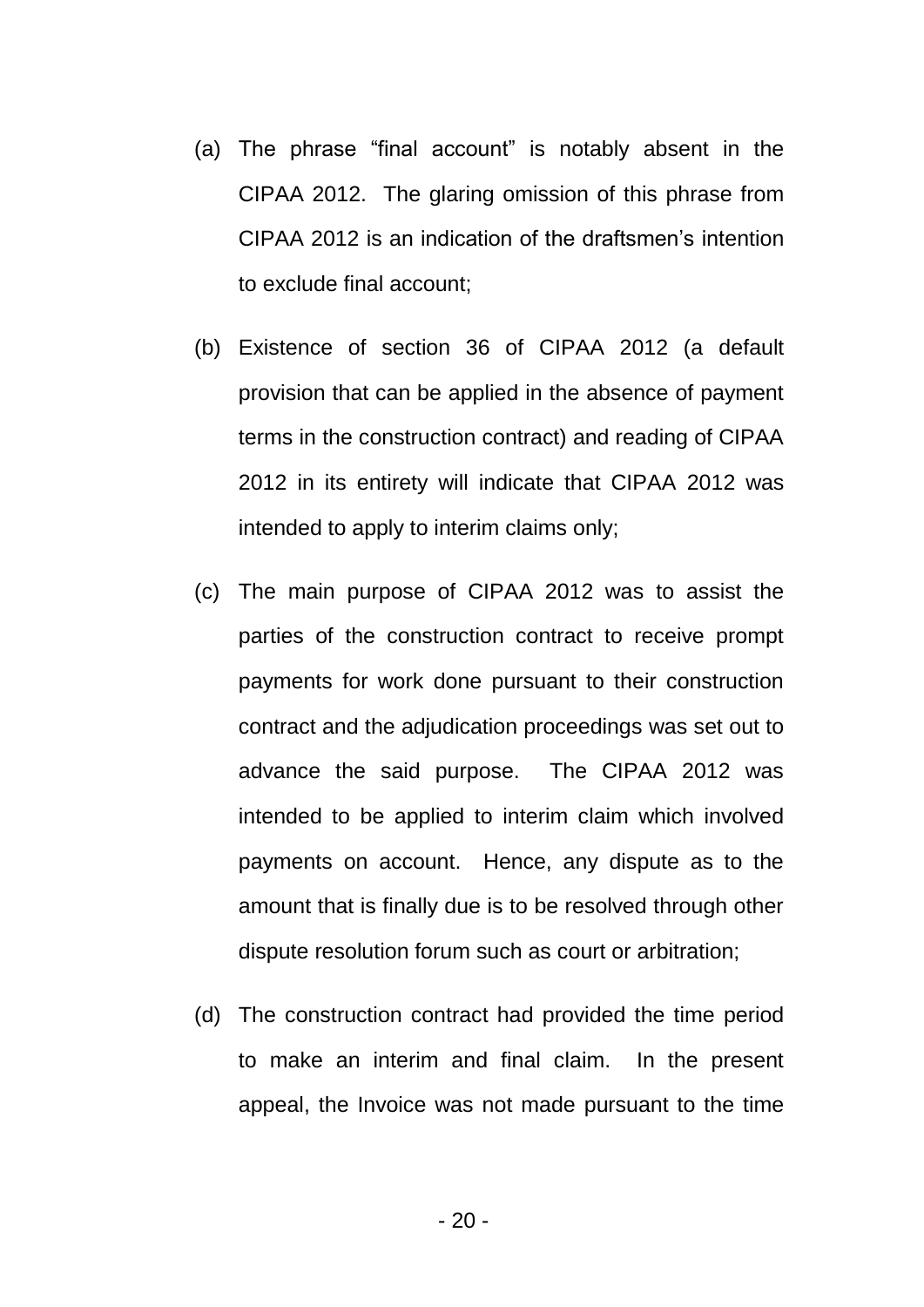and therefore it was neither a progress claim nor a final claim;

- (e) The majority fell into serious error in holding that Australia State of Victoria's Building and Construction Industry Security of Payment Act 2002 (Victoria No. 15 of 2002) ("**Old Victorian Act**")'s interpretation of "rights to progress claim" has no significance on the basis that the context in which the phrase was interpreted in the Old Victorian Act is different from CIPAA 2012. In actual fact, CIPAA 2012 and the old Victorian Act are glaringly similar as both Acts require the existence of construction contract for a payment claim to be made specifically refers to "progress payment" and do not expressly exclude the application of the Act to final claims; and
- (f) Singapore Building and Construction Industry Security of Payments Act 2004 ("SOPA") does not resemble CIPAA 2012 due to the absence of the phrase "right to progress payment" and existence of definition to the "progress payment".

**[27]** In response, learned counsel for the respondent submitted that there is no limitation to CIPAA 2012 in relation to final and interim claims. CIPAA 2012's primary objective is to alleviate the

- 21 -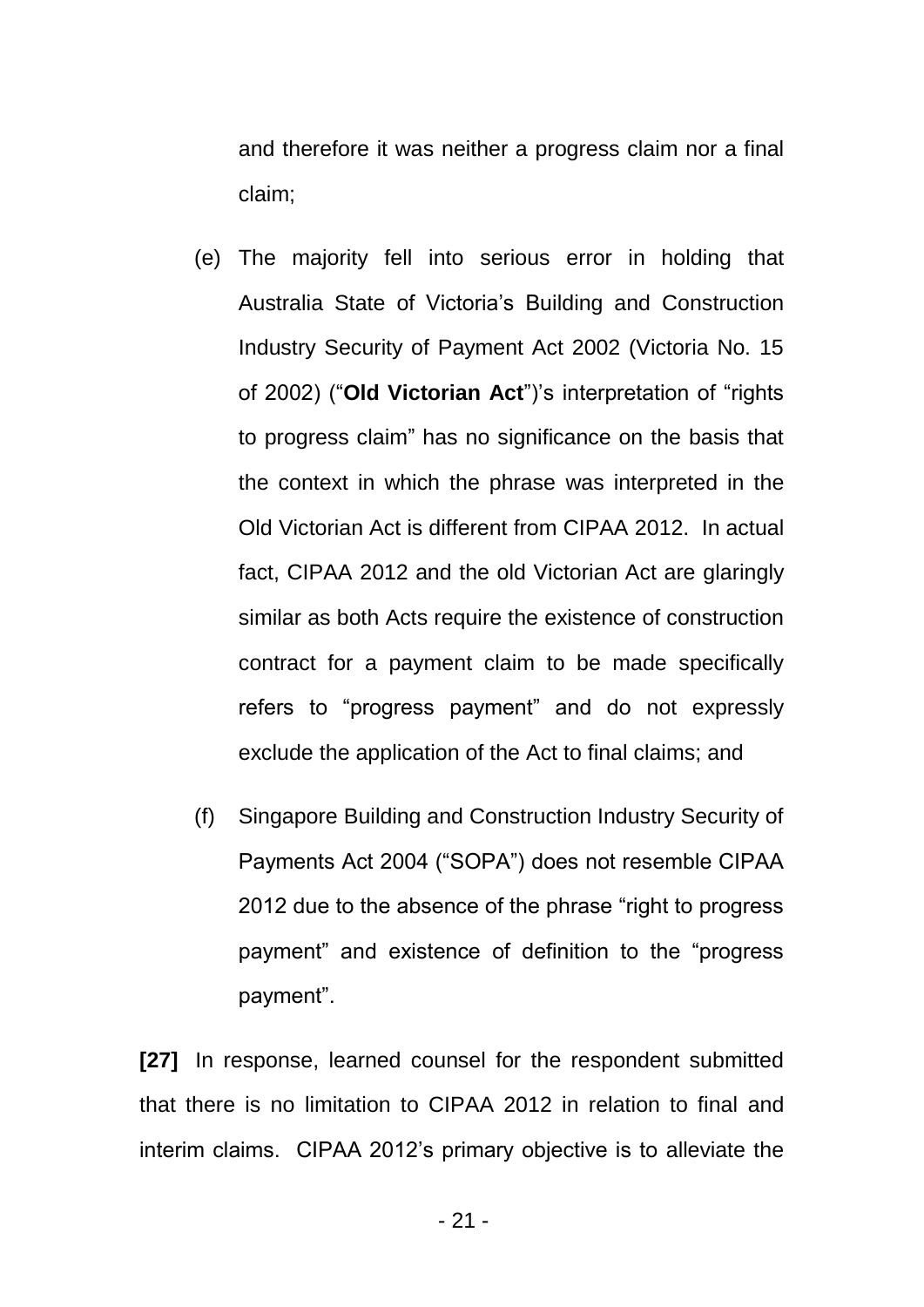cash flow and this is done by eliminating payment issues quickly. It is the contention of learned counsel that limiting CIPAA 2012 to interim claims will prejudice the claimant's right to payment and such limitation will defeat the very purpose of CIPAA 2012 which was to alleviate cash flow in the construction industry through an effective adjudication mechanism.

**[28]** Learned counsel for the respondent urged this Court to adopt a purposive approach in interpreting CIPAA 2012 as mandated by section 17A of the Interpretation Act 1948 and 1967.

**[29]** Learned counsel contended that the distinction on whether a claim is final or interim is unnecessary in providing a right for payment which is intended to alleviate the cash flow issue in the industry and will affect the stakeholders in the construction chain who are financially weaker than the appellant as in the present case. Further, drawing the distinction between final or interim will only destroy the robust change that the industry has started to experience.

#### **Our Findings on Ground (b)**

**[30]** We are of the opinion that the majority was on firm ground when it held that Australian State of Victoria's Building and Constructions Industry Security of Payment Act 2002's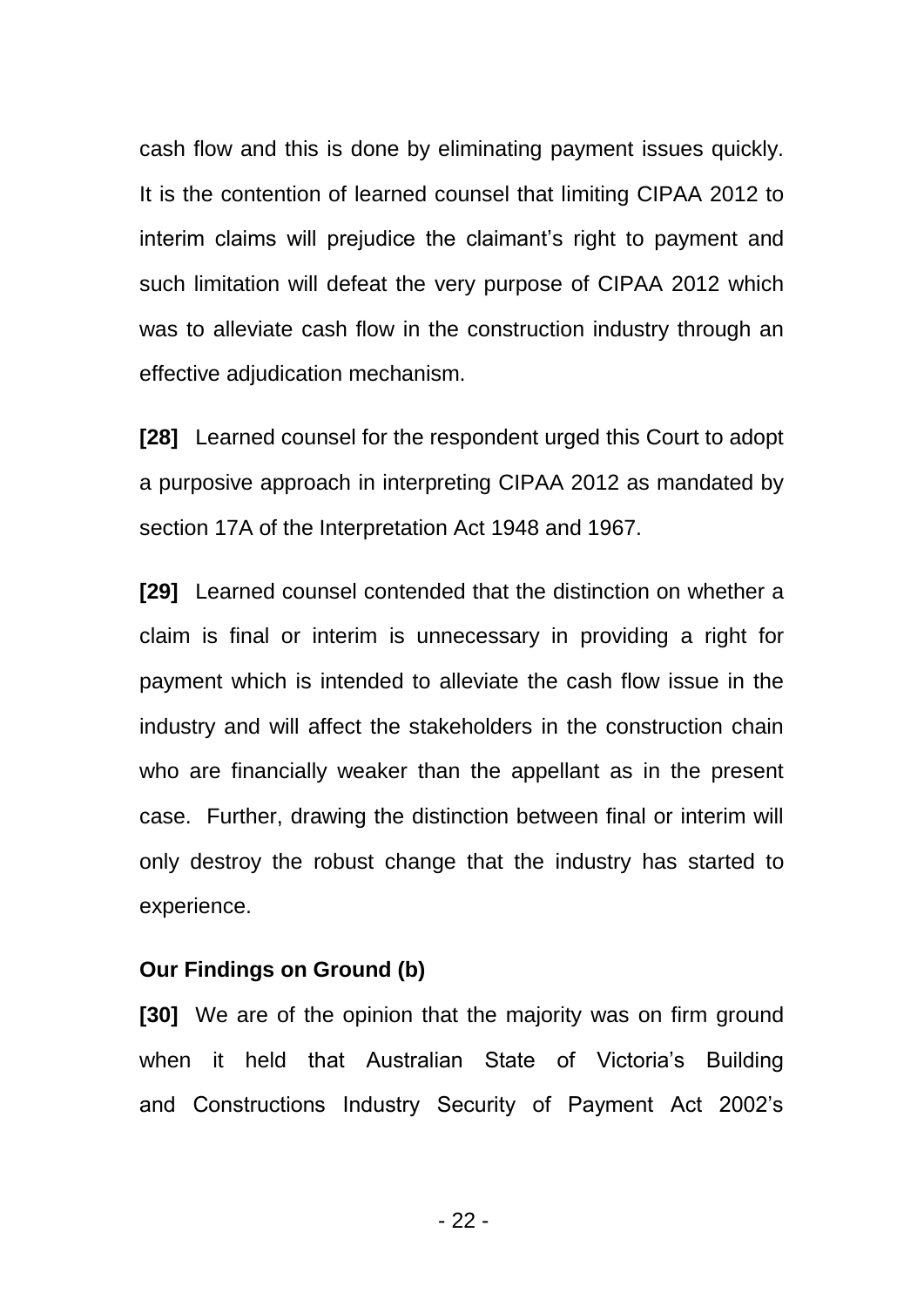interpretation of a "right to progress claim" is not relevant to the interpretation of CIPAA 2012.

**[31]** CIPAA 2012 is not modelled after the Old Victorian Act. The purpose of the Old Victorian Act is more to safeguarding the interest of individuals compared to CIPAA 2012 which was intended for the construction industry as a whole. The purpose of Singapore Building and Construction Industry Security of Payment Act (Cap 30B, 2006 Rev Ed) ("SOPA") is similar to CIPAA 2012. Hence, in our view, referring to SOPA rather than the Old Victorian Act in interpreting "final claim" will be more appropriate.

**[32]** At the outset, it is pertinent to note that the issue of applicability of CIPAA 2012 to a final or interim claim was not raised by the parties before the Court of Appeal. In the course of argument before the Court, the following questions were posed by the Court to the parties –

- "(a) whether the subject matter of the adjudication was based on interim payment claim or a final claim.
- (b) whether statutory adjudication in other jurisdiction makes a distinction between final bills and interim bill.".

**[33]** Despite of objection raised by learned counsel for the respondent, the Court of Appeal proceeded to deliberate on the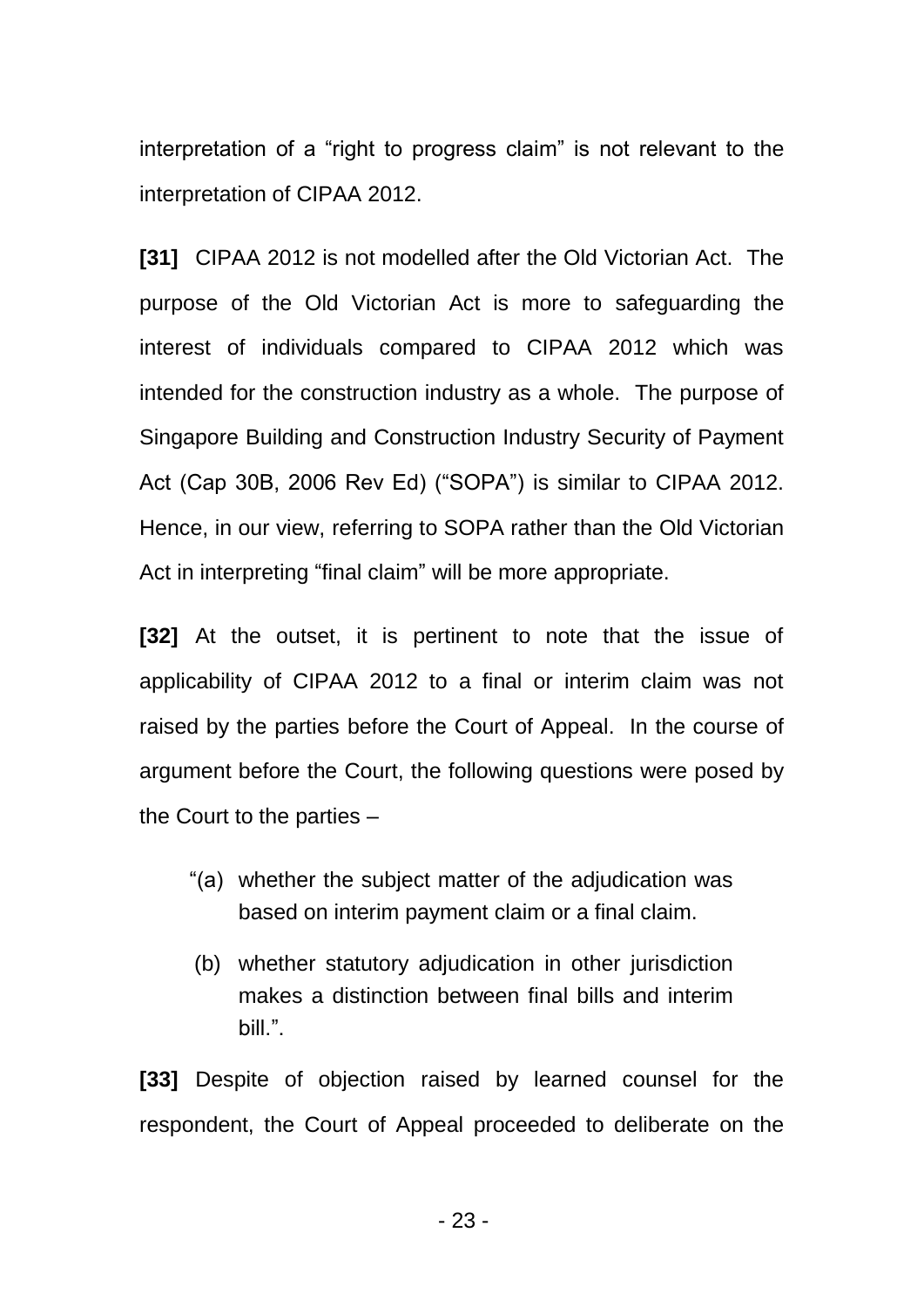issues on the ground that the issues were relevant to the Adjudicator's jurisdiction. The Court held that jurisdictional challenge had always been allowed by the courts at any stage of proceedings.

**[34]** On question (a), the majority held that as long as the claims are payment claims relating to a construction contract as defined in section 4 of the CIPAA 2012, the Act comes into play. That being the case, it does not matter whether the payment claims were interim or final claims made after unilateral or mutual termination.

**[35]** On question (b), the majority reasoned that the Old Victorian Act relied by the appellant, as interpreted by the Victoria Supreme Court on the phrase "right to progress payment" in section 19 was housed in Part 3 the Act – "Right to Progress Payment", was of no significance as the context in which it was interpreted was totally different from the case at hand. In CIPAA 2012 there are specific provisions which allow a claimant to make a claim in respect of all payment for works and services done under a construction contract. Hence, the decision in **Gantley** (supra) cannot be used to support the proposition of the appellant (see para 45 of the majority judgment of the Court of Appeal).

**[36]** The minority came to a different conclusion. The minority was of the opinion that if there had been no determination, their

 $-24-$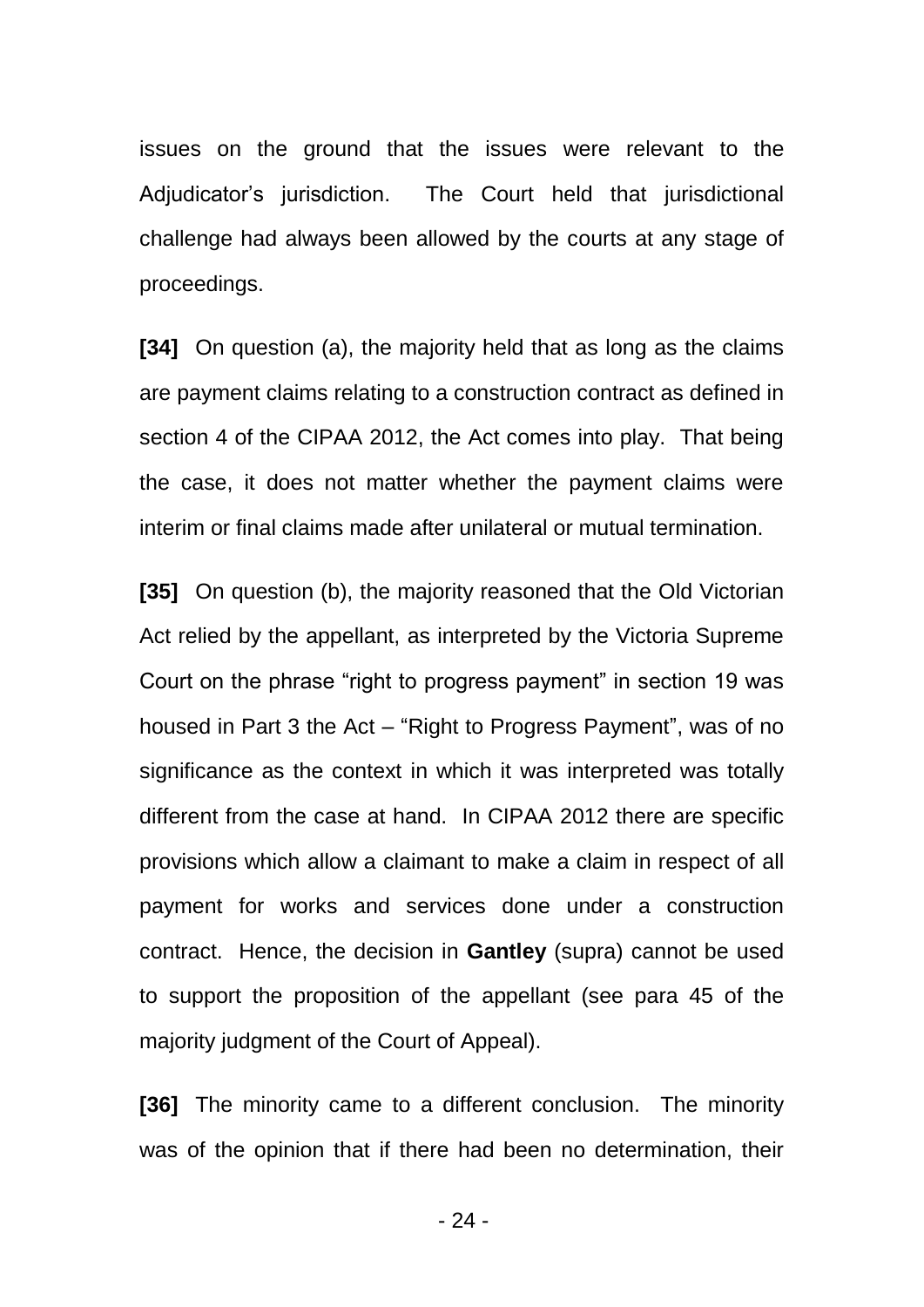claims would have been for interim payment and the matter could be referred to CIPAA 2012. If the contract had been terminated and accepted as in the instant case, then the claim of the respondent would relate to final account or final payment and in consequence CIPAA 2012 would not be applicable. Since the claim by the respondent in this instant appeal was not related to CIPAA 2012, the Adjudicator would not have the jurisdiction to hear the dispute (see paras 78 and 81 of the minority judgment).

**[37]** The minority further held that if CIPAA 2012 was made applicable to final account or final payment in relation to construction disputes as opposed to construction contract for interim payment, it may lead to an abuse of process. According to the minority, it was wrong to construe CIPAA 2012 to include claims for final payment when the mischief it intended to cure was the timely payment for work related to progress payments and not the final account. It was principally wrong to read into the Act the phrase "final payment" when Parliament has not expressly stated so and the holistic reading of the Act would learn towards interim payment only (see para 75 of the minority judgment).

**[38]** With respect, we are unable to agree with the minority and we are in full agreement with analysis of the majority that as long as they are payment claims relating to a construction contract as

- 25 -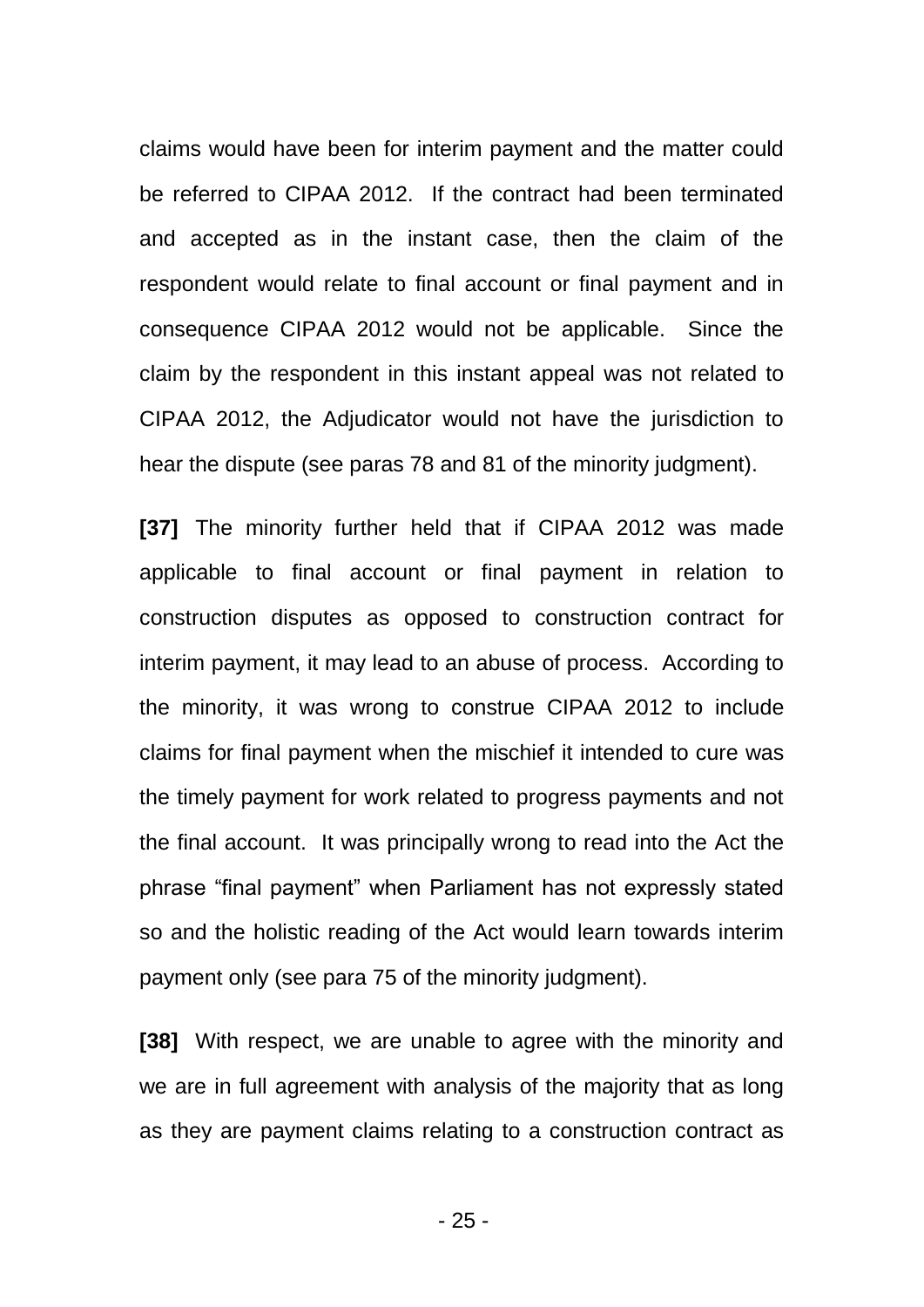defined in section 4, CIPAA 2012 would applied. In our view, it is difficult to fathom any basis for concluding that Parliament intended a bifurcated approach depending on the type of claim. We could see no conceivable basis and/or logical reason that the Parliament would have intended a different approach between the interim payment and final payment. If the Parliament had intended to exclude final claims from the adjudicatory ambit of CIPAA 2012, it could have clearly included a proviso or provisions to that effect. Further, if the Parliament had intended a different approach for interim and final claims, the Parliament would have deliberately utilised a different language evincing such an intention.

**[39]** In our view, the interpretation expounded by the majority is consistent with the purpose and structure of the adjudication process outlined in CIPAA 2012. The modern approach to interpretation of statute mandates that a construction of a statute which promotes the purpose or object of an Act is to be preferred to a construction which does not. For this purpose, all extrinsic materials may be consulted. For example, courts are prepared to consider the **Hansard** debates, the Preamble, the Explanatory Notes to the bill and Law Commission Report. However, that does not mean that ordinary meaning or clear language may be discarded, for construction and/or interpretation is not divination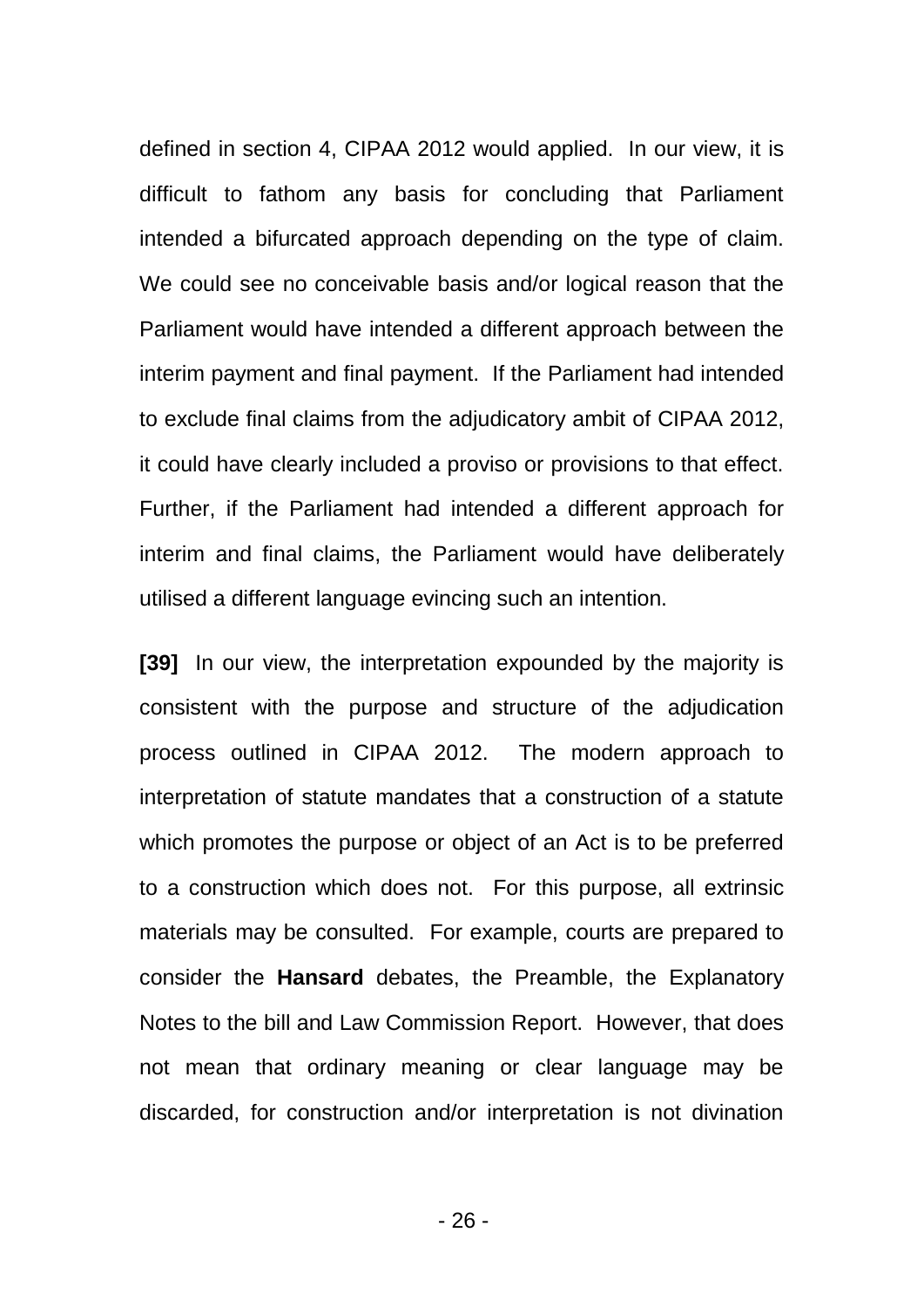and courts must respect separation of powers when construing the Acts of Parliament.

**[40]** The leading case in which a purposive approach was accepted by the House of Lords was **Pepper v Hart** [1993] AC 593. The case established the principle that when primary legislation is ambiguous and certain criteria are satisfied, courts may refer to statements made in the House of Commons or the House of Lords in an attempt to interpret the meaning of the legislation. The House of Lords held that courts could now take a purposive approach to interpreting legislation when the traditional methods of statutory construction are in doubt or result in an absurdity. To find what the Parliament intended, all sources including **Hansard** may be consulted. Lord Griffiths said –

"My Lords, I have long thought that the time had come to change the self-imposed judicial rule that forbade any reference to the legislative history of an enactment as an aid to its interpretation. The ever increasing volume of legislation must inevitably result in ambiguities of statutory language which are not perceived at the time the legislation is enacted. The object of the court in interpreting legislation is to give effect so far as the language permits to the intention of the legislature. If the language proves to be ambiguous I can see no sound reason not to consult Hansard to see if there is a clear statement of the meaning that the words were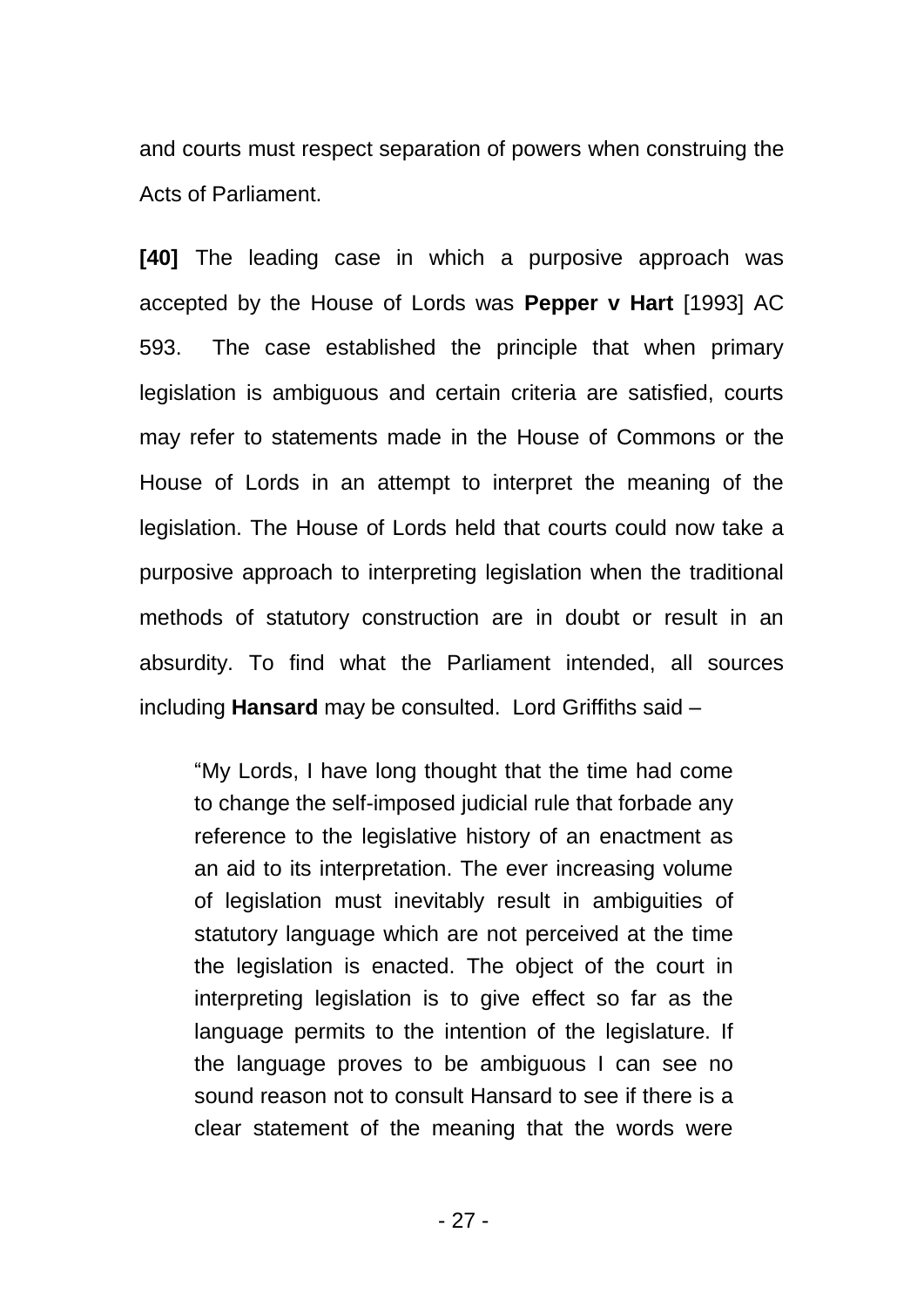intended to carry. The days have long passed when the courts adopted a strict constructionist view of interpretation which required them to adopt the literal meaning of the language. The courts now adopt a purposive approach which seeks to give effect to the true purpose of legislation and are prepared to look at much extraneous material that bears upon the background against which the legislation was enacted. Why then cut ourselves off from the one source in which may be found an authoritative statement of the intention with which the legislation is placed before Parliament?".

**[41]** In a similar vein, in **Re Rizzo & Rizzo Shoes Ltd** [1998], Justice Lacobucci of the Canada Court, speaking for whole court, wrote the following –

"Elmer Driedger in Construction of Statutes (2nd ed. 1983) best encapsulates the approach upon which I prefer to rely. He recognises that statutory interpretation cannot be founded on the wording of the legislation alone. At p. 87 he states: "Today there is only one principle or approach, namely, the words of an Act are to be read in their entire context and in their grammatical and ordinary sense harmoniously with the scheme of the Act, the object of the Act, and the intention of Parliament.".

**[42]** In **Attorney-General v Ting Choon Meng and another appeal [2017] 1 SLR 373**, Sundaresh Menon CJ of Singapore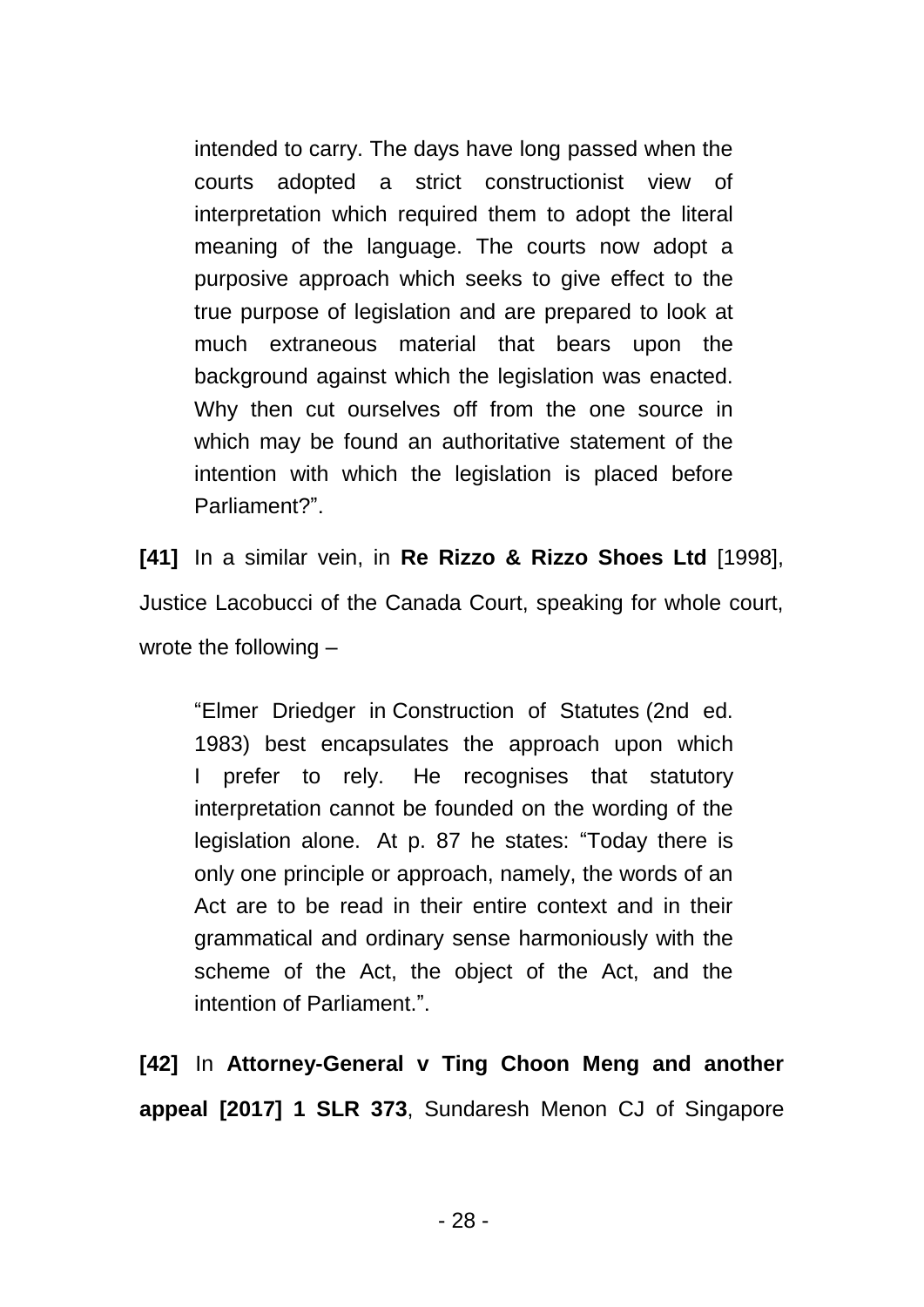Court described the approach towards the purposive interpretation of statutory as follows –

"59. … [T]he court's task when undertaking a purposive interpretation of a legislative text should begin with three steps:

- (a) First, *ascertaining the possible interpretations of the text*, as it has been enacted. This however should never be done by examining the provision in question in isolation. Rather, it should be undertaken having due regard to the context of that text within the written law as a whole.
- (b) Second, *ascertaining the legislative purpose or object of the statute*. This may be *discerned from the language used in the enactment*; … it can also be discerned by *resorting to extraneous material in certain circumstances*. In this regard, the court should principally consider the general legislative purpose of the enactment by reference to any mischief that Parliament was seeking to address by it. In addition, *the court should be mindful of the possibility that the specific provision that is being interpreted may have been enacted by reason of some specific mischief or object that may be distinct from, but not inconsistent with, the general legislative purpose underlying the written law as a whole*. …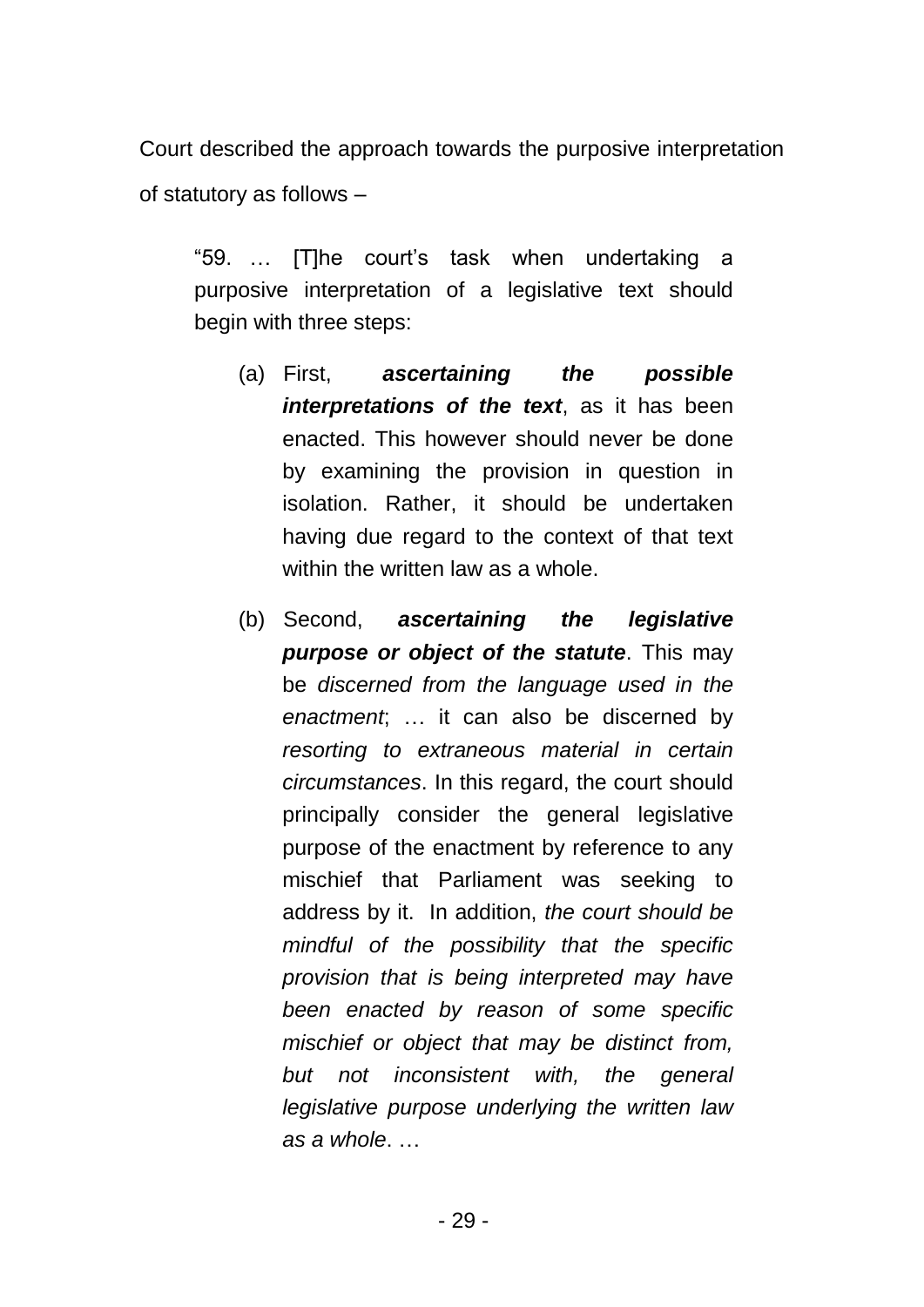(c) Third, *comparing the possible interpretations of the text against the purposes or objects of the statute*. *Where the purpose of the provision in question as discerned from the language used in the enactment clearly supports one interpretation, reference to extraneous materials may be had for a limited function – to confirm but not to alter the ordinary meaning of the provision as purposively ascertained* … (emphasis added in italics and bold italics)

**[43]** In Malaysia, the requirement to have regard to purpose of an Act is contained in section 17A of the Interpretation Act 1948 and 1962 which are in the following terms –

# "**Regard to be had to the purpose of Act**

17A. In the interpretation of a provision of an Act, a construction that would promote the purpose or object underlying the Act (whether that purpose or object is expressly stated in the Act or not) shall be preferred to a construction that would not promote that purpose or object.".

**[44]** On proper application of the provision of the section 17A of the Interpretation Act 1948 and 1983, we refer to the case of **All Malayan Estate Staff Union v Rajasegaran & Ors** [2006] 6 MLJ 97 wherein the Federal Court had laid down the principle, inter alia, as follows –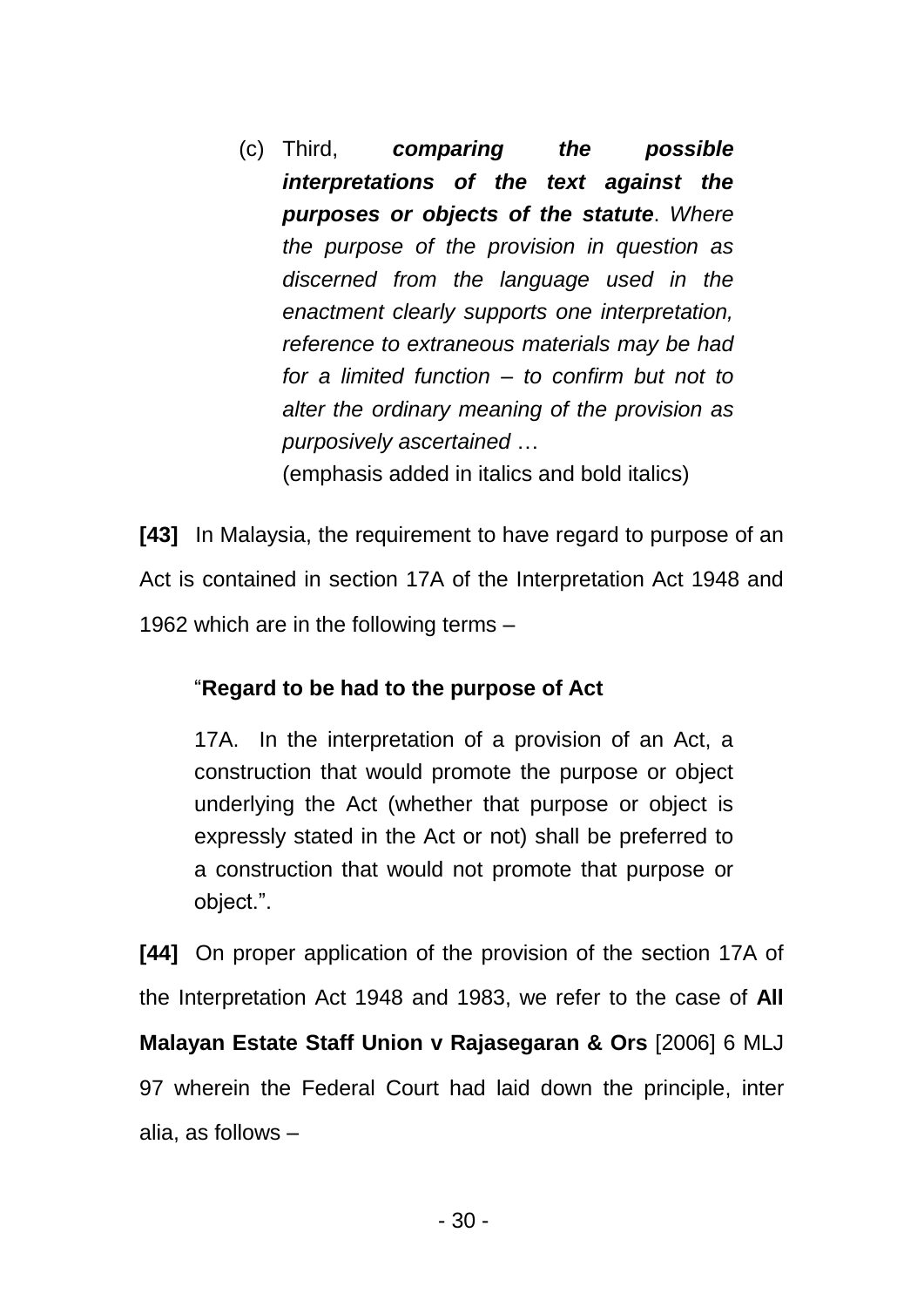"In summarising the principles governing the application of the purposive approach to interpretation, **Craies on Legislation (8th Ed), says at p 566**:

- (1) Legislation is always to **be understood first in accordance with its plain meaning**.
- (2) **Where the plain meaning is in doubt the courts will start the process of construction by attempting to discover, from the provisions enacted, the broad purpose of the legislation**.
- (3) **Where a particular reading would advance the purpose identified, and would do no violence to the plain meaning of the provisions enacted, the courts will be prepared to adopt that reading**.
- (4) Where a particular reading would advance the purpose identified but would strain the plain meaning of the provisions enacted, the result will depend on the context and, in particular, on a balance of the clarity of the purpose identified and the degree of strain on the language.
- (5) Where the courts conclude that the underlying purpose of the legislation is insufficiently plain, or cannot be advanced without any unacceptable degree of violence to the language used, they will be obliged, however regretfully in the circumstances of a particular case, to leave to the legislature the task of extending or modifying the legislation." (emphasis ours).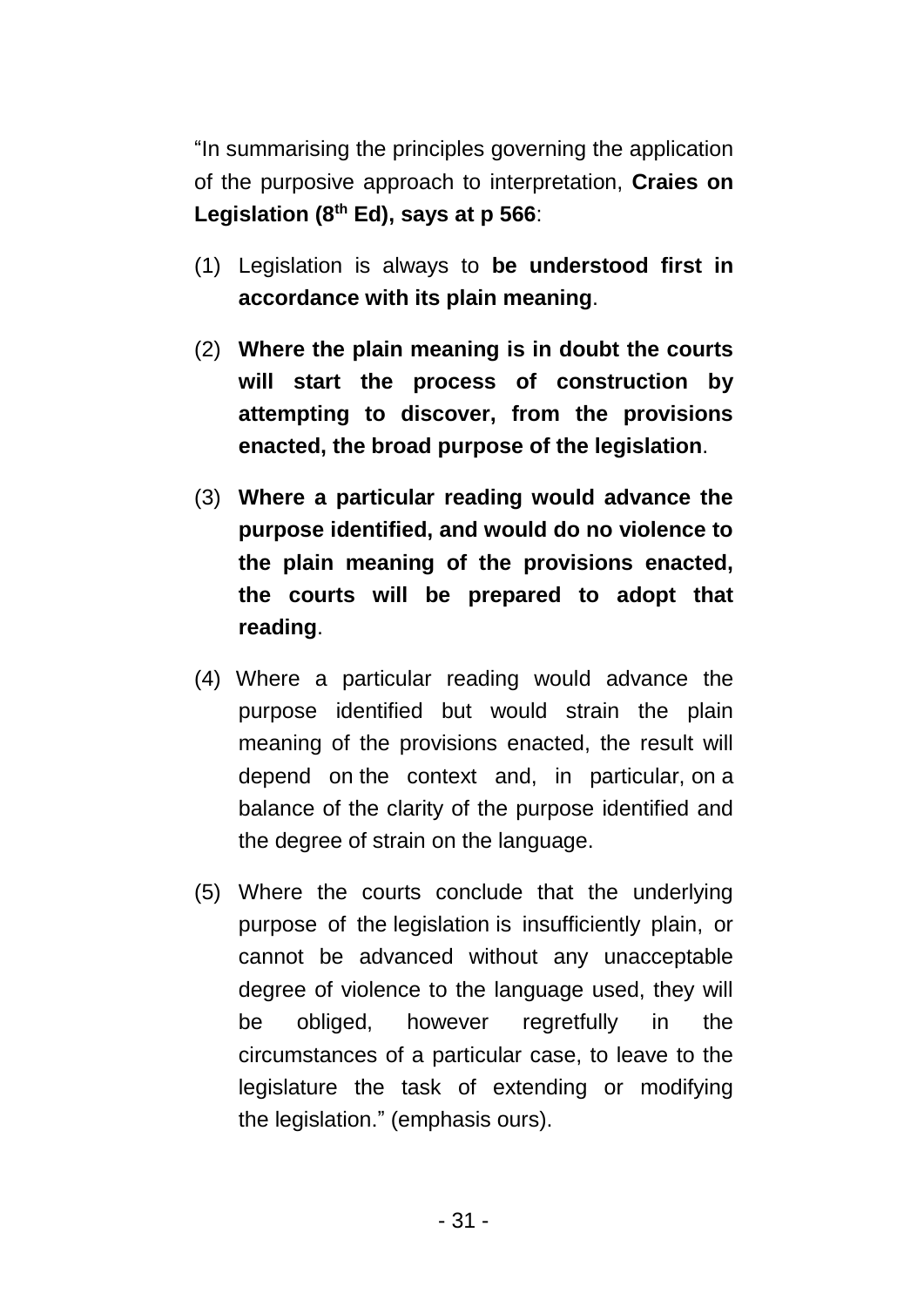**[45]** In **Tunku Yaacob Holdings Sdn Bhd v Pentadbir Tanah Kedah & Ors** [2016] 1 MLJ 200 at 218, the Federal Court considered the "*settled general rule" that "when a statute is susceptible of two or more interpretations, normally that interpretation should be accepted as reflecting the will of the legislation which is presumed to operate most equitably, justly and reasonably as judged by the ordinary and normal conceptions of what is right and what is wrong and of what is just and what is un just*".

**[46]** At the risk of repetition, we say that the raison d'être of CIPAA 2012 regime lie in facilitating and providing remedies for the recovery of payment in the construction industry. CIPAA 2012, brings three major changes to the construction industry in Malaysia:-

- (a) a "right to progress payment", unless otherwise agreed to by the parties;
- (b) a speedy resolution through adjudication for construction disputes relating to payment for works carried out under the construction contract; and
- (c) a determination which has temporary finality. A party, which executes construction work and which is unpaid in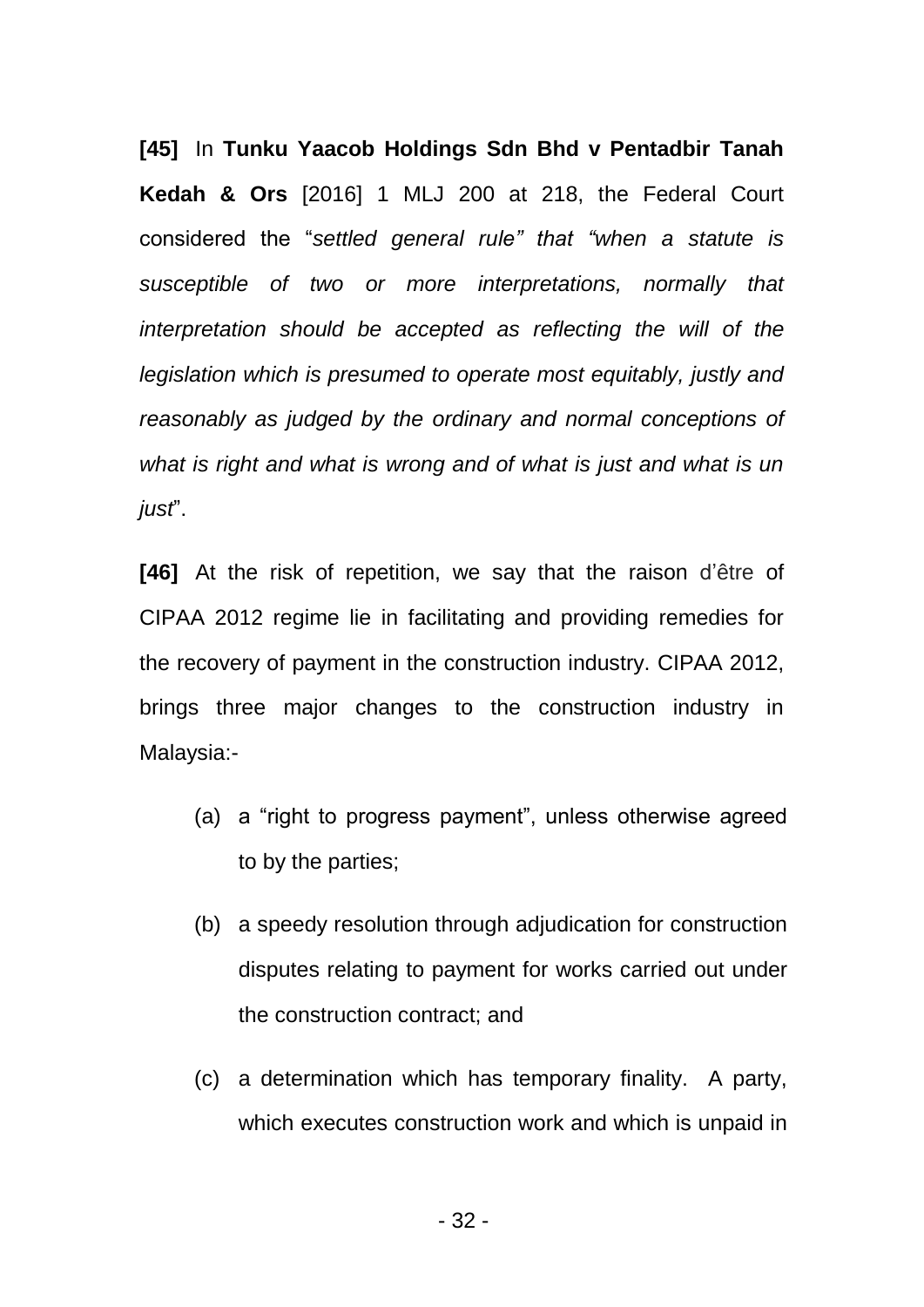whole or in part, under the construction contract may serve a payment claim on non-paying party to the construction contract.

**[47]** From the Preamble, it is clear that CIPAA 2012 is "*An Act to facilitate regular and timely payment, to provide a mechanism for speedy dispute resolution through adjudication, to provide remedies for the recovery of payment in the construction industry and to provide for connected and incidental matters*".

**[48]** The Explanatory Statement to CIPAA Bill 2011 states as follows –

# "… EXPLANATORY STATEMENT

The Construction Industry Payment Adjudication Act 2011 ("the proposed Act") seeks to **facilitate regular and timely payment in respect of construction contracts and to provide for speedy dispute resolution** through adjudication. **The purpose** of the proposed Act **is to alleviate payment problems that presently prevails pervasively and which stifles cash flow in the construction industry**. The proposed Act further provides default payment terms in the absence of provisions to that effect and prohibits conditional payment terms that inhibit cash flow. The act also seeks to provide remedies for the recovery of payment upon the conclusion of adjudication.". (emphasis ours).

(See: Explanatory Statement of CIPAA Bill 2011)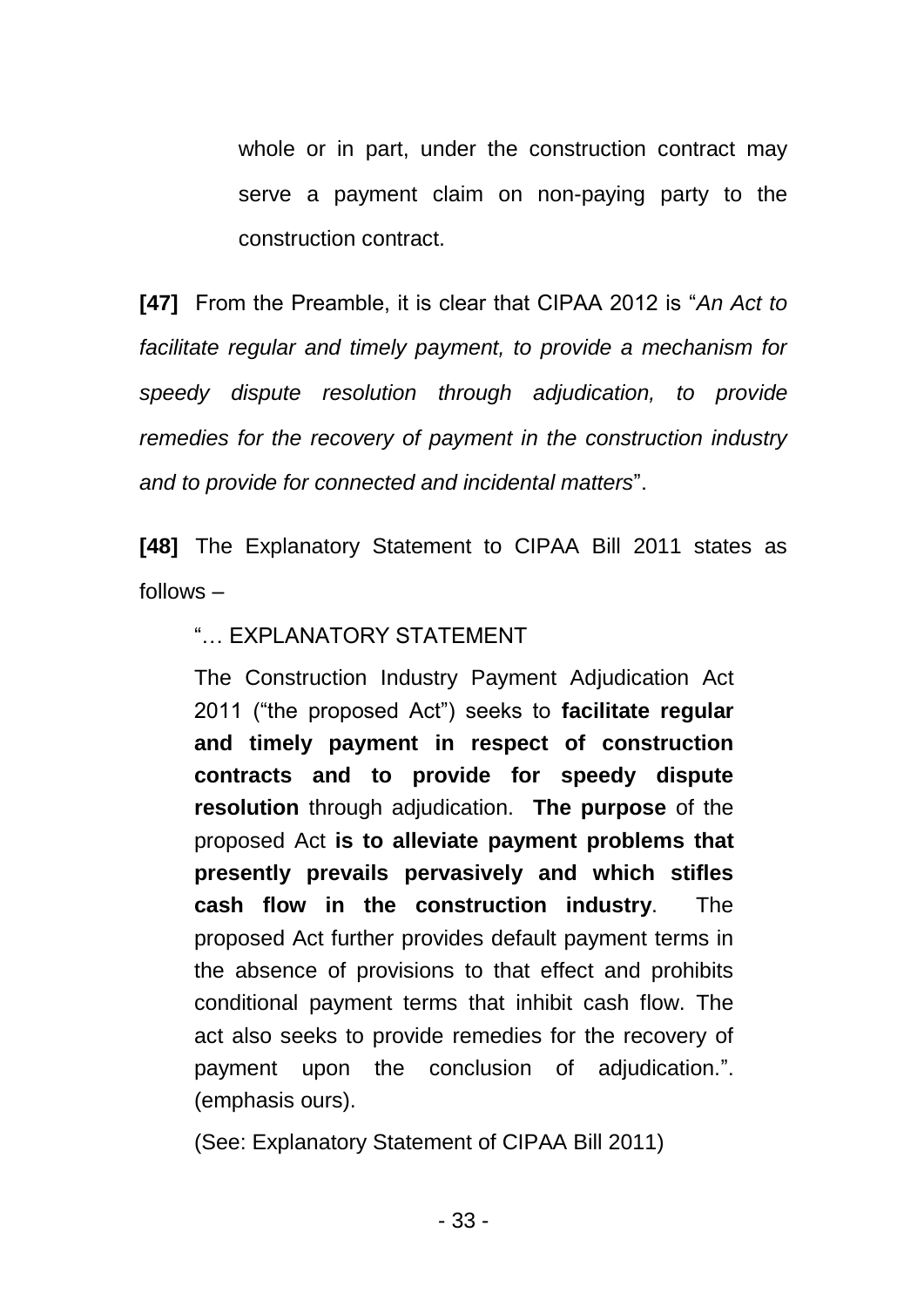**[49]** The speech by the Deputy Minister during the Second Reading of the Bill to introduce CIPAA 2012 in Dewan Rakyat on 2.4.2012 revealed that the raison d'être of CIPAA 2012 is to resolve the payment problem and facilitate regular and timely payment, provide for speedy dispute resolution through adjudication –

"12. Tuan Yang di-Pertua, industri pembinaan mempunyai potensi yang tinggi untuk terus berkembang. Antara cabaran yang perlu ditangani bagi mencapai aspirasi ini ialah **isu pembayaran yang melibatkan** pihak-pihak dalam rantaian pembinaan termasuk kontraktor utama, subkontraktor, subsubkontraktor, para perunding dan pembekal-pembekal bahan-bahan. **Sekiranya masalah pembayaran ini** tidak ditangani dengan berkesan, ia boleh **menjejaskan aliran tunai dan seterusnya menyebabkan kelewatan menyiapkan projek, kemerosotan kualiti kerja, peningkatan kos dan dalam kes-kes kritikal, kontrak akan ditamatkan**…"

Pendek kata, **tempoh masa yang lama dan kos prosiding yang tinggi** adalah merupakan antara **faktor utama yang mengekang pihak-pihak terlibat untuk merujuk pertikaian kepada mahkamah atau timbangtara**. **Justeru itu, kerajaan amat prihatian dengan isu pembayaran dalam industri pembinaan** dan telah menggubal Rang Undang-undang Pembayaran dan Adjudikasi Industri Pembinaan 2011 bagi membantu pihak-pihak yang terlibat untuk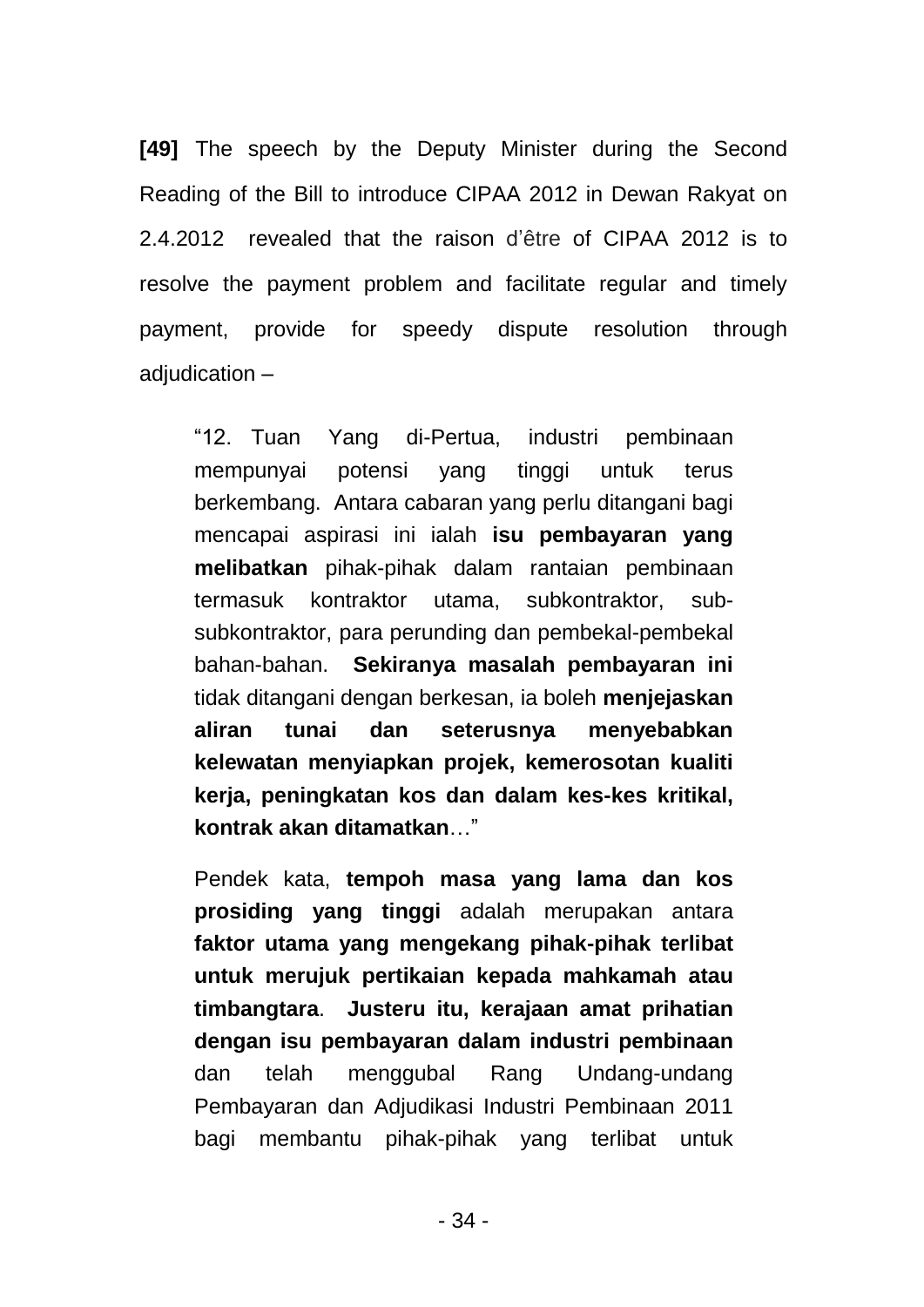menyelesaikan pertikaian pembayaran dengan mudah, murah dan cepat. Rang undang-undang ini diwujudkan selepas diadakan beberapa siri perbincangan dan dialog bersama agensi kerajaan, penggiat industri, pihak-pihak yang berkepentingan atau stake holders dan badan profesional yang berkaitan.

………

Pertikaian yang boleh dirujuk kepada adjudikasi adalah berkaitan dengan pembayaran bagi kerja siap atau perkhidmatan yang dibekalkan, yang sepatutnya dibayar di bawah terma-terma nyata kontrak dalam kontrak pembinaan. Ia termasuklah bayaran interim mengikut kemajuan kerja. Prosiding adjudikasi boleh dimulakan sebaik sahaja timbul pertikaian pembayaran sama ada semasa projek pembinaan sedang dijalankan atau selepas projek disiapkan …". (emphasis is ours).

(See the Deputy Minister's Policy Speech in Dewan Rakyat and the summary of the speech by Mary Lim J (as she then was) in **Uda Holdings v Bisraya Construction Sdn Bhd & Anor and another case** [2015] 5 CLJ 527).

**[50]** It can be clearly discerned from the Deputy Minister's speech that CIPAA 2012 is enacted by the Parliament to provide an easily accessible, faster and cheaper resolution forum i.e. the adjudication. The following characteristics of CIPAA 2012 is in tandem with the said intent –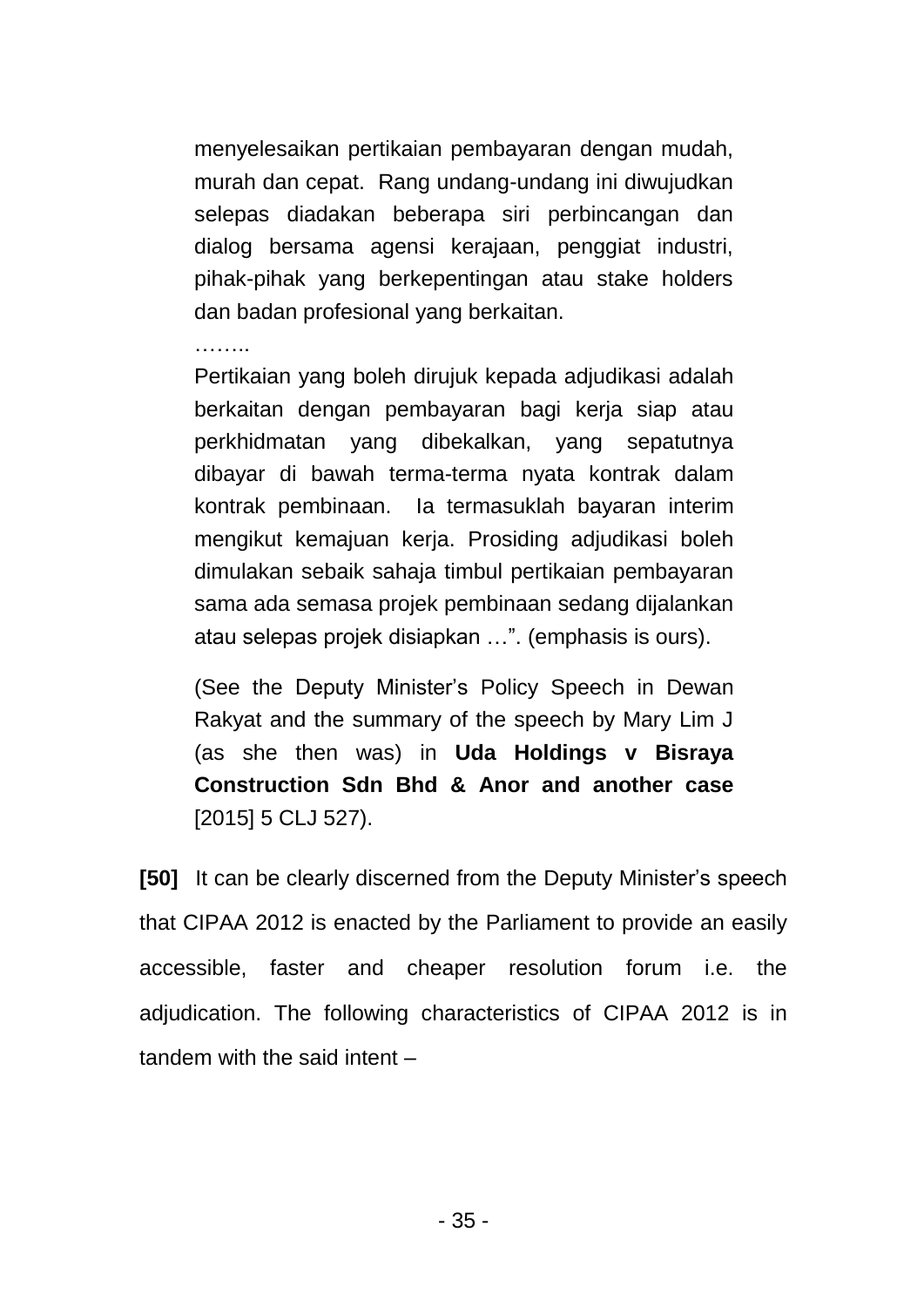- (a) it involves tight time constraints. The deadline for each step is fixed and the timeline for each stage is relatively short to ensure that the disputes are resolved rapidly and quickly;
- (b) it involves a significant degree of informality;
- (c) it gives adjudicator's determination a degree of conclusiveness;
- (d) it involves rights which are interim only. The rights and liabilities under the Act do not affect other entitlement a person may have under a construction contract or any other remedy a person may have for recovering such entitlement;
- (e) the standard adjudicator's fee is introduced and the charges are cheaper than arbitration. Low-cost decision making is a core object of the scheme in the Act; and
- (f) the grounds on which the court can rely upon to set aside the adjudicator's determination are limited. The court primary duty must be to uphold the adjudicator's determination and not to revisit the factual or legal matters canvassed before the adjudicator.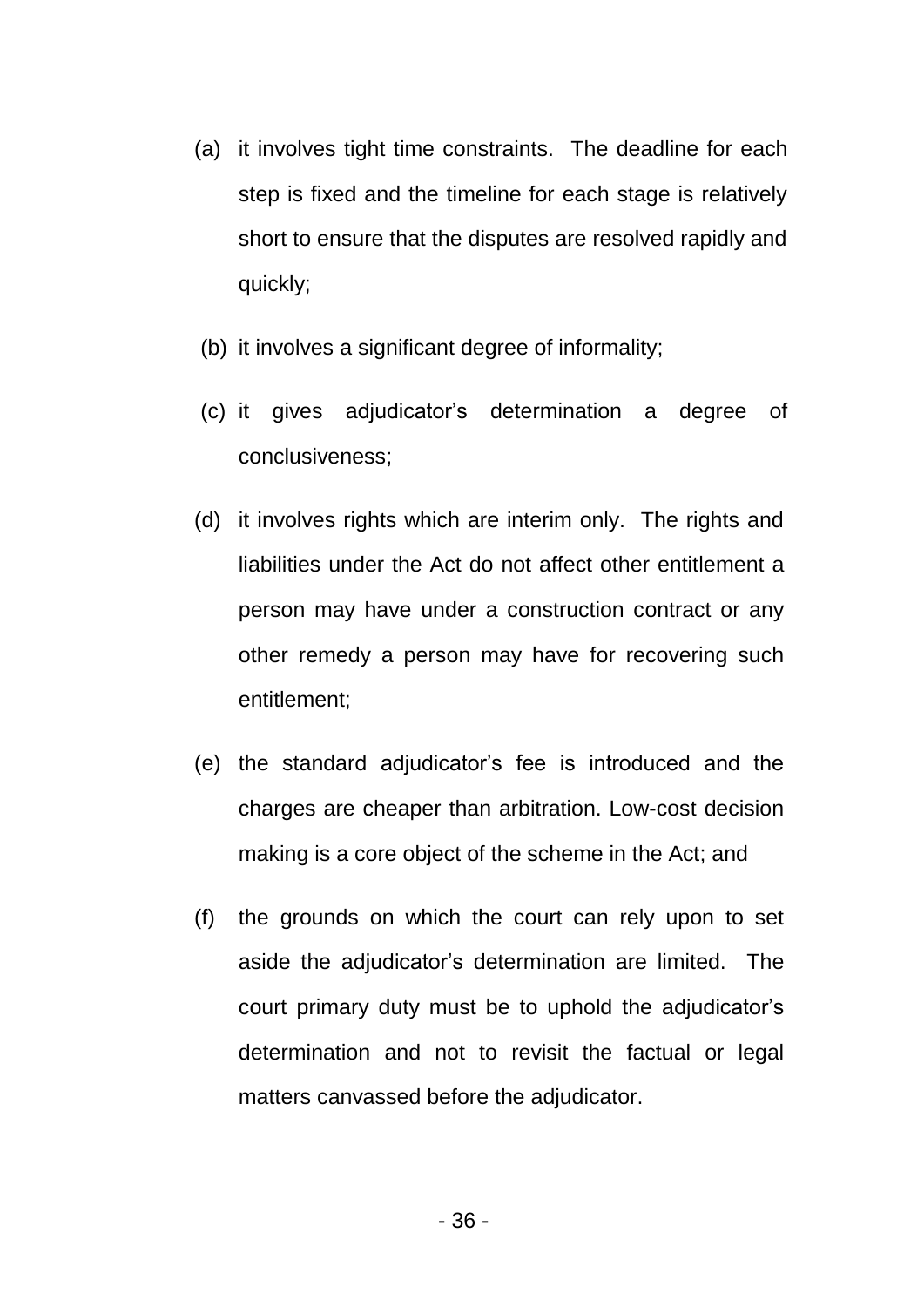**[51]** It is clear, therefore, that the issue of cash flow is the primary objective of CIPAA 2012 as it is deemed to be the life-blood of the construction industry. This position has been recognised by our courts.

**[52]** In the case of **PWC Corporation Sdn Bhd v Ireka Engineering & Construction Sdn Bhd & Other Case** (No. 2) [2018] 1 LNS 163, Lee Swee Seng J in refusing a stay application pursuant to section 16 of CIPAA 2012, observed the purpose of CIPAA 2012 as follows –

**"**[111] Whilst the Respondent had fulfilled the threshold condition of obtaining a Stay in that a Notice to Arbitrate has been served on the Claimant and that the Arbitration would decide fully and finally all issues that have arisen in the dispute between the parties, that threshold is only a mere trigger for the Court to consider exercising its discretion with respect to Stay. It is not the "be all and end all" of the consideration for Stay of the Decision for otherwise it would be a *carte blanche* for all who have an Adjudication Decision against them to effectively get a Stay of the Decision by serving a Notice of Arbitration or to file a Writ against the successful Claimant. That would be to denude **the CIPAA of its designed purpose of facilitating cash flow in the construction industry and promoting prompt payment for work done for which the contractor is already out of pocket. The construction scene is strewn with sob stories of**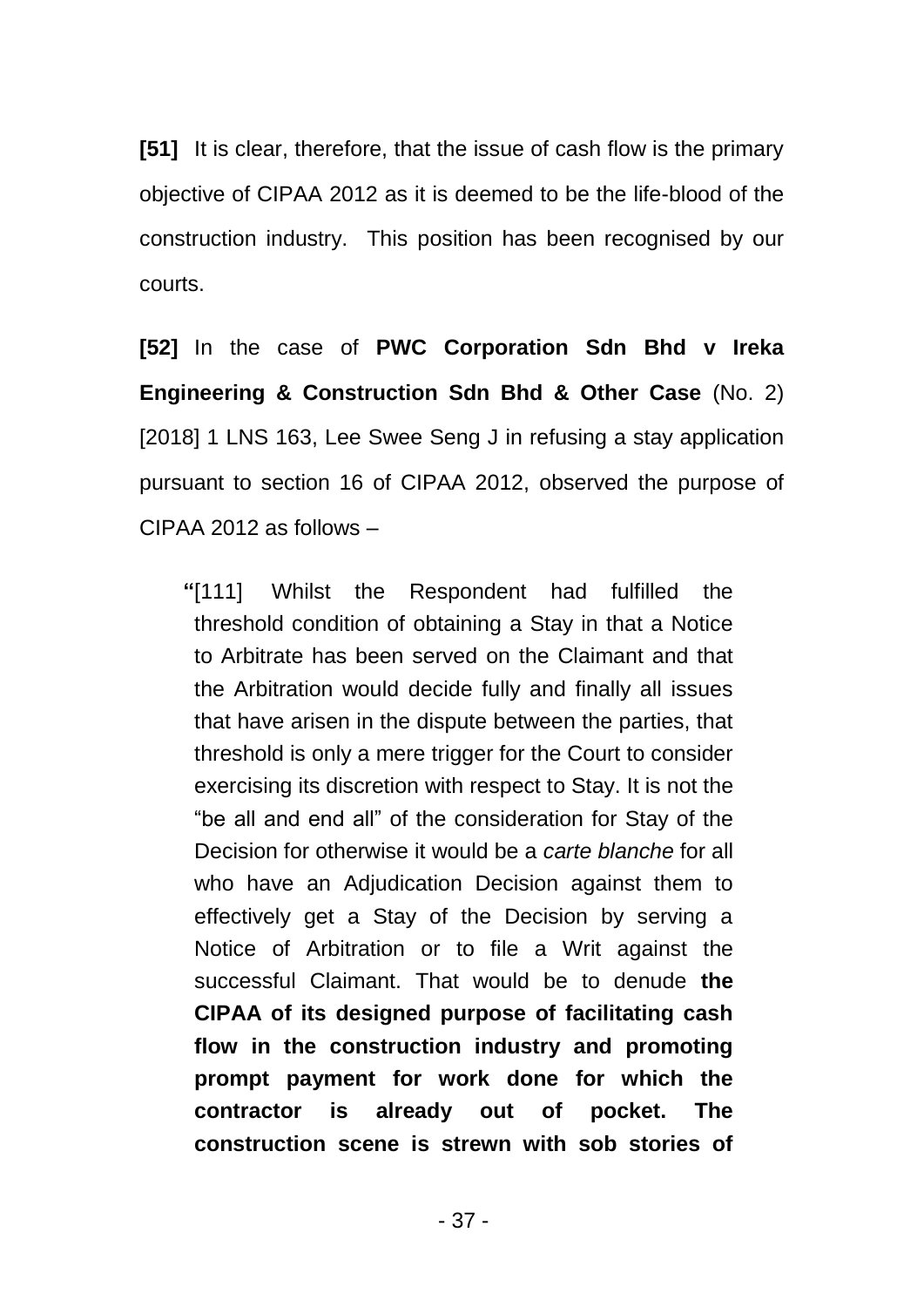**contractors who have fallen down the slippery slope of financial stress simply because payments for work done or services rendered were delayed**." (emphasis added).

**[53]** When the High Court decided on both the Enforcement and Setting Aside Applications, the learned Judge made the following observations –

"[93] In all this debate we must not forget Parliament's intention in enacting CIPAA is to provide a mechanism for speedy dispute resolution through adjudication, to provide remedies for the recovery of payment in the construction industry and to provide for connected and incidental matters. The objective and purpose for CIPAA are to provide a solution to payment problems that stifles cash flow in the construction industry …".

**[54]** The majority shared the same view on the CIPAA –

"38. … Here of course there is no specific provision in CIPAA 2012 which states that it only applies to "interim payment claims" or that it applies to both "interim and final claims".

39. In the case of CIPAA 2012, this is what was stated the Explanatory Statement to the Bill which was presented to Parliament –

"The Construction Industry Payment Adjudication Act 2011 ("the proposed Act") seeks to facilitate regular and timely payment in respect of construction contracts and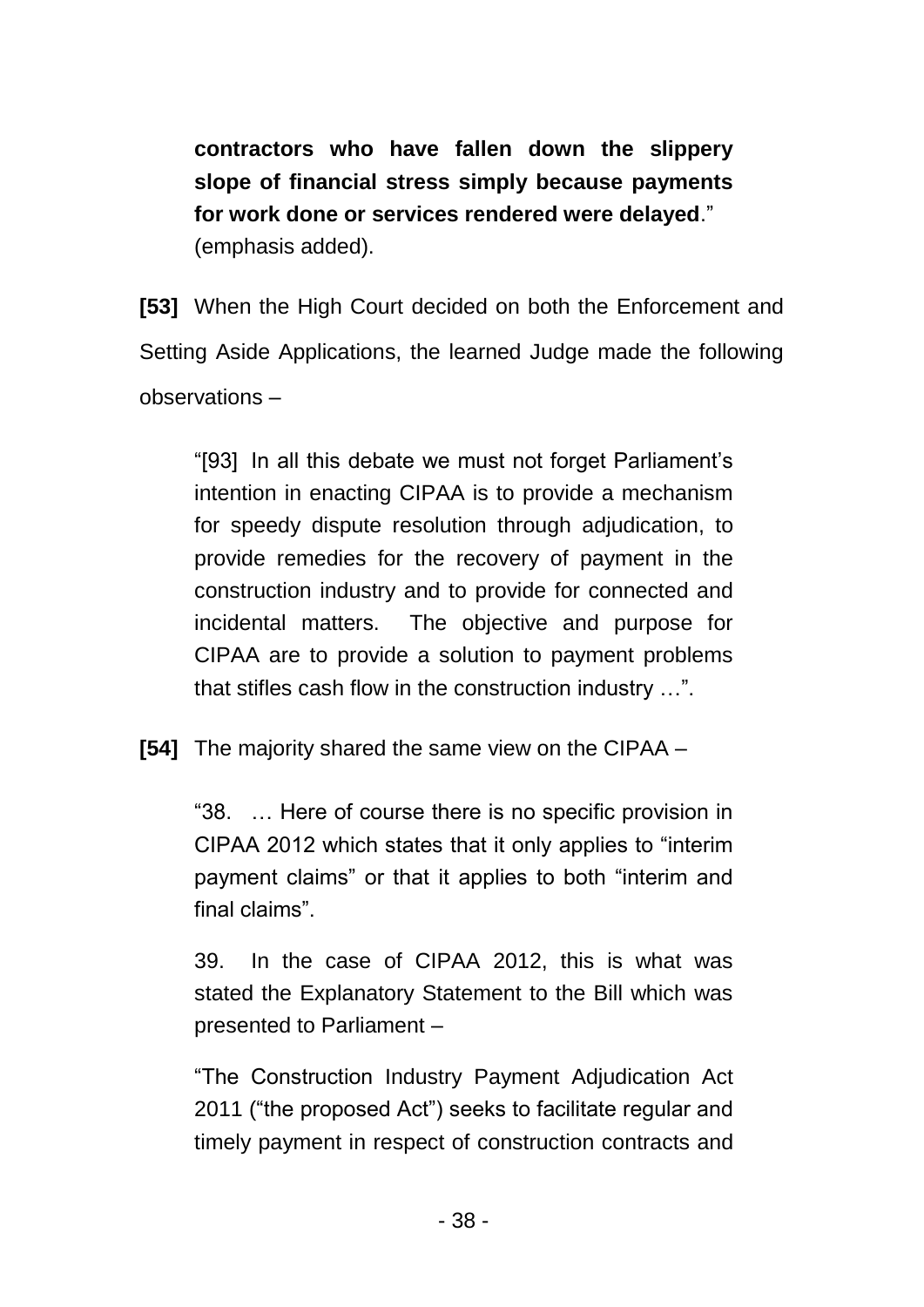to provide for speedy dispute resolution through adjudication. The purpose of the proposed Act is to alleviate payment problems that presently prevail pervasively and which stifle cash flow in the construction industry. The proposed Act further provides default payment terms in the absence of provisions to that effect and prohibits to that effect and prohibits conditional payment terms that inhibit cash flow. The Act also seeks to provide remedies for the recovery of payment upon conclusion of adjudication.".

41. Nowhere in the Explanatory Statement does it state that CIPAA 2012 applies only to interim payments claims. Its primary objective is succinctly clear and that is to provide an effective and economical mechanism to alleviate the cash flow issues prevailing in the construction industry.".

**[55]** We have also perused and scrutinised the Preamble, the Explanatory Notes to the Bill and the speech of the Deputy Minister when tabling CIPAA Bill. We have no hesitation in agreeing and endorsing the interpretation expounded by the High Court and the majority. It is clear from the materials mentioned above that the primary objective of CIPAA 2012 is to alleviate cash flow issues by providing an effective and economical mechanism. The courts are consistent on the finding that CIPAA 2012 is intended to alleviate cash flow issue. Therefore, the mischief that CIPAA 2012 intends to cure is none other the cash flow in the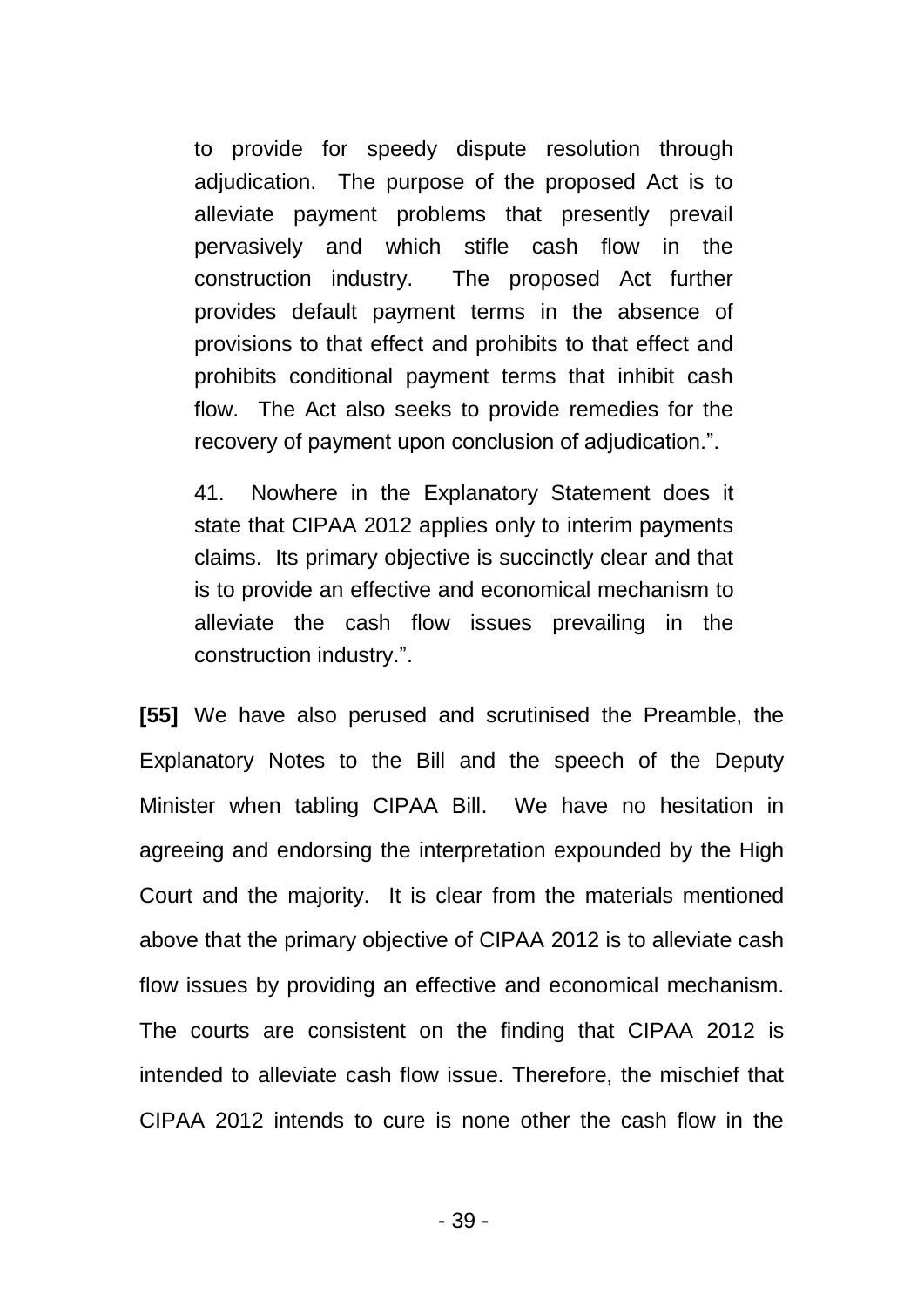construction industry through effective and economical mechanism; for deciding otherwise would run counter to the legislative purpose of creating an expedited adjudication process.

**[56]** We are in agreement with the submission of learned counsel for the respondent that there is no rhyme or reason for this Court to confine the applicability of CIPAA 2012 to "interim claim" only. CIPAA 2012 does not mention the words "interim claim" or "final claim". "Payment" is defined under section 4 of CIPAA 2012 to mean a payment for work done or service rendered under the express terms of a construction contract.

**[57]** It is well-established principle of interpretation that the court cannot rewrite, recast or reframe the legislation because it has no power to do so. The court cannot add words to a statute or read words which are not there. It is also well settled canon of construction that words in a statute cannot be read in isolation, their colour and content derived from their context and every words in a statute is to be examined in its context. The word context has to be taken in the widest sense where the court must take into consideration not only the enacting provisions of the same statute, but its preamble, the existing state of law, other statutes in pari materia, and the mischief which the statute is intended to remedy.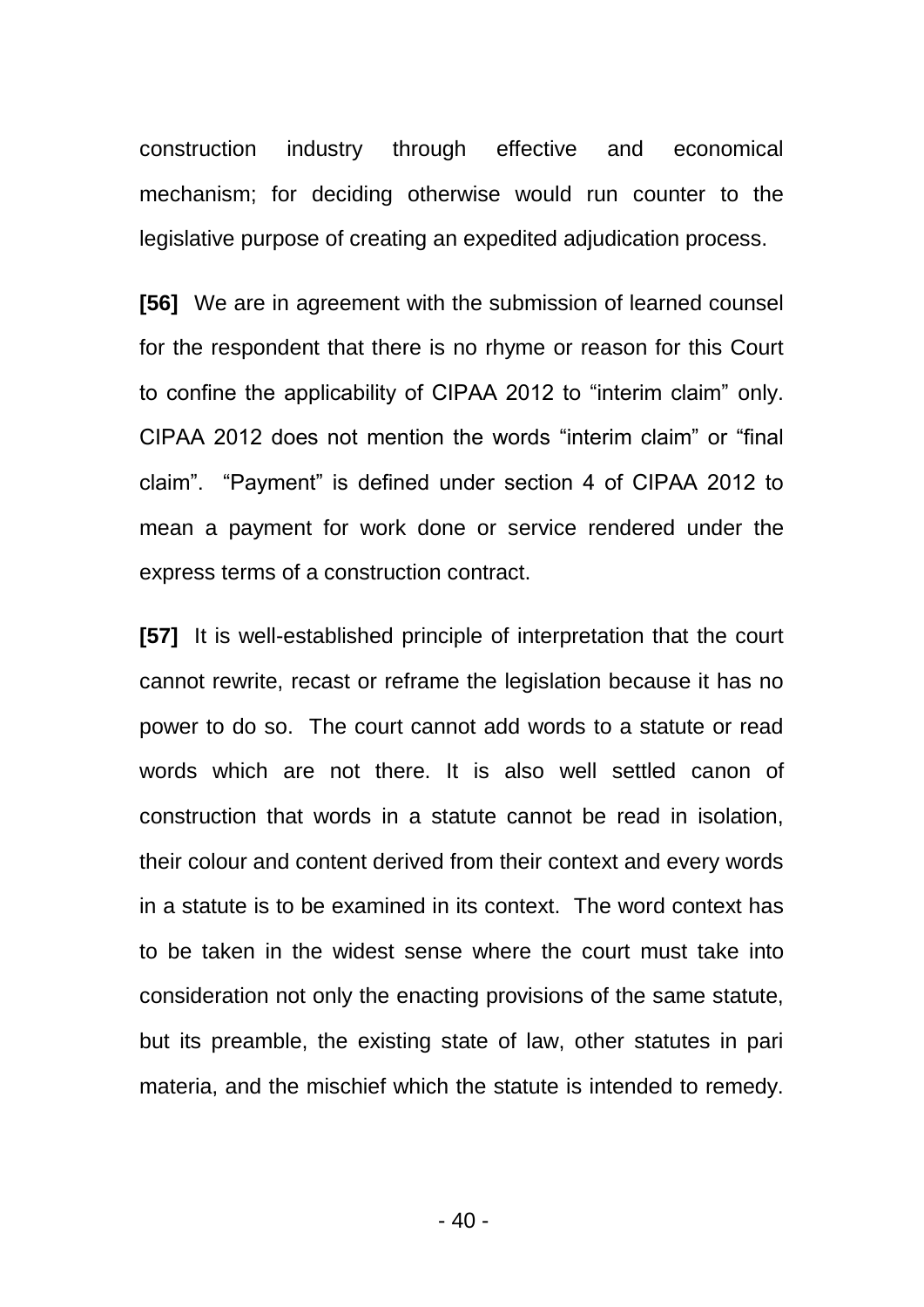# In **Reserve Bank of India v Peerless General Finance and Investment Co. Ltd**, 1987 SCR (2) 1 Chinnappa Reddy J. said –

"Interpretation must depend on the text and the context. They are the bases of interpretation. One may well say if the text is the texture, context is what gives the colour. Neither can be ignored. Both are important. That interpretation is best which makes the textual interpretation match the contextual. A statute is best interpreted when the object and purpose of its enactment is known. With this knowledge, the statute must be read, first as a whole and then section by section, clause by clause, phrase by phrase and word by word. If a statute is looked at, in the context of its enactment, with the glasses of the statute maker, provided by such context its scheme, the sections, clauses, phrases and words may take colour and appear different than when the statute is looked at without the glasses provided by the context. With these glasses we must look at the Act as a whole and discover what each section, each clause, each phrase and each word is meant and designed to say as to fit into the scheme of the entire Act. No part of a statute and no word of a statute can be construed in isolation. Statutes have to be construed so that every word has a place and everything is in its place."

**[58]** Section 4 of CIPAA 2012 defines certain key words as follows –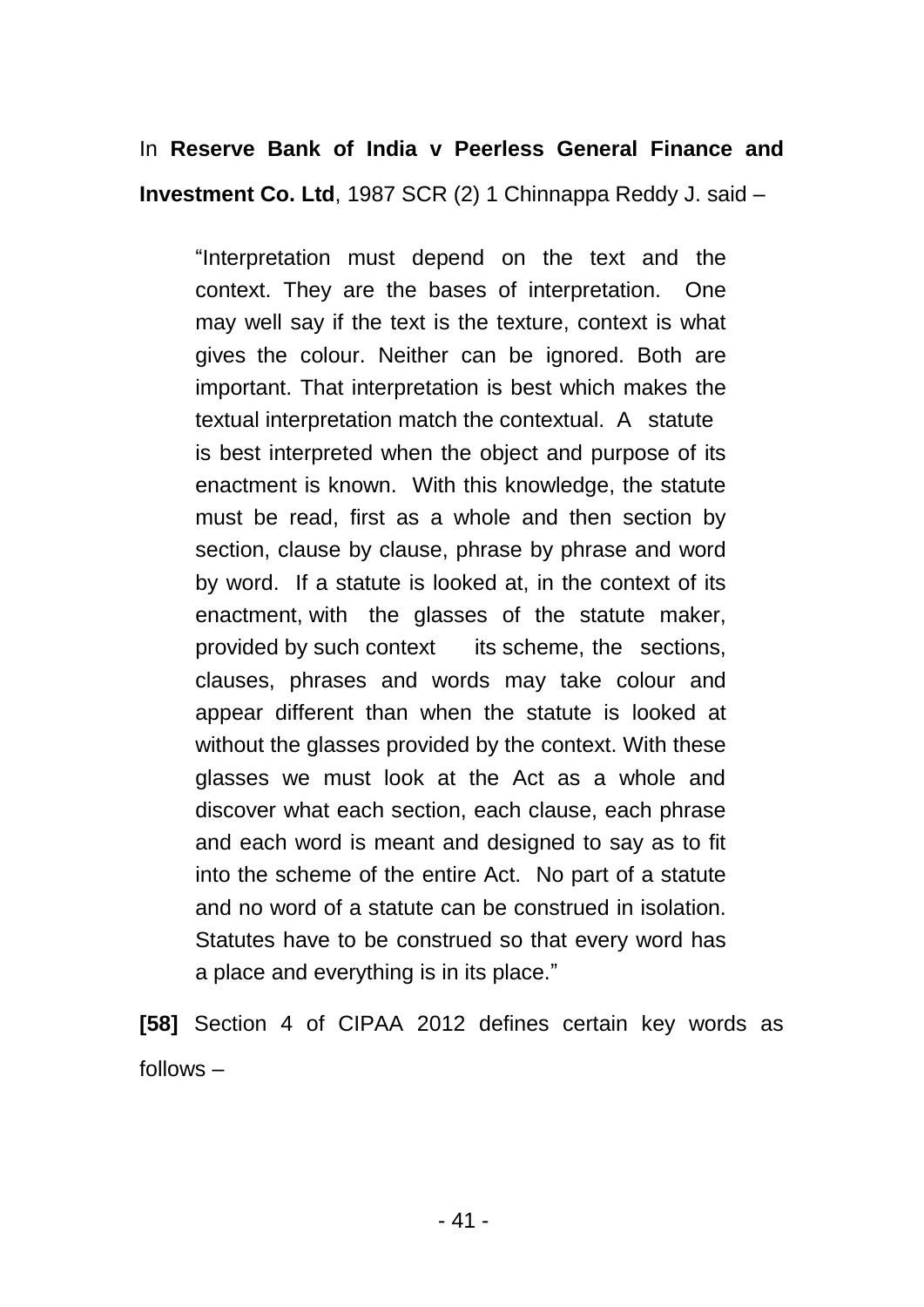"construction contract" means a construction work contact or construction consultancy contract;

"non-paying party" means a party against whom a payment claim is made pursuant to a construction contact;

"payment" means a payment for work done or services rendered under the express terms of a construction contract;

"unpaid party" means a party who claims payment of a sum which has not been paid in whole or in part under a construction contract.

**[59]** Section 5 provides –

"Payment claim

5. (1) An unpaid party may serve a payment claim on a non-paying party for payment pursuant to the construction contract.

(2) The payment claim shall be in writing and shall include –

- (a) the amount claimed and due date for payment of the amount claimed;
- (b) details to identify the cause of action including the provision in the construction contract to which the payment relates;
- (c) description of the work or services to which the payment relates; and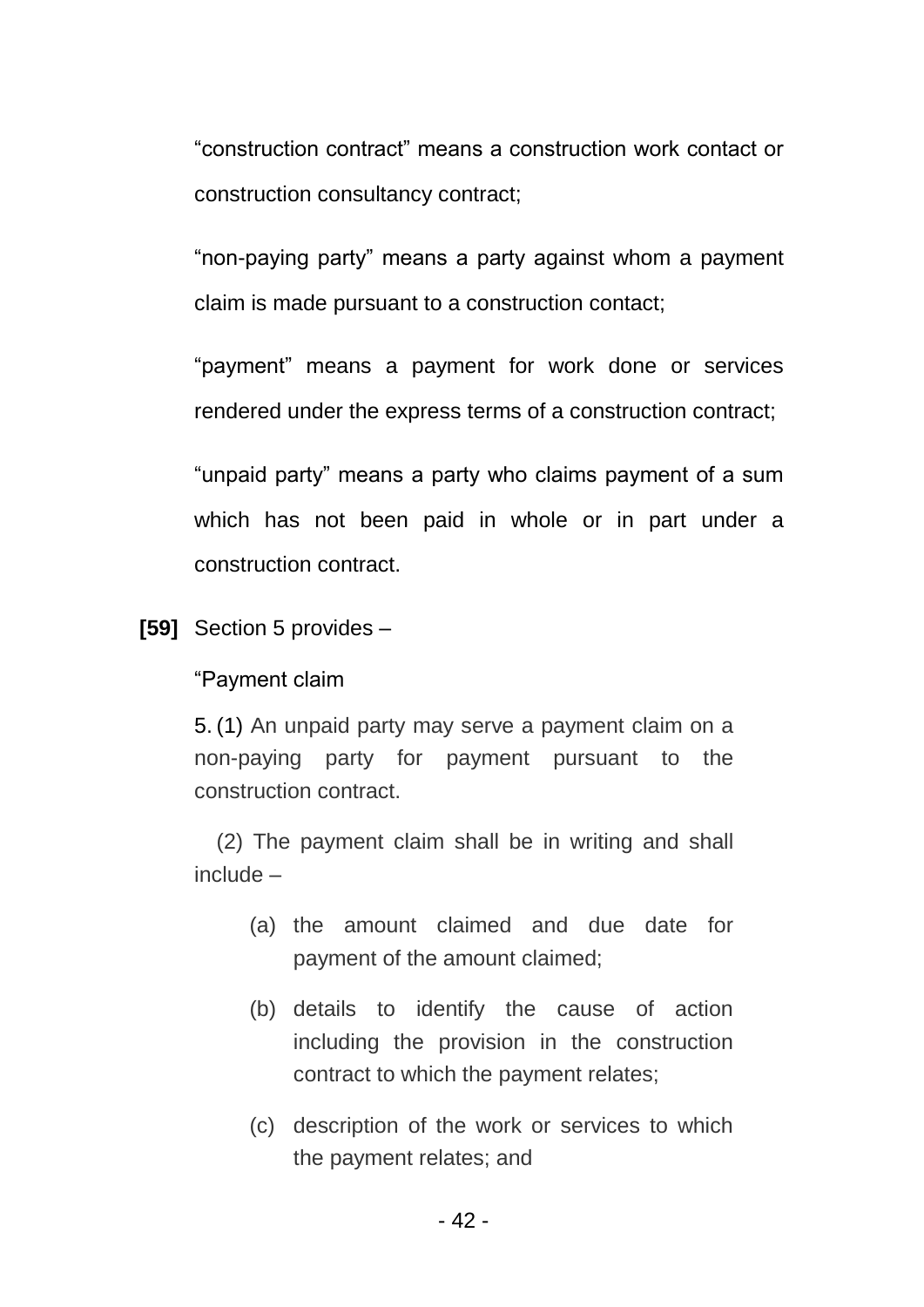(d) a statement that it is made under this Act.".

**[60]** Sections 4 and 5 stipulate who, when and how one can initiate proceedings under CIPAA 2012 –

- (a) Who can claim an unpaid party who is being owed payments for work done (either part of payment or full payment) under an express provision of a construction contract;
- (b) When can claim-once work is done and the payment is due under the express provisions of the construction contract; and
- (c) How to initiate proceedings under CIPAA 2012 issue a payment claim.

**[61]** There can be no doubt that so long as there is a sum payable under a construction contract for work done and as long as the party remains unpaid, the claim can still be brought against the other party through CIPAA 2012 as it is payment dispute under the construction contract. The section does not suggest that the payment claim should be confined to interim claims only.

**[62]** We also agree with the High Court and the majority that referring to SOPA over old Victorian Act in interpreting "final claim" will be more appropriate. SOPA applies to payments for

- 43 -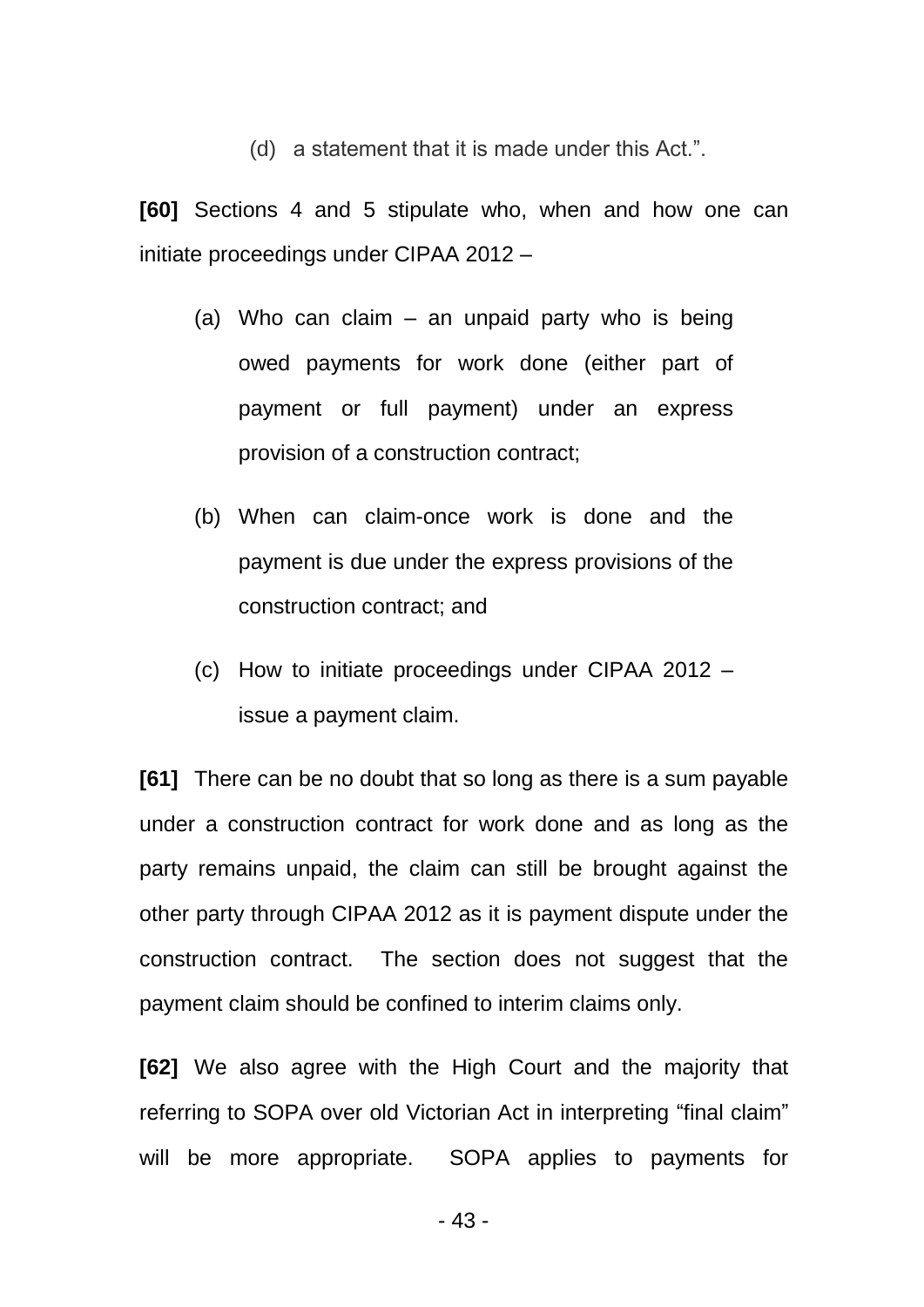construction works done or goods or service rendered for the construction industries.

**[63]** Similar to the position in Malaysia, the SOPA is silent to the word "final claim". The word "progress payment" in SOPA does not mention anything regarding a final account. The Singapore Court had attempted to define progress payment in the case of **Tiong Seng Tiong Seng Contractors (PTE) Ltd v Chuan Lim Construction Pte Ltd** [2007] 4 SLR 364 where Justice Lai Siu Chiu stated as follows –

"[24] Adopting a literal perspective, such an interpretation is justified by the unambiguous wording of the Act, which defines "progress payments" as "a payment to which a person is entitled for the carrying out of construction work or the supply of goods or services, under a contract" ("the main limb"). Such a definition expressly *includes* a "single or one-off payment" or a payment "based on an event or date" ("the supplementary limb").

[25] **The plaintiff had submitted that the Act does not cover final claims on the basis that they are not expressly provided for**. I have several comments to make on this submission. First, the word "includes" alludes to the non-exhaustive nature of the subprovisions that follow. From this perspective, the operative definition of "progress payment" should be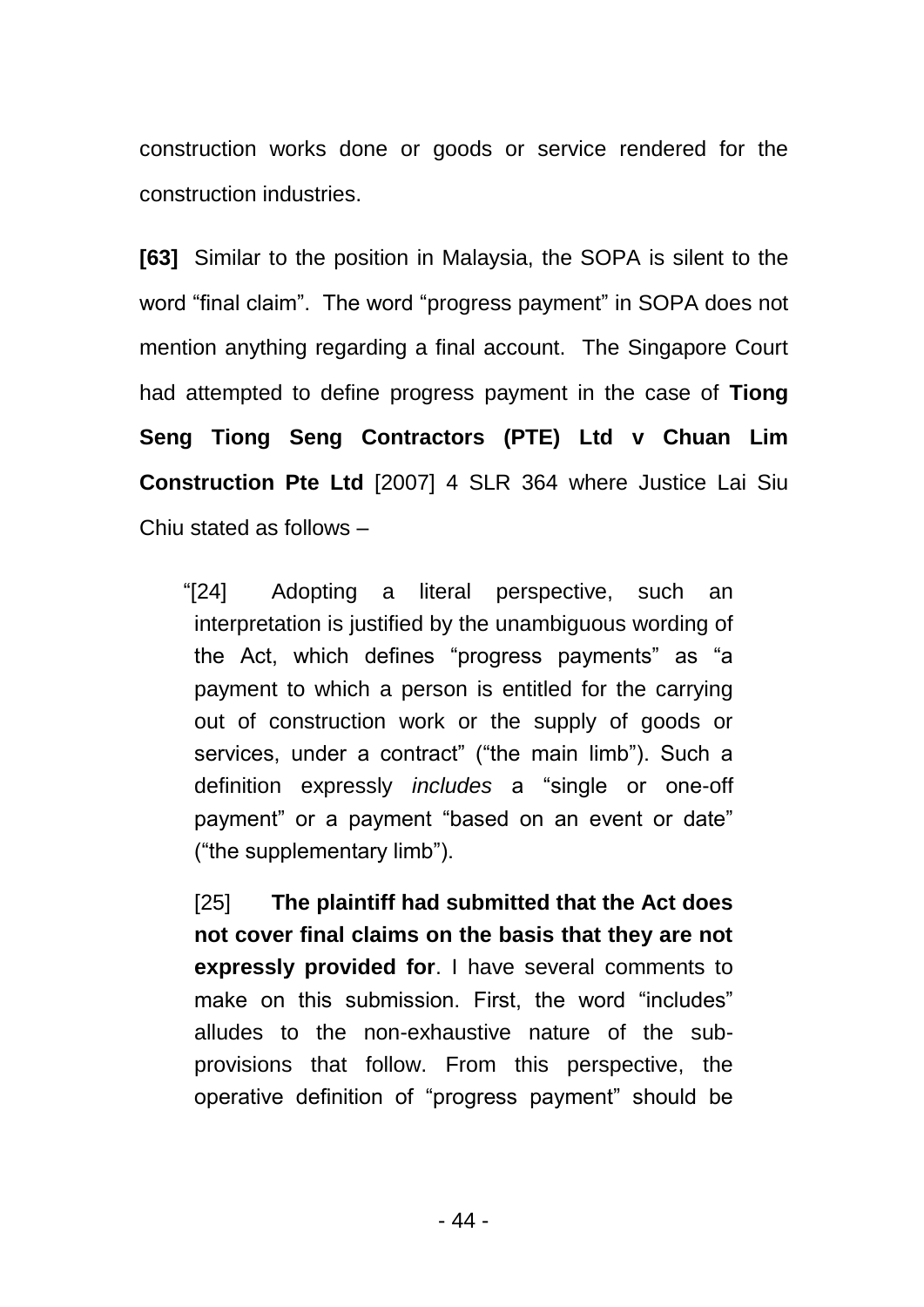centred on the *main* limb rather than the supplementary limb.

[26] The plaintiff appeared to have adopted the tack that "final payments" should not be included simply because they were not specifically identified in the supplementary limb as included within the main limb. This approach, with respect, neglects the structure of the provision, which unambiguously defines "progress payments", at the outset, as payments to which a person is entitled for the carrying out of construction work under a contract.

[27] **Looking at the structure and wording of the provision, it appears that an exclusion of "final payments" from the ambit of the Act can only be justified by express wording to that effect. It would not suffice to infer a legislative intention to exclude simply on the basis that "final payments" were not included in a non-exhaustive supplementary definition, ostensibly provided for clarification. If the Legislature had intended to exclude final claims from the adjudicatory ambit of the Act, it could have clearly included a proviso or provision to that effect. In the absence of such express exclusion, the primary broad-ranging definition in the main limb must be determinative**.

[28] **In addition, a plain reading of "a payment that is based on an event or a date" or a "single or one-off payment" clearly encompasses final payments. Such a conclusion is vindicated by the fact that the Act at no time makes any distinction**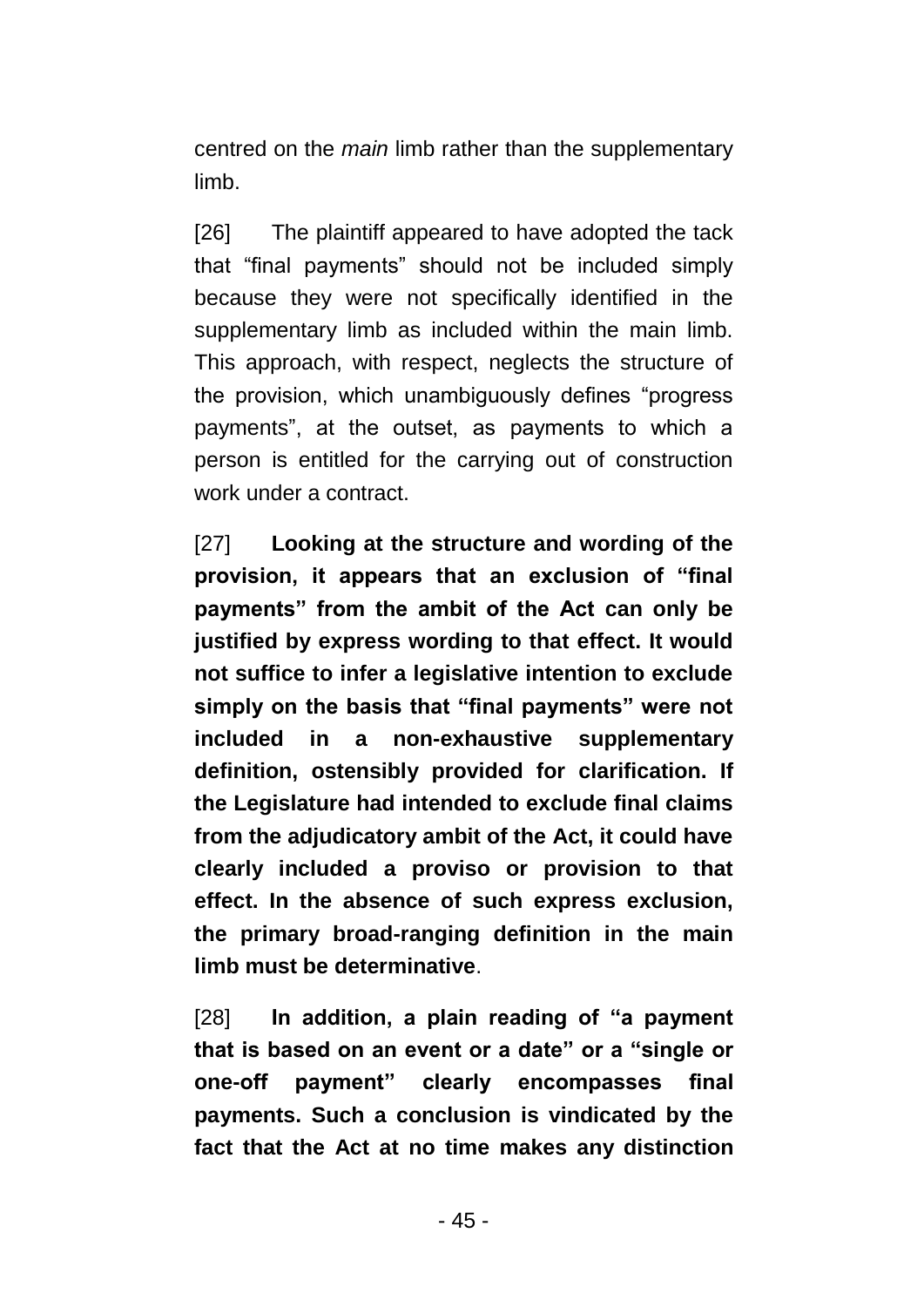**between "final claims" and "non-final claims". Implying such a distinction from the supplementary limb would severely impair the protection afforded by the Act, as it would create a** *carte blanche* **for contractors to renege on the final stages of payment, which would have an equally deleterious effect on cash flow affecting other ongoing construction projects**. (emphasis ours).

**[64]** In the case of **Libra Building Construction Pte Ltd v Emergent Engineering Pte Ltd** [2016] 1 SLR 481, the Singapore High Court compared SOPA with New South Wales Building and Construction Industry Security of Payment Act 1999. On the issue of final account, the Court stated as follows –

"46. First, "progress payment" is defined in very similar language in both statutes save that the **NSWA has an expanded definition to make clear that a final payment under a construction contract is also a "progress payment"**. This is not a material difference as it was decided by this court in **Tiong Seng Contractors (Pte) Ltd v Chuan Lim Construction Ltd** [\[2007\] 4 SLR\(R\) 364](javascript:viewPageContent() ("Tiong Seng Contractors") (at [27]) (approved in Chua Say Eng (at [95])) **that a final payment would be regarded as a "progress payment" under the Act**.".

**[65]** In the case of **Lee Wee Lick Terence (alias Li Weili Terence) v Chua Say Eng (formerly trading as Weng Fatt**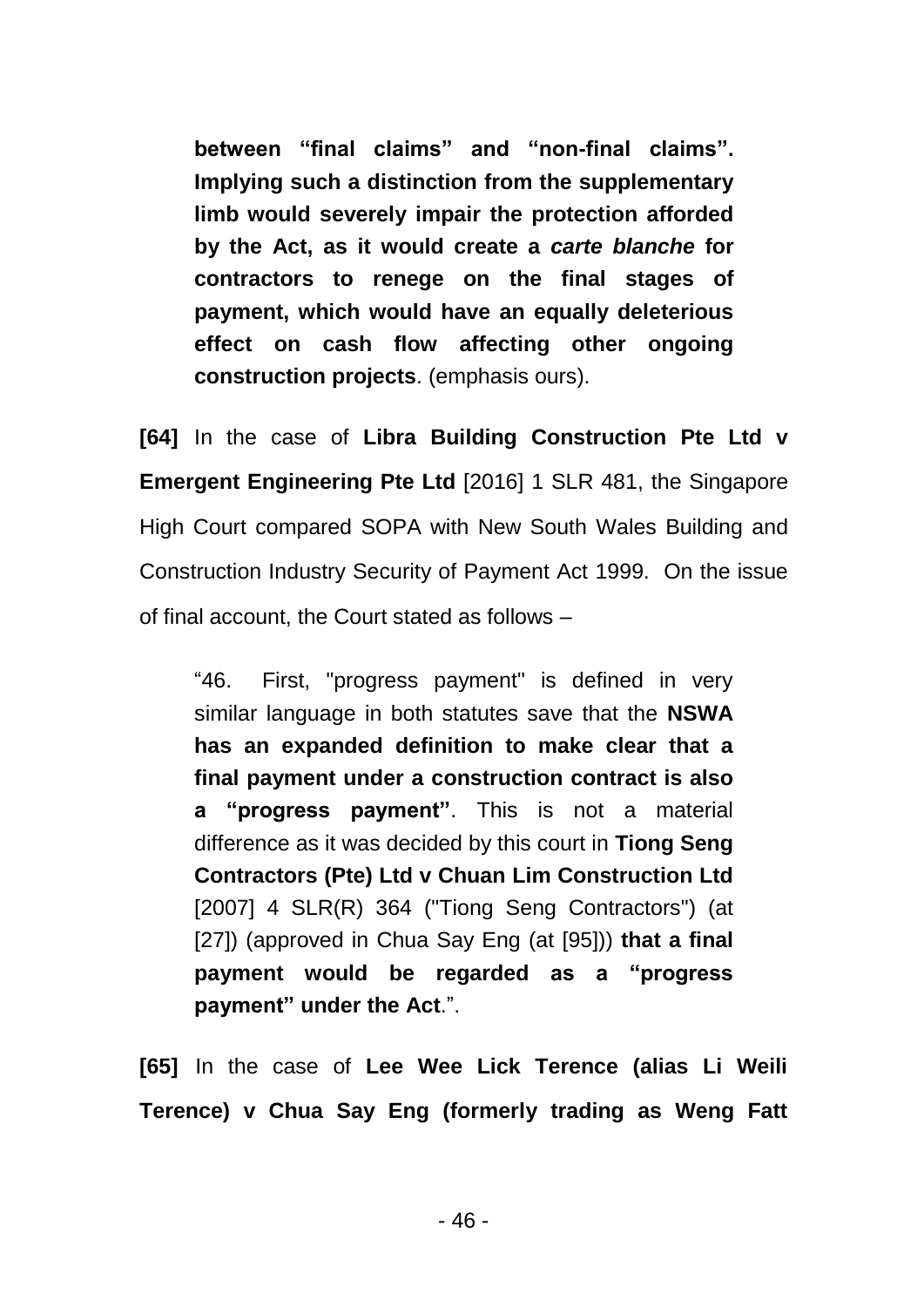**Construction Engineering) and another appeal** [2013] 1 SLR

401, the Singapore Court of Appeal had stated as follows –

"95. The other point to note in this case is that PC6 was a final claim for payment and not a progress payment. The Act is expressed to apply to progress payments (s 5). The expression "progress payment" is defined in s 2 as follows:

> "progress payment" means a payment to which a person is entitled for the carrying out of construction work, or the supply of goods or services, under a contract, and includes –

- (*a*) a single or one-off payment; or
- (*b*) a payment that is based on an event or a date ...

**Even though no argument has been made to us on whether a final payment is a progress payment as defined, it seems to us that the definition is wide enough to include a final payment as it is a payment, albeit final, to which a person is entitled for the carrying out of construction works**.". (emphasis added).

**[66]** The Singapore Courts are of the opinion that the definition of progress payment is wide enough to include the final payment as the payment under final account is also for work done or services rendered. So too CIPAA 2012.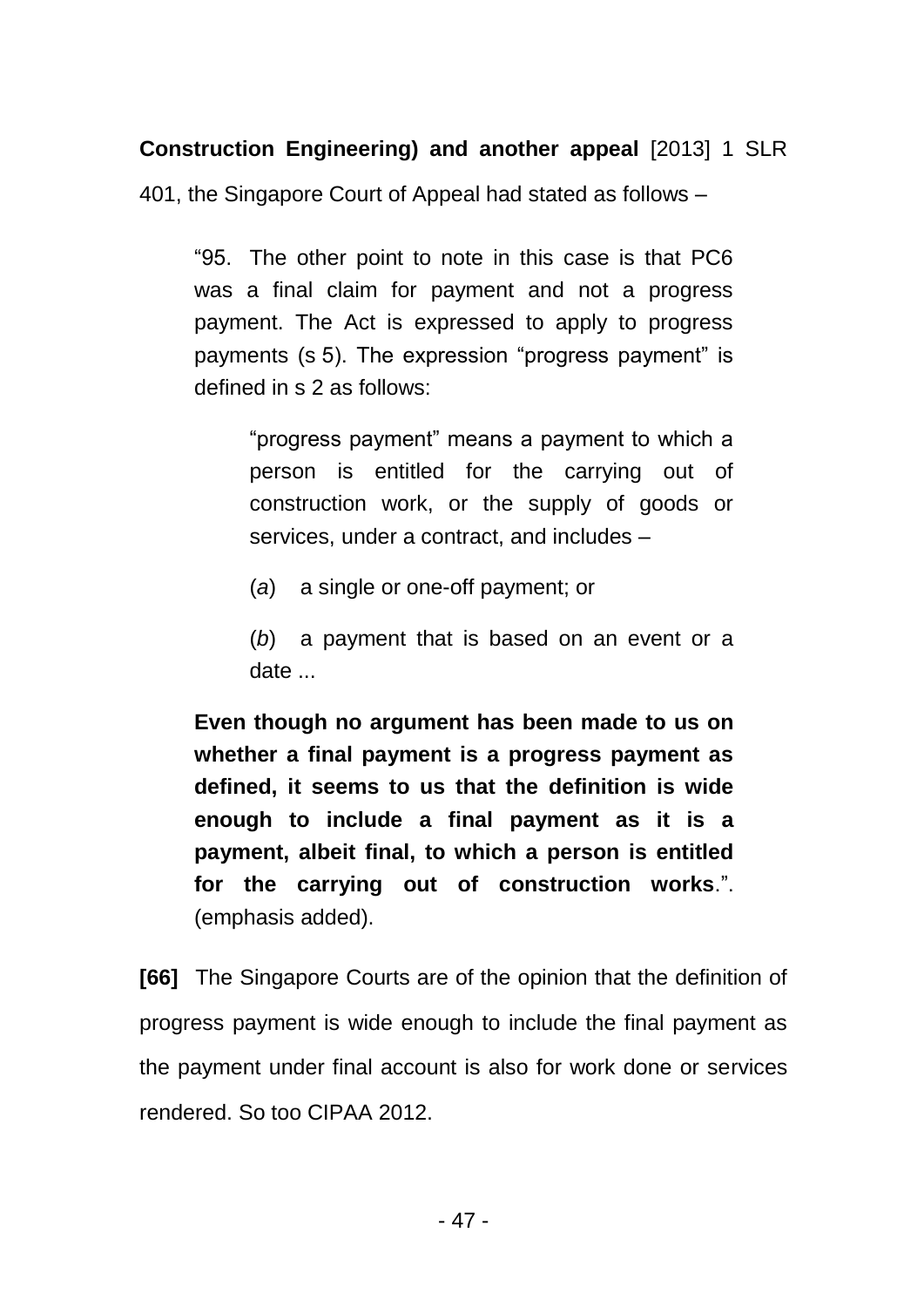**[67]** A broader view in understanding section 5 of CIPAA 2012 is supported by Datuk Professor Sundra Rajoo in "**A Practical Guide to Statutory Adjudication in Malaysia**", which was published by KLRCA, wherein the learned author said –

"Payment: Under CIPAA, the unpaid party is only allowed to refer a 'payment' dispute to adjudication. Section 4 defines payment to mean "payment for work done or services rendered under the express terms of a construction contract". As such, the definition excludes reference of extra – contractual claims, such as tortious claims or general damages arising from breaches of contract. Unlike the statutory adjudication regime in the United Kingdom which allows all disputes arose under a construction contract to be adjudicated upon, the scope of application of CIPAA is restrictive to payment disputes under a construction contract. However, the parties may expand the scope of reference of the adjudication to matters other than 'payment' disputes.

'Payment' in this context refers to payment for "construction work" done and "consultancy services" rendered arising "under the express terms" of the construction contract.

**Falling under this category are progress payments, whatever their form and frequency of disbursement (i.e. monthly, stage payment, advance payment**, etc.), final payment, etc. It should also cover items of payment such as for varied work or changes, diminution in value, prime cost sums, preliminaries, cost adjustments, provisional sums, contingent sums,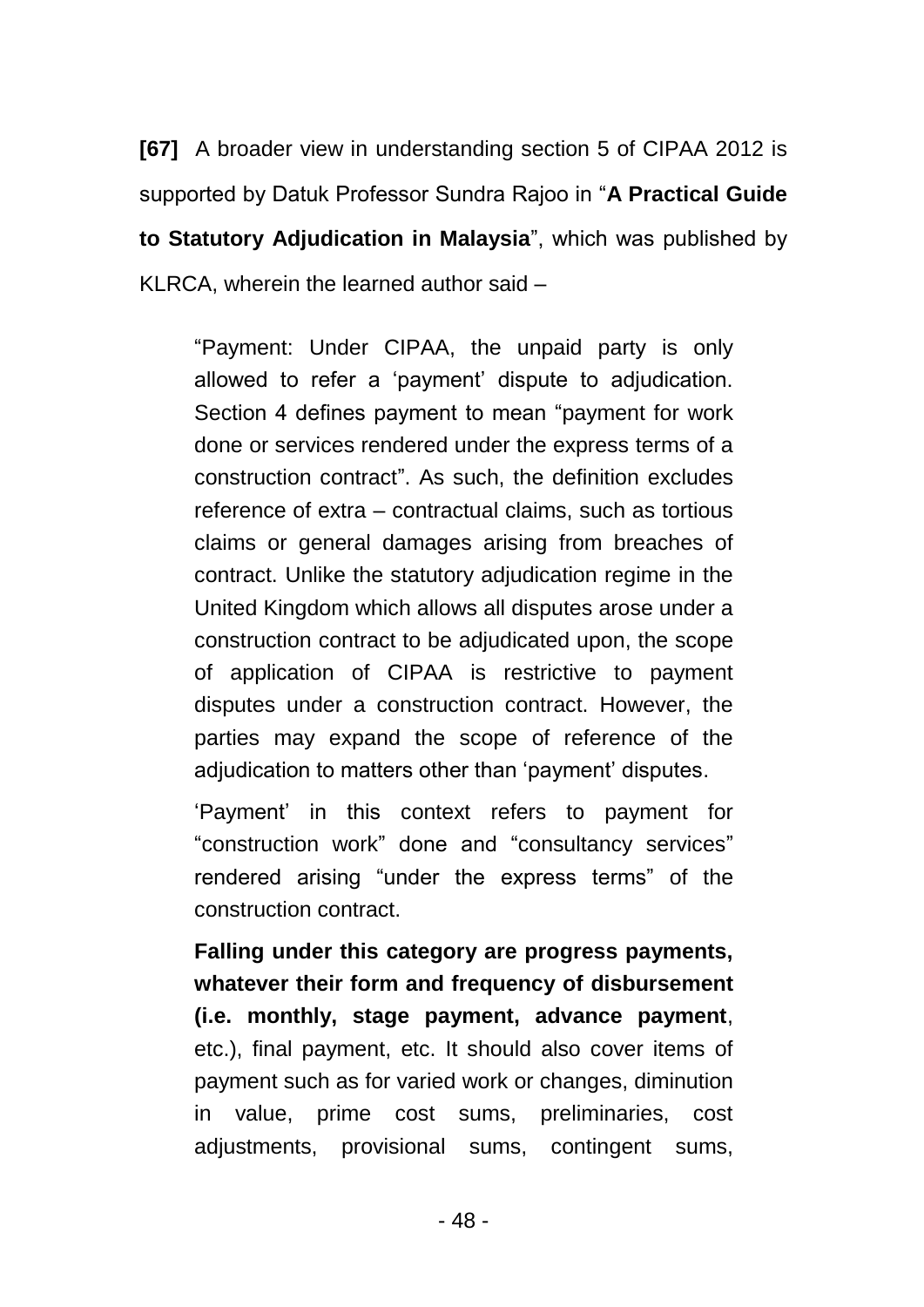retention sums etc. so long as these are expressly provided for under the construction contract in question." (emphasis ours).

**[68]** That, however, is not the end of the matter. Learned counsel for the appellant relied on section 36 of CIPAA 2012 in contending that the intention of Parliament in enacting CIPAA 2012 is to adjudicate interim claim only.

**[69]** Section 36 of CIPAA 2012 is in the following terms –

# "Section 36 of CIPAA

(1) **Unless otherwise agreed by the parties**, a party who has agreed to carry out construction work or provide construction consultancy services under a construction contract has the right to progress payment at a value calculated by reference to –

- (a) the contract price for the construction work or construction consultancy services;
- (b) any other rate specified in the construction contract;
- (c) any variation agreed to by the parties to the construction contract by which the contract price or any other rate specified in the construction contract is to be adjusted; and
- (d) the estimated reasonable cost of rectifying any defect or correcting any non-conformance or the diminution in the value of the construction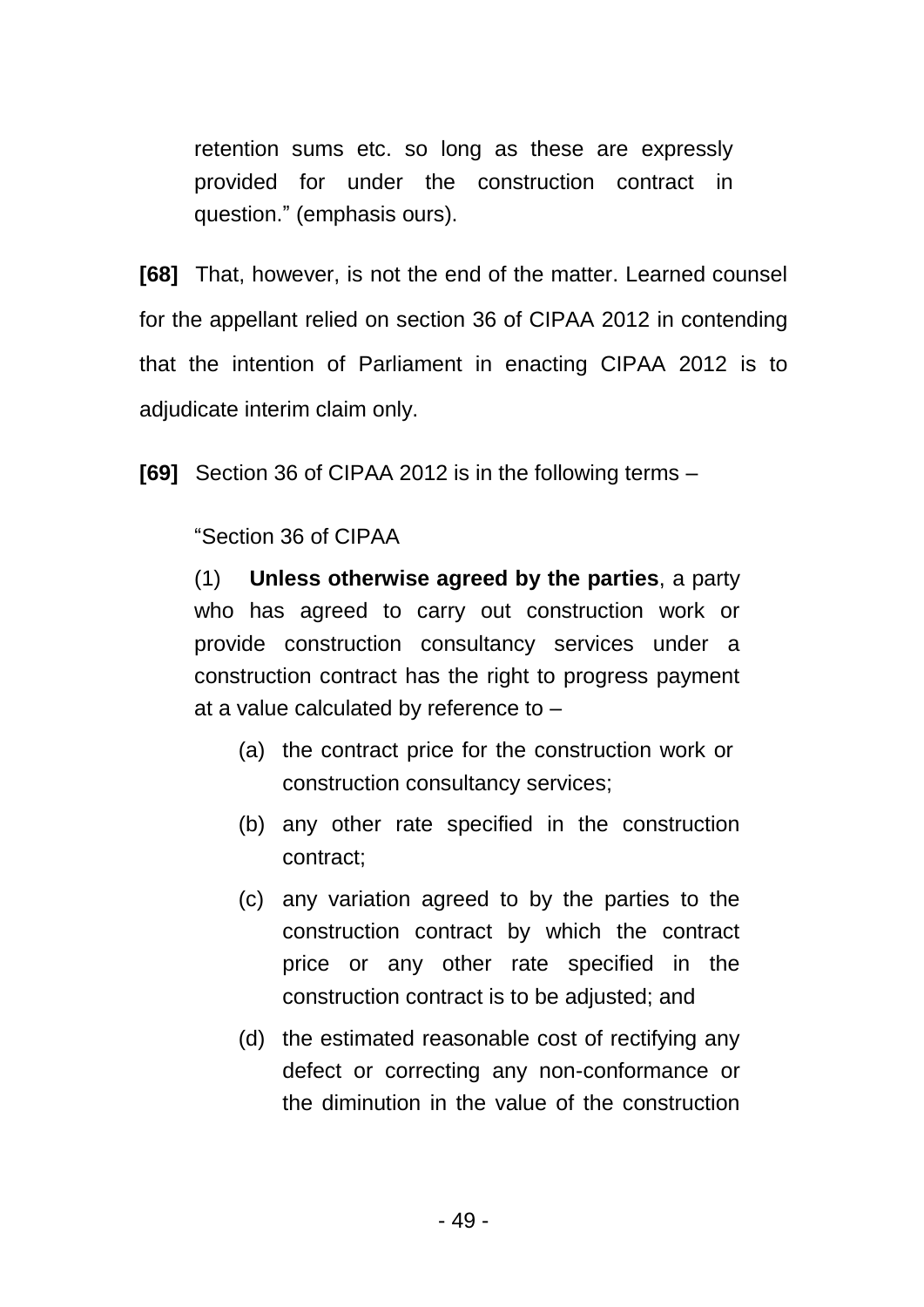work or construction consultancy services performed, whichever is more reasonable.

(2) In the absence of any of the matters referred to in paragraphs (1)(a) to (d), reference shall be made to  $-$ 

- (a) the fees prescribed by the relevant regulatory board under any written law; or
- (b) if there are no prescribed fees referred to in paragraph (a), the fair and reasonable prices or rates prevailing in the construction industry at the time of the carrying out of the construction work or the construction consultancy services.
- (3) The frequency of progress payment is
	- (a) monthly, for construction work and construction consultancy services; and
	- (b) upon the delivery of supply, for the supply of construction materials, equipment or workers in connection with a construction contract.

(4) The due date for payment under subsection (3) is thirty calendar days from the receipt of the invoice.". (emphasis added).

**[70]** In addressing the issue of the appellant's reliance on section 36 of CIPAA 2012, the majority disagreed with the appellant's contention and reasoned as follows –

"[45] The reliance on the words 'right to progress payment' appearing in section 36 of CIPAA 2012, with respect, is misconceived and our reasons were these. Section 36 is actually housed in Part VI of the Act which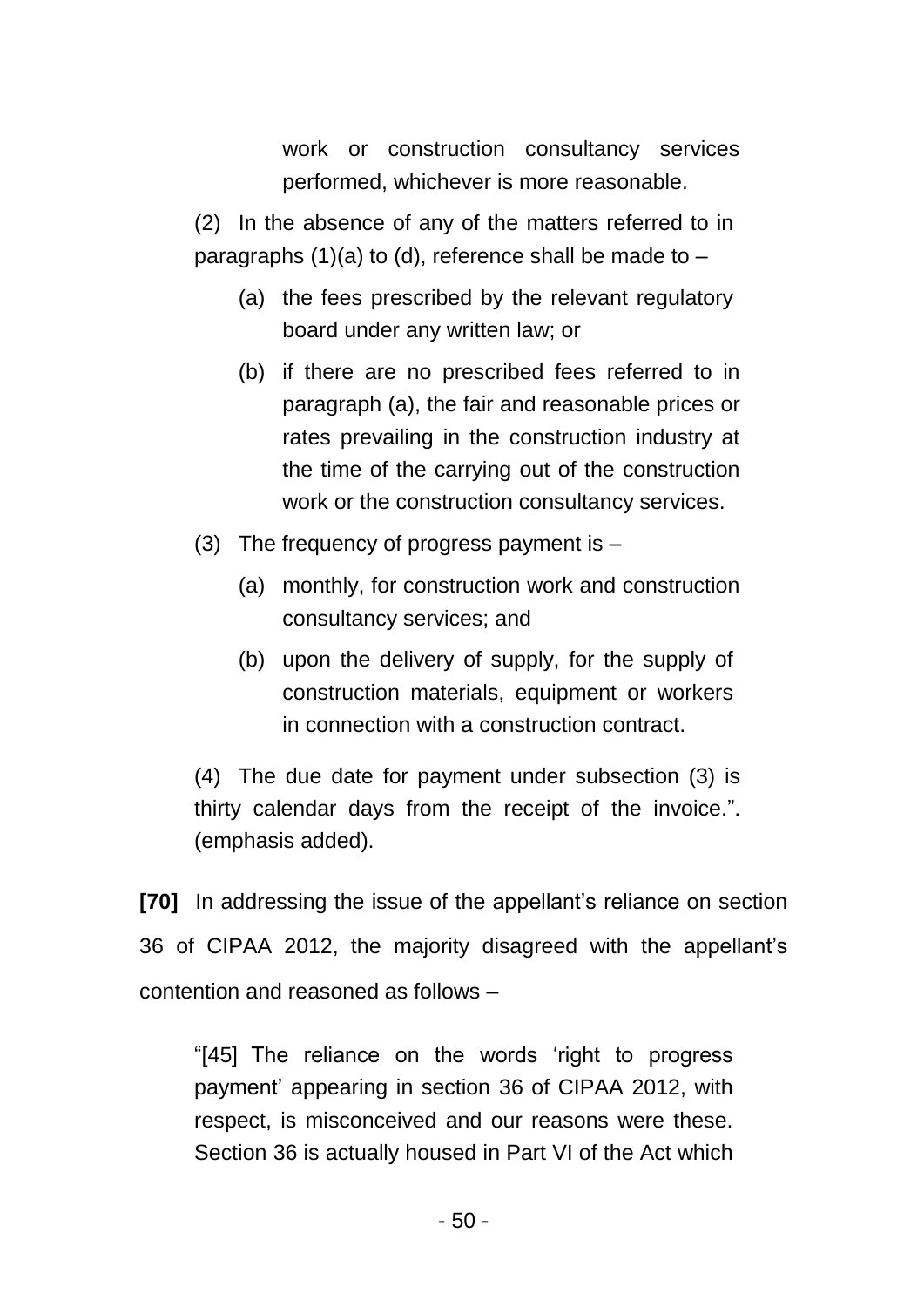is titled 'General" inferring expressly that the provisions are of a general nature as opposed to a specific one. Further, section 36 is titled and relates to 'Default Provisions in the absence of Terms of Payment'. That section primarily talks of what regime of payment mode is applicable when there are no provisions in the construction contract. Hence, it can be said that the appearance of the phrase 'right of progress payment' in section 36 is of no significance in determining what kind of payment claims CIPAA 2012 applies to which are specifically provided for in the form of sections 2, 4 and 5. To impute that CIPAA 2012 applies only to interim payment would be breaking a golden rule of construction of statute in not looking at the specific provisions in the context of the whole Act and referring to other provisions contained therein.".

**[71]** We agree with what was stated by the majority. In our view, section 36 of CIPAA 2012 is a fall-back section when there is no agreed contractual provision as to payment or payment terms are inadequate or unworkable. With respect, relying on section 36 of CIPAA 2012 alone in interpreting the intention of CIPAA 2012 will amount to a narrow interpretation and has no legal basis.

**[72]** In the light of the above discussion, the appellant's challenge on the jurisdiction of the Adjudicator to adjudicate the matter is bereft of merit and, therefore, must fail.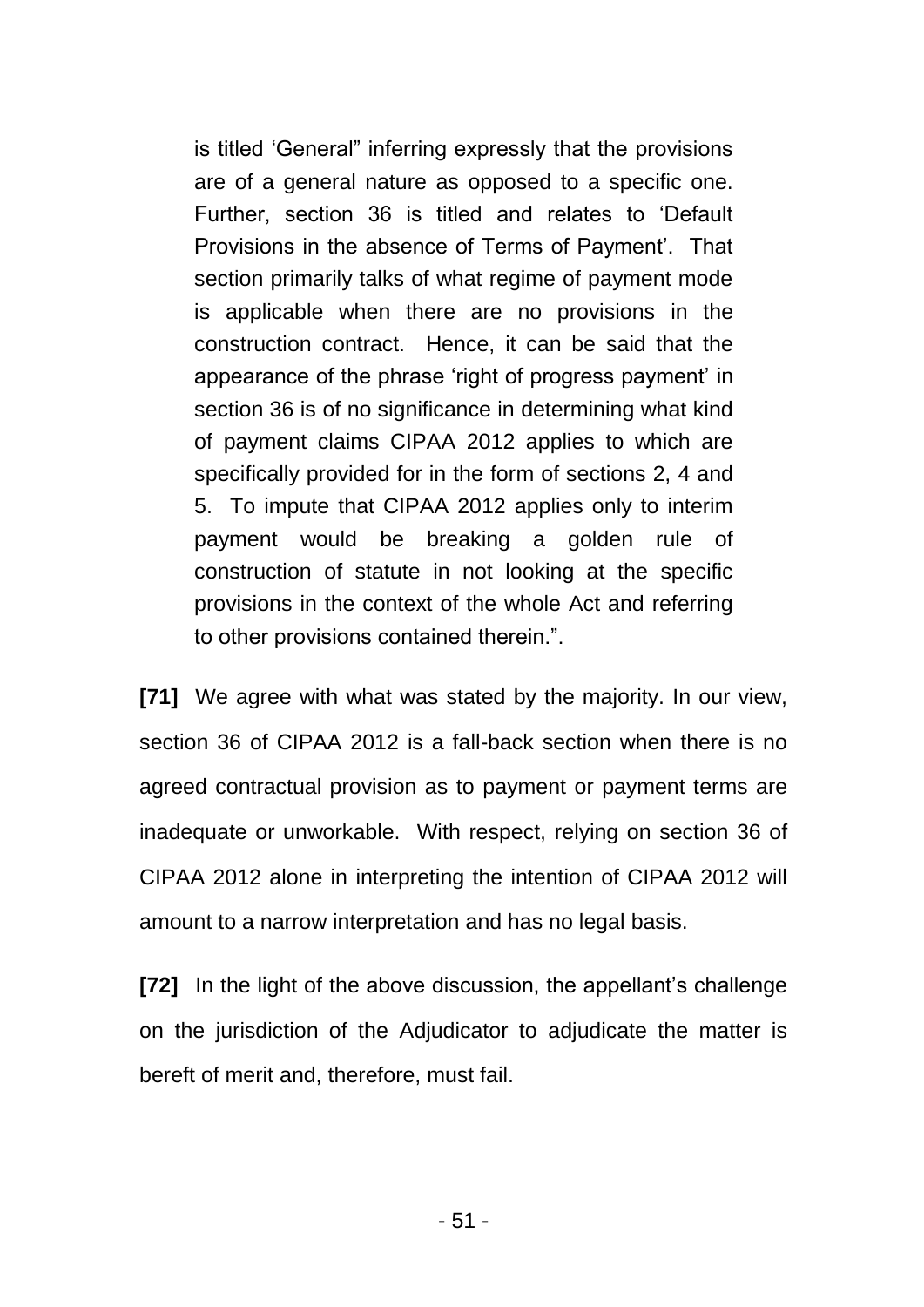**[73]** On ground (c), the main plank of the learned counsel for the appellant's submission is that the Architects Act 1967 ("AA") and the Architects Rules 1996 ("the Rules") provide for a specific dispute resolution mechanism vis-à-vis architect's fees; the dispute is one which ought to have been arbitrated instead of adjudicated under CIPAA 2012.

**[74]** Learned counsel for the appellant argued that the Rules make it mandatory for the professional architect and client to appoint an arbitrator within 124 days of receipt of a notice in writing informing the other party of the matter in dispute, failing which the President of the Board of Architect Malaysia (BAM) shall appoint an arbitrator.

**[75]** Learned counsel for the appellant further submitted that this Court ought to have followed the decision of the Federa Court in **Arkitek Tenggara Sdn Bhd** (supra). According to him, the case is still good law.

**[76]** We are not persuaded. We are fully in agreement with the learned High Court Judge that there is nothing to stop CIPAA 2012 from applying to the case at hand and there is no need to see adjudication and arbitration to be mutually exclusive to each other. At pages 615 – 616, R/R (Jilid 6) of his Ground of Judgment, the learned High Court Judge stated –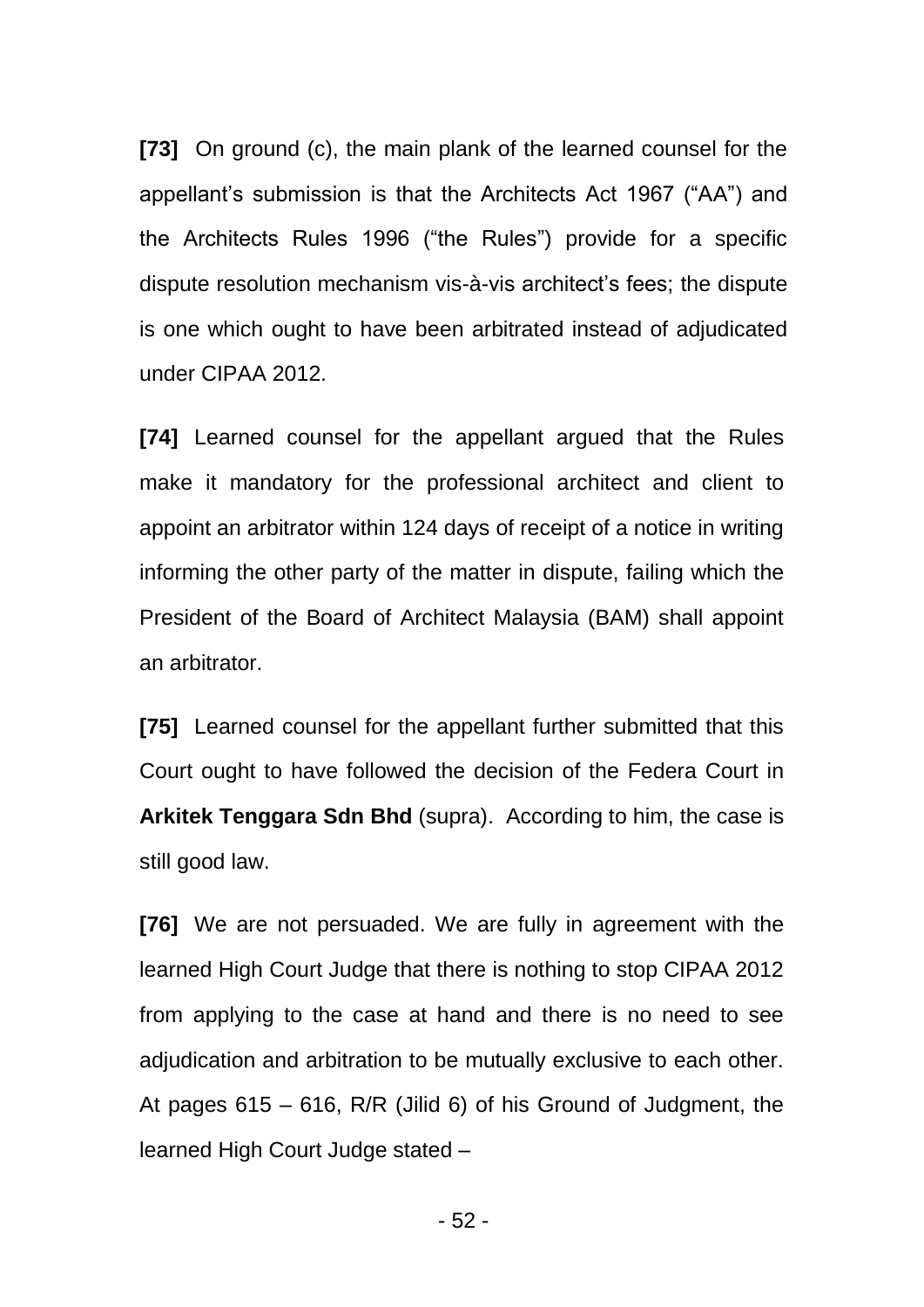"[76] I agree that the dispute resolution mechanism under CIPAA is by way of Adjudication and the statutory requirement for dispute resolution under the Architects Act is by way of Arbitration. I must also state that there is nothing strange in this difference as statutory Adjudication came into being only with the coming into force of CIPAA on 10 April 2014 and that there is no need to see Adjudication and Arbitration to be mutually exclusive of each other as Adjudication would only yield a decision of temporary finality and it is only with Arbitration or Litigation that one gets a final and binding decision. The whole scheme of statutory Adjudication was never intended to be set in opposition to Arbitration or Litigation. Adjudication operates independently on a separate track and indeed a fast track and it will not run into collision with Arbitration or Litigation simply because its track is different. Before there was Adjudication, there were already Arbitration and Litigation. After the introduction of Adjudication, both Arbitration and Litigation will still continue except that now there is an additional dispute resolution mechanism of temporary finality that can be embarked upon before or concurrently with Arbitration or Litigation as the case may be. Thus one need not have to choose in an "either or" approach between Adjudication and Arbitration but one can proceed in a "both and" approach in resolving a dispute on an architect's claim against his client for his professional fees. Adjudication under CIPAA was never designed to be in conflict with Arbitration and Litigation and so its process may be activated at any time where there is a valid payment claim under a construction contract. Premised on that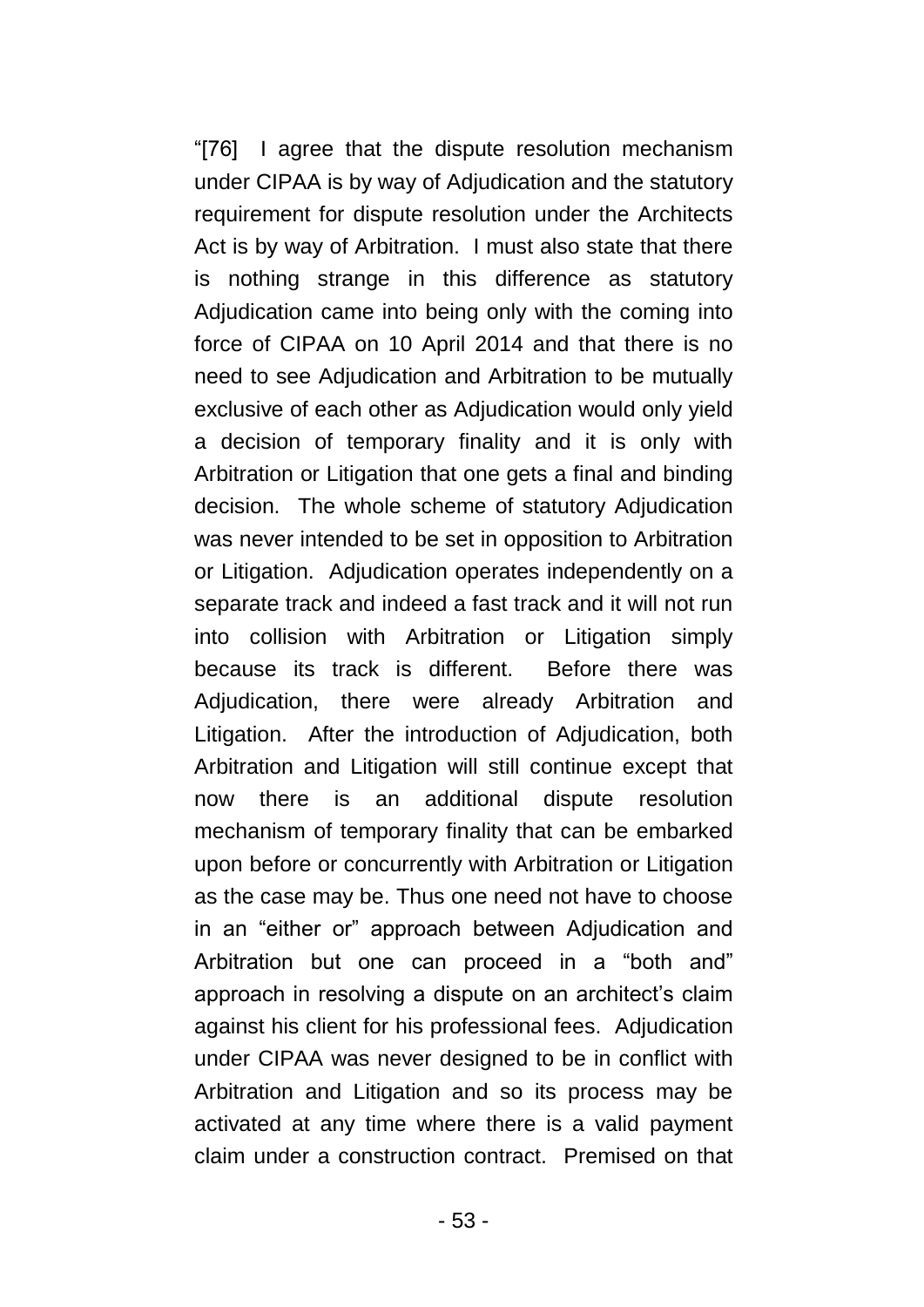proper perspective, the question of which would prevail over the other does not arise at all." (emphasis added).

**[77]** The High Court's view was endorsed by the majority. The majority stated –

"[48] In any event, an adjudication award is only of a 'temporary finality' in nature against the main contractors and owners. CIPAA 2012 allows parties to take their grievances to the High Court prior to the adjudication process, concurrent with the adjudication application and even after the adjudication process notwithstanding the adjudication decision to determine the very construction dispute before the adjudicator. Reference to an arbitration tribunal is also available to the parties and the factual findings of the adjudicator are not binding on either the High court or the arbitration tribunal. This is specifically provided for in section 37 of CIPAA 2012.".

**[78]** Further, section 37 of CIPAA 2012 provides that an adjudication proceeding, arbitration and court litigation may proceed concurrently and in parallel. It is also apparent that adjudication is a mandatory procedure under CIPAA 2012 and the right to statutory adjudication should not be circumvented by any contract where parties have agreed to arbitrate.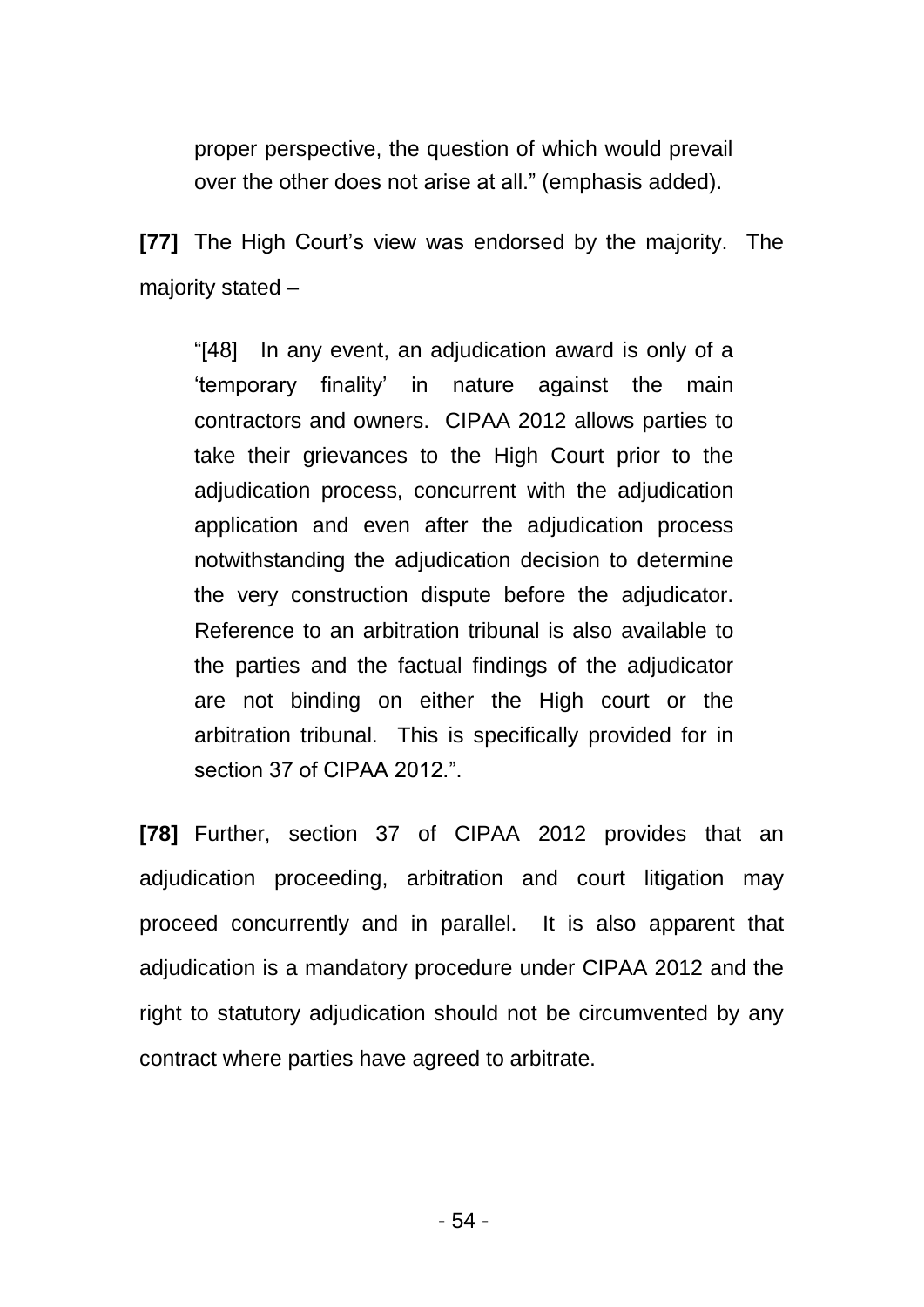## **Answer to Leave Questions**

**[79]** In the light of what we have said thus far, our answers to the leave questions posed are as follows –

- (i) the  $1<sup>st</sup>$  question In the affirmative;
- (ii) the  $2^{nd}$  question In the affirmative;
- (iii) the  $3<sup>rd</sup>$  question In the negative; and
- (iv) the  $4<sup>th</sup>$  question Since our answer to question (iii) is in the negative, there is no necessity to answer this question.

# **Conclusion**

**[80]** We have given anxious consideration to the submission advanced on behalf of the appellant. We are, however, not persuaded that the High Court and the majority had committed appealable error warranting appellate interference. Accordingly, the appeals are dismissed with costs of RM25,000.00 for each appeal to the respondent. Costs are subject to the payment of allocator fees. The deposits to be refunded.

**[81]** In the result, the decision of the High Court and the majority are affirmed.